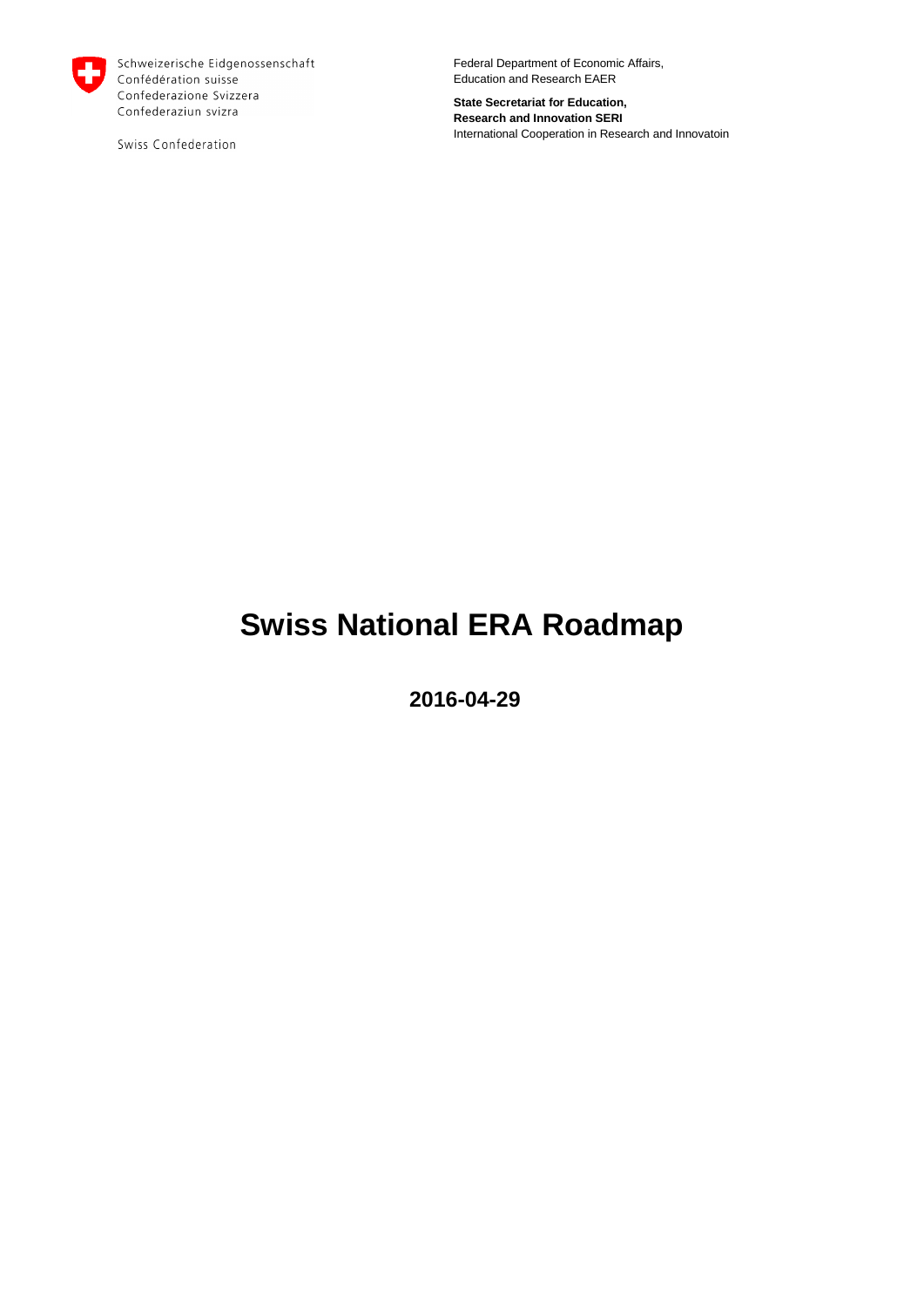#### **Contact**

State Secretariat for Education, Research and Innovation (SERI) Einsteinstrasse 2 CH-3003 Bern Switzerland Tel. +41 58 463 50 50 Email: [erac@sbfi.admin.ch](mailto:erac@sbfi.admin.ch)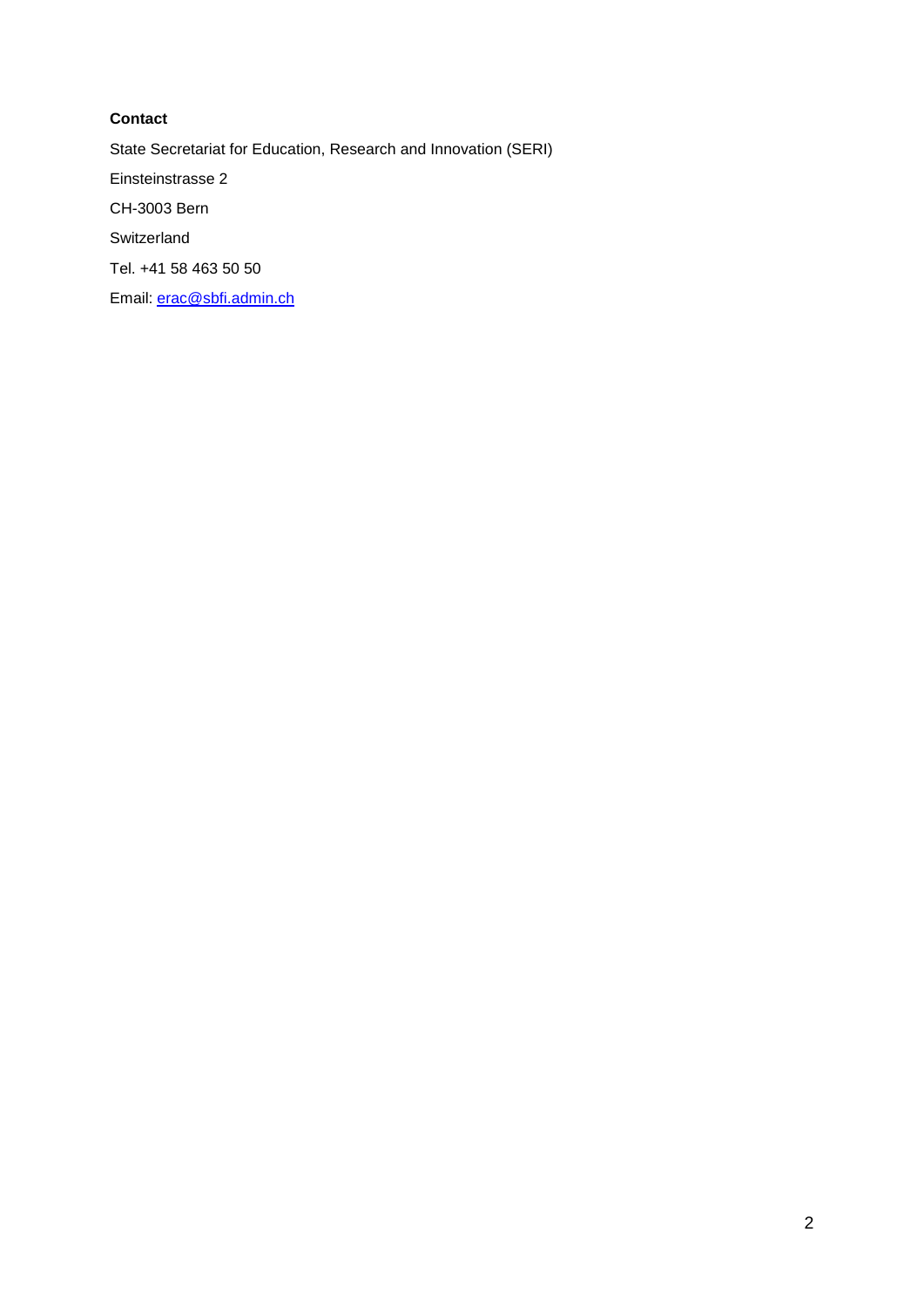# Table of Contents

| 2.3 ERA Priority 2b: Make Optimal Use of Public Investments in Research Infrastructures13 |  |
|-------------------------------------------------------------------------------------------|--|
|                                                                                           |  |
| 2.5 ERA Priority 4: Gender Equality and Gender Mainstreaming in Research 18               |  |
| 2.6 ERA Priority 5: Optimal Circulation and Transfer of Scientific Knowledge21            |  |
|                                                                                           |  |
|                                                                                           |  |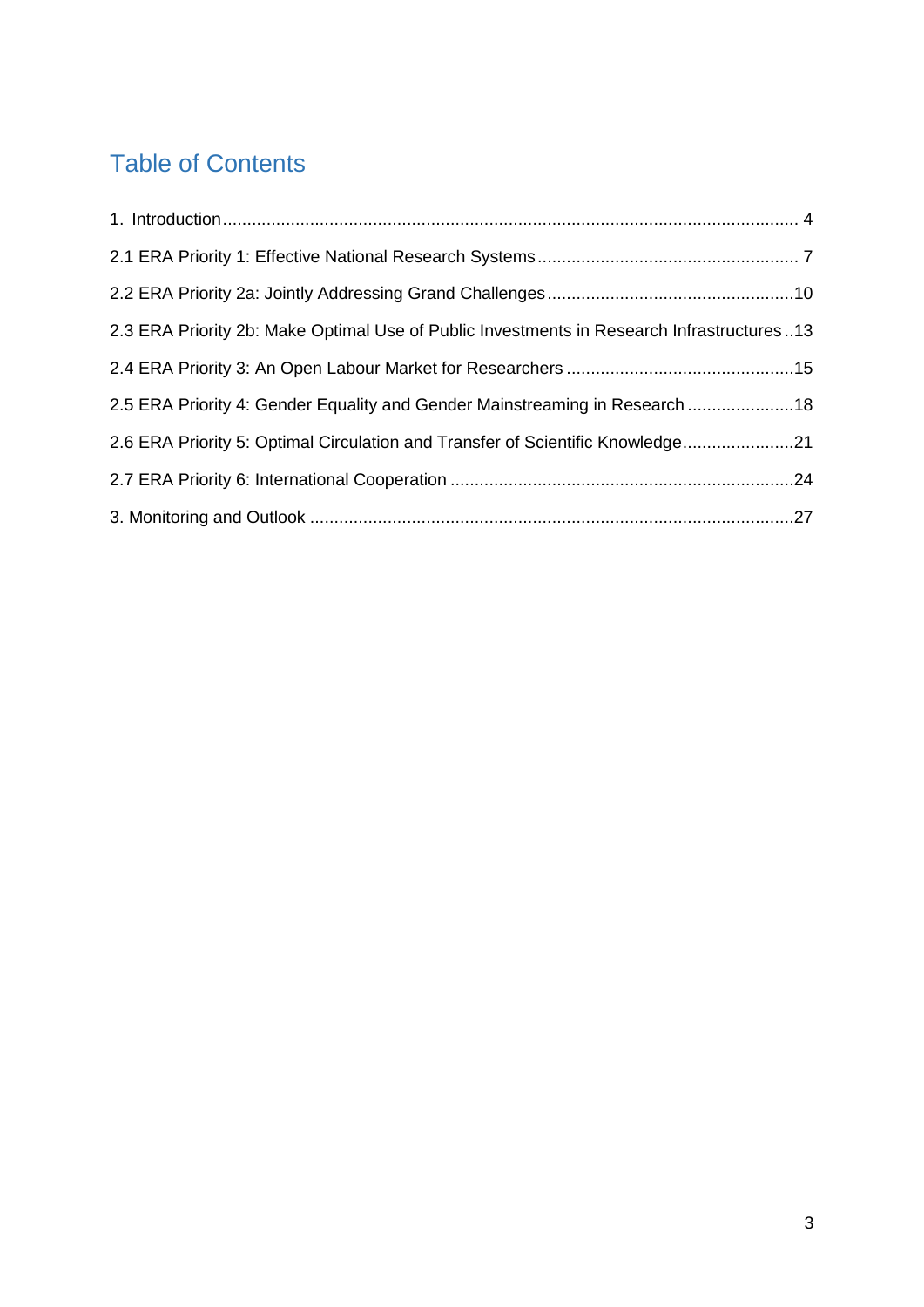# <span id="page-3-0"></span>1. Introduction

On 20 April 2015, the European Research and Innovation Area Committee (ERAC) presented the "European Research Area (ERA) Roadmap 2015-2020". <sup>1</sup> The document was developed by ERAC in consultation with the other ERA related advisory groups<sup>2</sup> and most of the organisations making up the ERA Stakeholder Platform. It points out six ERA Priorities aiming at the further strengthening of the European Research Area. The Roadmap is designed to implement the provisions of the Treaty on the Functioning of the European Union (TFEU) (Articles 179, 180 and 181), which stipulate that the European Union shall promote scientific and technological advance and establish a European Research Area in order to strengthen the scientific and technological bases of the Union and their industry, and to make them more competitive.

## **A. Switzerland in the ERA**

1

The Swiss government considers the further development of the ERA as an essential step towards the transition to a knowledge-based economy and society. In the ERA Roadmap and the Council Conclusions on the 2012 EC Communication "A reinforced European research area partnership for excellence and growth" from December 2012<sup>3</sup> as well as the Conclusions on the EC report on "Progress" in the European Research Area" from February 2014<sup>4</sup> , the Council recalled the importance of maintaining a close cooperation with Associated Countries in the development of ERA, and pointed out that their contribution is of extreme value to the entire process.

Switzerland has a long tradition of cooperation in research and innovation with European countries and the European Union and has contributed in many ways to the ERA, such as active participation in the ERAC as well as in the ERA-related groups. Switzerland has taken part in numerous reporting and evaluation exercises as well as in several working groups of the ERA-related groups aiming at the development of best practices through mutual exchange of experience. Moreover, Swiss science institutions feature prominently among the five European Stakeholder Organizations which are members of the ERA stakeholder platform, i.e. the European University Association (EUA), Science Europe, the League of European Research Universities (LERU), the European Association of Research and Technology Organizations (EARTO) and the Conference of European Schools for Advanced Engineering Education and Research (CESAER). Within these Organizations, Swiss research institutions have become valued interlocutors for the European institutions on various research topics related to EU research policy.

The most important instruments at European level to further develop the ERA are the EU Framework Programmes for Research and Innovation (FP). Participation in these programmes is one of the priorities of Swiss science policy. Researchers from Swiss institutions of higher education as well as the public and private sector have been involved in the EU Framework Programmes since 1987, either as associated or third country partners. With regard to the current programme generation "Horizon 2020", Switzerland is for the time being and until the end of 2016 considered as a partially associated country. Thus, the Swiss government funds Swiss project participations in those areas of Horizon 2020 to which Switzerland is not associated. The full association of Switzerland to Horizon 2020 remains the aim of the Swiss government.

<sup>1</sup> ERAC 1208/15, available at: [http://data.consilium.europa.eu/doc/document/ST-1208-2015-INIT/en/pdf.](http://data.consilium.europa.eu/doc/document/ST-1208-2015-INIT/en/pdf)

<sup>&</sup>lt;sup>2</sup> The ERA advisory structure consists in ERAC, but also the European Strategy Forum for Research Infrastructures (ESFRI), High Level Group on Joint Programming (GPC), Strategic Forum for International Science and Technology Cooperation (SFIC), ERAC Working Group on Knowledge Transfer (KT), the Steering Group on Human Resources and Mobility (SGHRM), the Helsinki Group on Gender in Research and Innovation (HG).

<sup>3</sup> Available at: [http://www.consilium.europa.eu/uedocs/cms\\_data/docs/pressdata/en/intm/134168.pdf.](http://www.consilium.europa.eu/uedocs/cms_data/docs/pressdata/en/intm/134168.pdf)

<sup>4</sup> Available at: [http://ec.europa.eu/research/era/pdf/era\\_progress\\_report2014/era\\_progress\\_report\\_2014\\_](http://ec.europa.eu/research/era/pdf/era_progress_report2014/era_progress_report_2014_-communication.pdf) [communication.pdf.](http://ec.europa.eu/research/era/pdf/era_progress_report2014/era_progress_report_2014_-communication.pdf)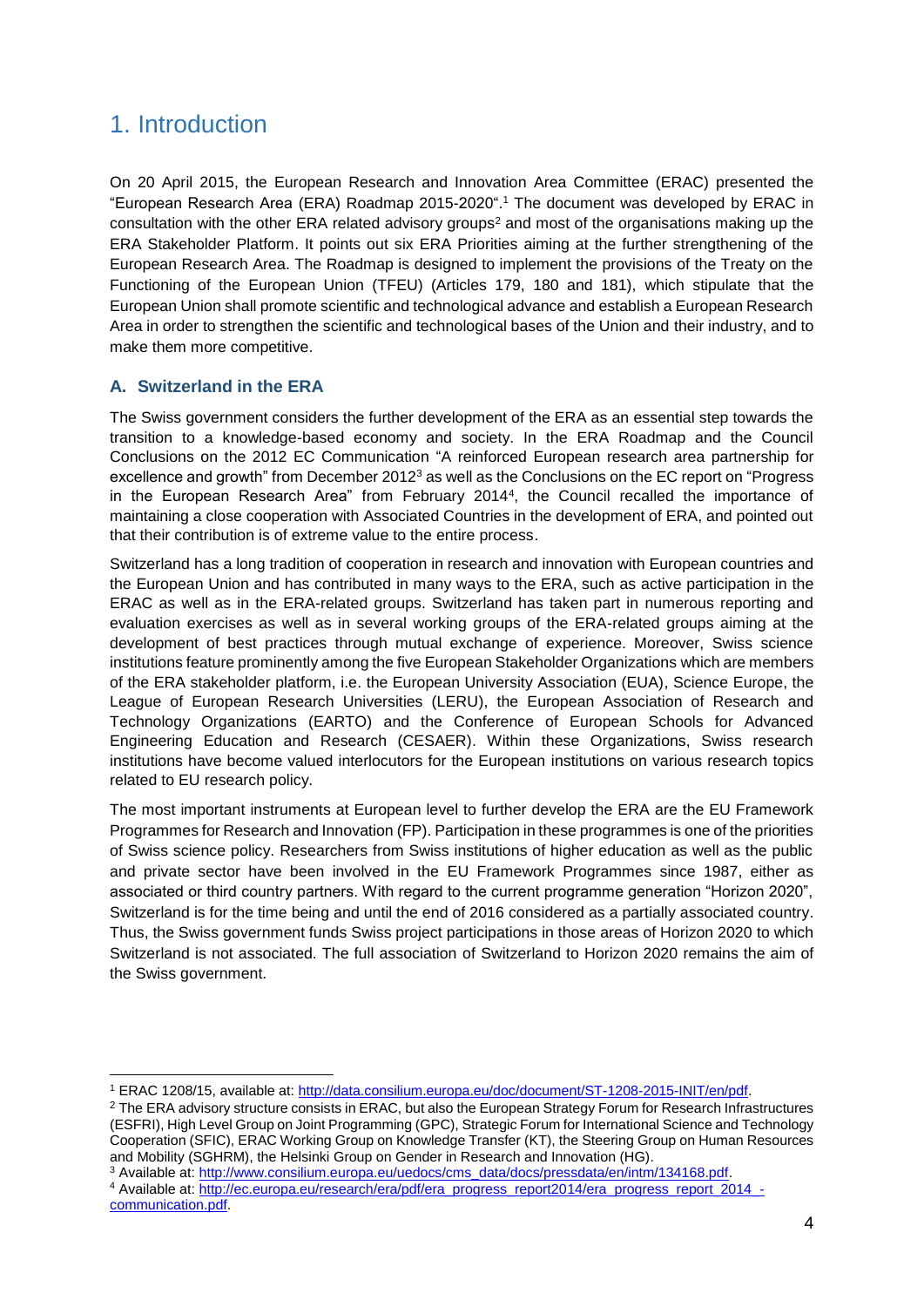#### **B. The Swiss Research and Innovation System**

The Swiss participation in the EU Framework Programmes brings great added value to the Swiss research and innovation system. The funding provided by the FP is complementary to the national funding of research and innovation. The Swiss Federal Council considers education, research and innovation (ERI) as a priority policy sector. ERI funding policy is based on the awareness that Switzerland can only maintain and further consolidate its very competitive position if it remains a knowledge-based society. Important characteristics of research and innovation (R&I) funding in Switzerland are competitive grant funding, the bottom-up process for defining the content of the research projects, and the absence of direct financial support for private R&I. Public research funding hinges mainly on the proactive work of researchers, the principle of competition and international cooperation. Befitting its status as a research and innovation nation, Switzerland invests around 3% of its GDP in R&I. It is thus among the countries with the highest spending on R&I in relation to their GDP. Political responsibilities for research and higher education are divided between the federal state (Confederation) and the regional authorities (the Cantons), as outlined in the Federal Act on Funding and Coordination of the Swiss Higher Education System (Higher Education Act) of 30 September 2011 5 . The Confederation is responsible for the direct funding of research and the coordination of research activities. The Confederation funds the two Federal Institutes of Technology in Zurich and Lausanne. The Cantons are responsible for their institutions of higher education, while the afore-mentioned Higher Education Act regulates federal support allocated to these institutions.

At the federal level, the Federal Department of Economic Affairs, Education and Research (EAER) is responsible for research and higher education. The Swiss government mandates and supervises two national funding agencies. The Swiss National Science Foundation (SNSF) is a foundation under private law, linked to the State Secretariat for Education, Research and Innovation (SERI, part of EAER) and mainly funded by the Confederation. Its main responsibility is the funding of basic research. The Swiss Innovation Promotion Agency (CTI) is the federal agency for innovation, which funds collaborative projects between universities and private companies as well as innovation activities. As the importance of the CTI, and the resources it has at its disposal, have grown in recent years, it was decided to transform the CTI, which is currently an extra-parliamentary commission, into a public-law entity. This will provide the new entity Innosuisse with more appropriate structures and greater scope for flexibility, thereby allowing it to better fulfil its tasks.

The Swiss research system and its strong adherence to the principles of autonomy, academic freedom and scientific excellence, allows Switzerland to position itself successfully with regard to the priorities set forth in the ERA Roadmap. The Swiss government is determined to secure this position and to promote further steps to strengthen the European Research Area in cooperation with the various European and national stakeholders.

#### **C. The Swiss National ERA Roadmap**

-

On 19 May 2015, the Competitiveness Council adopted Conclusions with regard to the European ERA Roadmap 2015-2020<sup>6</sup>. The Council invited Member States, Associated Countries and the European Commission to implement the ERA Roadmap through appropriate actions in their action plans or strategies.

In compliance with the Council's request, and even though it is not formally bound by Council decisions, Switzerland has drafted a Swiss National ERA Roadmap that is modelled on the European ERA Roadmap. The National ERA Roadmap was drafted by the SERI and is primarily aimed at illustrating the current situation in Switzerland regarding the ERA priorities and highlighting measures that are underway or envisaged in order to achieve the aims outlined in the European Roadmap. The document takes into consideration the various feedbacks provided by the Swiss stakeholders in the area of

<sup>5</sup> Available at:<https://www.admin.ch/opc/en/classified-compilation/20070429/index.html> (SR 414.20).

<sup>6</sup> Available at: [http://data.consilium.europa.eu/doc/document/ST-8975-2015-INIT/en/pdf.](http://data.consilium.europa.eu/doc/document/ST-8975-2015-INIT/en/pdf)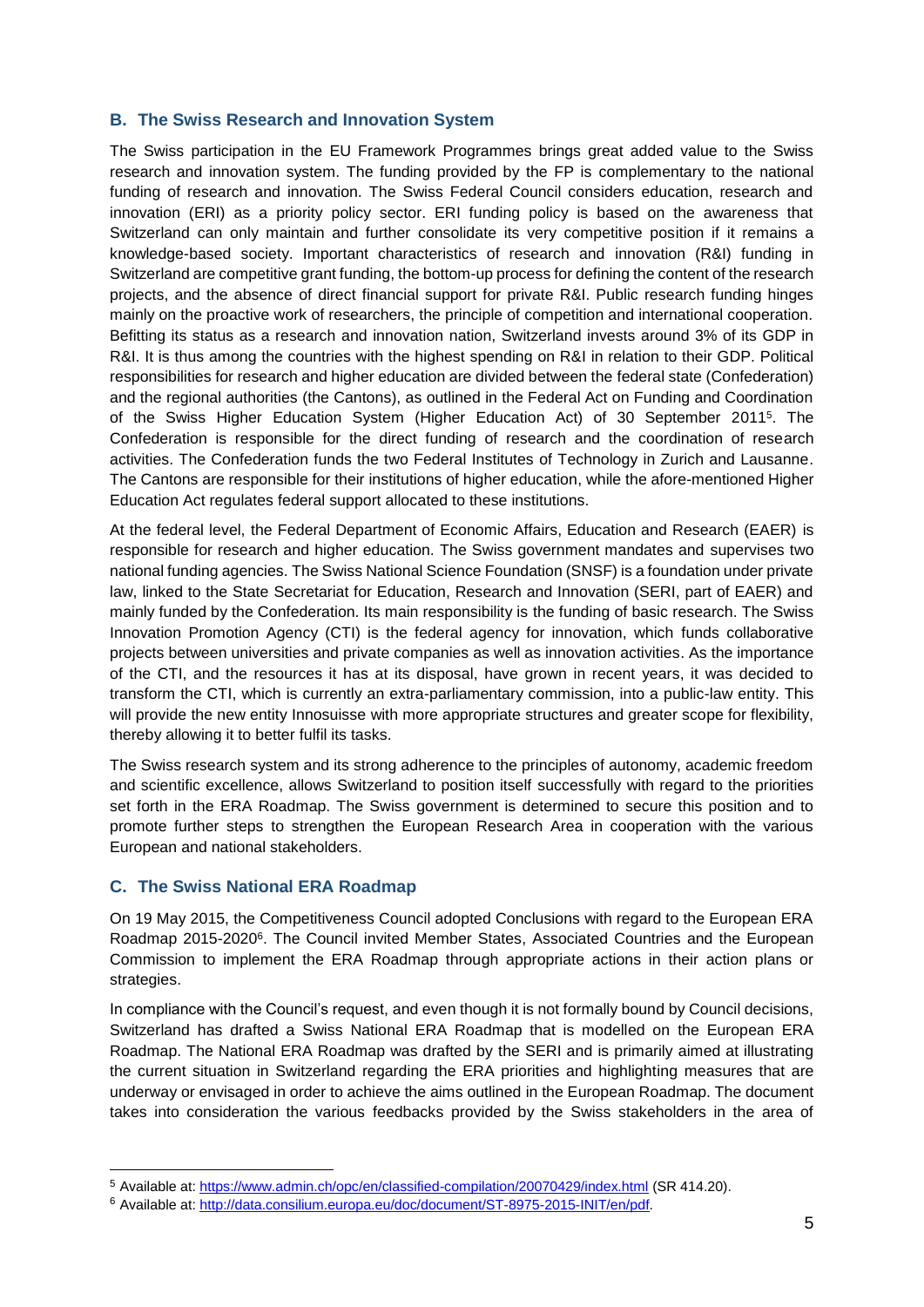research and innovation, which are the SNSF, the CTI, the ETH Board<sup>7</sup>, the Rectors' Conference of Swiss institutions of higher education (swissuniversities), the Swiss Academies of Arts and Sciences, the Swiss Contact Office for European Research, Innovation and Education in Brussels (SwissCore, which is co-funded by SERI, SNSF and CTI) and Euresearch, the Swiss network providing targeted information related to European research and innovation programmes.

Subsequently to this introduction, the Swiss National ERA Roadmap reviews in the second chapter each of the priorities of the European ERA Roadmap. In doing so, it describes each priority and evaluates the related measures that are currently ongoing or that have already been decided at national level. The third chapter presents the monitoring system that was selected to oversee the implementation of the ERA in Switzerland. Finally, an outlook on the Swiss involvement in the ERA is provided.

1

<sup>&</sup>lt;sup>7</sup> The ETH Board is the strategic management body of the ETH Domain. The ETH Domain comprises the two Federal Institutes of Technology in Zurich (ETH Zurich) and Lausanne (EPFL), as well as the four research institutes: the Paul Scherrer Institute (PSI), the Swiss Federal Institute for Forest, Snow and Landscape Research (WSL), the Swiss Federal Laboratories for Materials Science and Technology (Empa), and the Swiss Federal Institute of Aquatic Science and Technology (Eawag).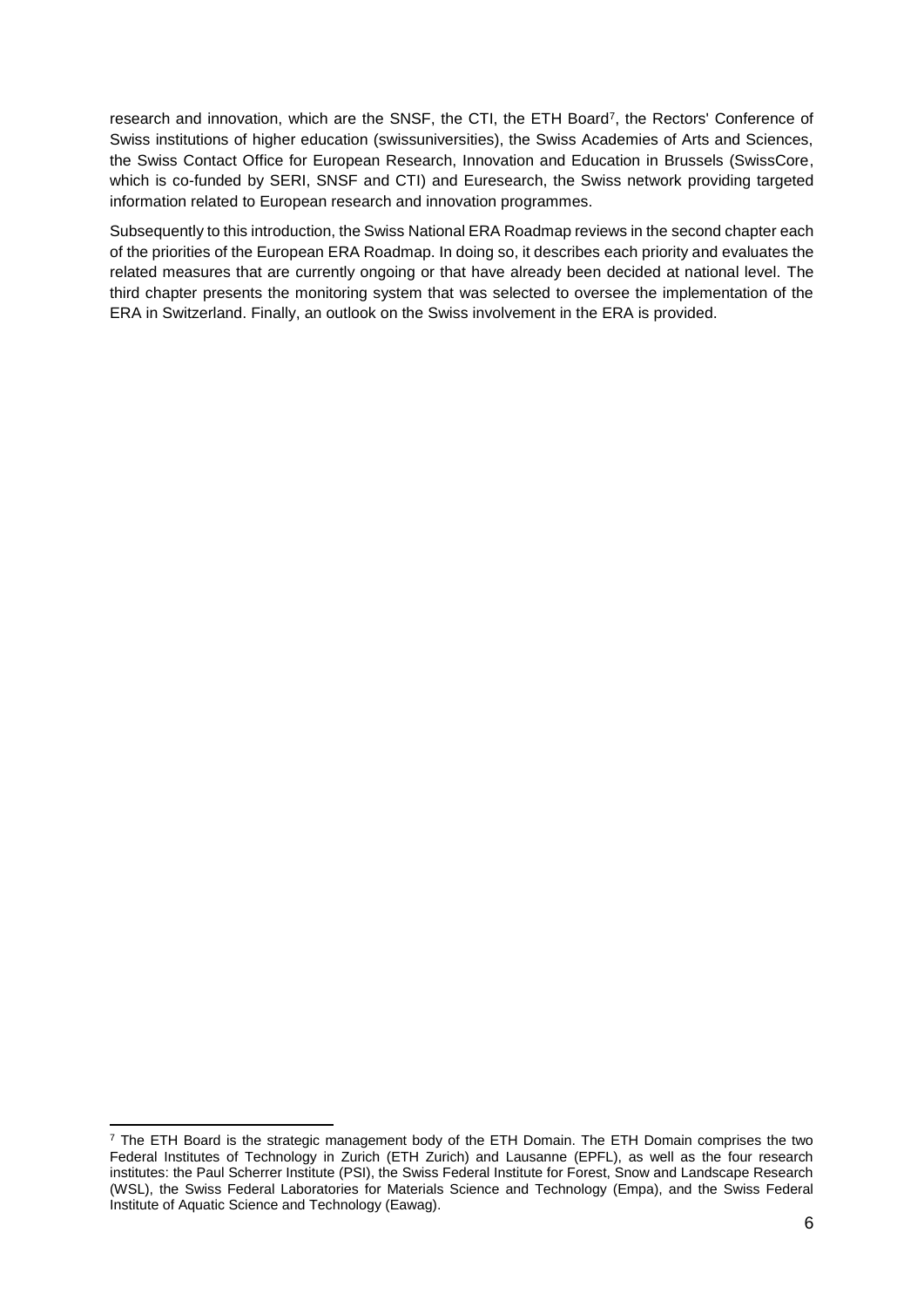# <span id="page-6-0"></span>2.1 ERA Priority 1: Effective National Research Systems

#### **A. Aim**

The ERA Communication 2012 states that the first priority is to implement effective national research systems, "including increased competition within national borders and sustained or greater investment in research". Regarding efficiency, open national-level competition is "crucial to deriving maximum value from public money invested in research".<sup>8</sup>

The first priority of the ERA Roadmap focuses on the implementation of effectively designed and efficiently functioning national research and innovation systems, that are responsive to the specific objectives of each country. Recommended actions include strengthening the evaluation of research and innovation policies and fostering complementarities between, and rationalization of, instruments at EU and national levels. Better alignment of national and European policies should be promoted, aiming at making optimal use of public investments in research and innovation. In particular, they should enhance competitive funding through calls for proposals and institutional assessments, respecting the need for a satisfactory balance between competitive and institutional funding.

#### **B. Current Situation in Switzerland**

#### Political and legal bases

The relevant political basis is the Bill on the promotion of education, research and innovation for 2013- 2016.<sup>9</sup> The relevant legal bases are the Federal Act on the Promotion of Research and Innovation (RIPA) of 14 December 2012<sup>10</sup> and the corresponding implementing ordinance (V-FIFG)<sup>11</sup>. The general federal subsidiary funding of the higher education system is regulated by the Higher Education Act 2011.

#### Relevant ongoing measures

*National and international strategies for education, research and innovation:* The core principles of the Swiss strategy for research and innovation are laid down in the Bill on the promotion of education, research and innovation for 2013-2016. Accordingly, Switzerland tries to secure its leading position in education, research and innovation. In particular, it consolidates competitive funding instruments and reinforces its international competitiveness. This ambition is accompanied by an average growth rate for expenditure on education, research and innovation of 4.2% foreseen between 2013 and 2016.<sup>12</sup> This national strategy is supplemented by a long-term international strategy<sup>13</sup> according to which Switzerland reinforces its position as an attractive location for research and innovation. The association of Switzerland to the EU Framework Programmes is a central element of this strategy.<sup>14</sup>

*Competitive funding through calls for proposals applying the core principle of international peer review:*  Competitive funding lies at the core of the Swiss research and innovation system: Both SNSF and CTI allocate competitive funding by evaluating projects through a peer review process in line with international standards. Increasing the amount of grant funding offered on a competitive basis for

<sup>1</sup> 8 Communication from the Commission to the European Parliament, the Council, the European Economic and [Social Council and the Committee of the Regions: A Reinforced European Research Area Partnership for](http://ec.europa.eu/euraxess/pdf/research_policies/era-communication_en.pdf)  [Excellence and Growth,](http://ec.europa.eu/euraxess/pdf/research_policies/era-communication_en.pdf) 17.7.2012, COM(2012) 392 final.

<sup>9</sup> Available at: [http://www.sbfi.admin.ch/org/01645/index.html?lang=en#sprungmarke3\\_23.](http://www.sbfi.admin.ch/org/01645/index.html?lang=en#sprungmarke3_23)

<sup>10</sup> Available at[: https://www.admin.ch/opc/en/classified-compilation/20091419/index.html.](https://www.admin.ch/opc/en/classified-compilation/20091419/index.html)

<sup>11</sup> Available at[: https://www.admin.ch/opc/fr/classified-compilation/20122266/index.html.](https://www.admin.ch/opc/fr/classified-compilation/20122266/index.html)

<sup>&</sup>lt;sup>12</sup> Expenditures dedicated to the participation of Switzerland in European Research and Innovation Framework Programmes are not included.

<sup>13</sup> Switzerland's International Strategy for education, research and innovation is available at: [http://www.sbfi.admin.ch/themen/01370/01390/index.html?lang=en&download=NHzLpZeg7t,lnp6I0NTU042l2Z6ln](http://www.sbfi.admin.ch/themen/01370/01390/index.html?lang=en&download=NHzLpZeg7t,lnp6I0NTU042l2Z6ln1ad1IZn4Z2qZpnO2Yuq2Z6gpJCDeoF9gWym162epYbg2c_JjKbNoKSn6A--) [1ad1IZn4Z2qZpnO2Yuq2Z6gpJCDeoF9gWym162epYbg2c\\_JjKbNoKSn6A--.](http://www.sbfi.admin.ch/themen/01370/01390/index.html?lang=en&download=NHzLpZeg7t,lnp6I0NTU042l2Z6ln1ad1IZn4Z2qZpnO2Yuq2Z6gpJCDeoF9gWym162epYbg2c_JjKbNoKSn6A--)

<sup>&</sup>lt;sup>14</sup> Bill regarding the funding of the Swiss participation in European Framework Program for Research and Innovation (2014-2020), [https://www.admin.ch/ch/f/ff/2013/1759.pdf.](https://www.admin.ch/ch/f/ff/2013/1759.pdf)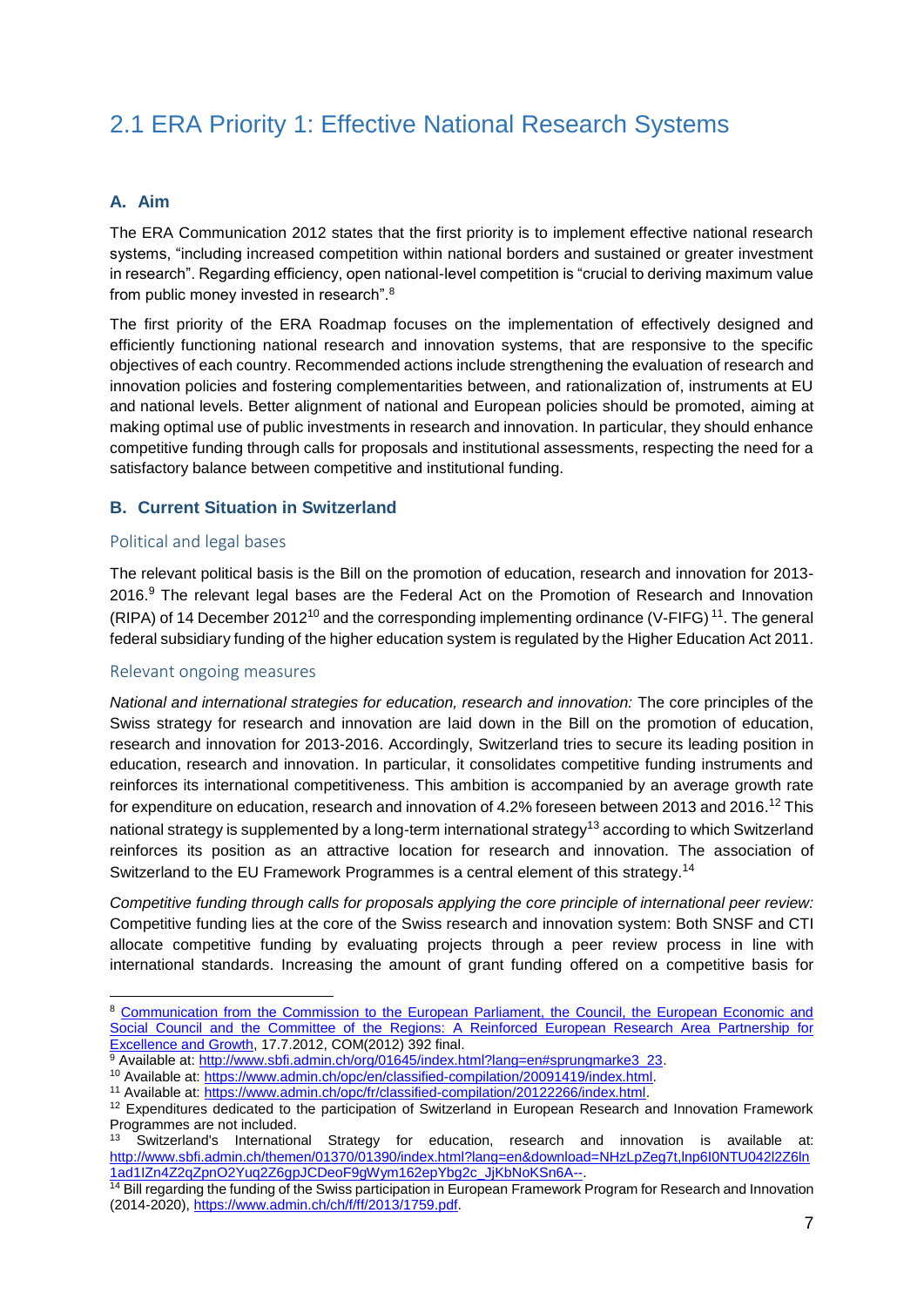research and innovation is part of the strategic goals of the federal government for the period 2013- 2016.

SNSF research funding policy awards excellence. The evaluation of a project takes into account the scientific quality and relevance, originality and topicality, but also its broader impact for use-inspired projects, as well as the suitability of methods and feasibility. The applicant's scientific track record and expertise are also considered. Research project proposals are evaluated by means of a rigorous peerreview process involving domestic and international experts whose identity remains concealed.<sup>15</sup> The CTI funding activities also rely on a peer-review process to evaluate and select R&D projects.

*Institutional funding based on institutional assessment:* The Higher Education Act commits the Swiss Confederation and the Cantons to safeguard and improve the quality of research in higher education. This Act regulates federal financial support to cantonal universities by defining the review of the quality of services offered by a university as a prerequisite for federal subsidies (Article 45, Paragraph 2, Letter a.). The amount of federal subsidies granted for research activities to each university depends on its performance in raising third party funding. Particularly for the research area, the funding principles of the Confederation and their funding agencies are defined in the RIPA act, including national research institutions, international organizations and research projects

*Complementarity between Swiss and EU funding schemes:* Complementarity between the national and EU levels is fostered through the balance between bottom-up and top-down funding schemes and the balance between competitive and institutional funding. First, while the largest part of the Horizon 2020 Framework Programme is characterised by a top-down approach, the Swiss research and innovation funding system prefers a bottom-up approach (project and career instruments represent 73% of SNF funding activities). Two instruments funded by the SNSF, the National Centres of Competence in Research (NCCRs) and National Research Programs (NRPs), are the only exceptions (representing 23% of funding activities). Second, a significant part of Swiss research relies on institutional funding, which contrasts with EU funding that is granted on a competitive basis. Beyond top-down and bottomup complementarity, EU funding schemes provide a pan-European competitive environment that is obviously unachievable at national level.

*Evaluation of research and innovation policies:* Research and innovation in Switzerland is mainly characterised by a bottom-up approach with the result that there is no centralized policy except for governmental measures regarding framework conditions for research and innovation. The impact of these measures is indirectly evaluated at national level by several actors. SERI evaluates the performance of the Swiss research and innovation system by means of a multiannual report, bibliometric studies and surveys focusing on most-cited publications. It also monitors the participation of Switzerland in international research and innovation programmes and initiatives. The Federal Statistical Office monitors R&D expenses and their effectiveness. The research and innovation policy efficiency is indirectly evaluated through the annual reports of the national funding agencies dedicated to research, the SNSF, and to innovation, the CTI.

#### **C. Conclusion**

1

The above listed measures highlight the commitment of Switzerland to the development of an efficient system of research and innovation where competition for funding and actors' initiatives play a central role. Indeed, Switzerland's national research and innovation system belongs to the most efficient worldwide. In comparison with European countries, the Innovation Union Scoreboard 2015<sup>16</sup> highlights the excellence of the Swiss research and innovation system, since Switzerland ranks first in that respect. This performance of Swiss research is also acknowledged in the OECD Science, Technology and Industry Scoreboard 2015. 17

<sup>&</sup>lt;sup>15</sup> SNF evaluation policy is available at: [http://www.snf.ch/en/theSNSF/evaluation-procedures/Pages/default.aspx.](http://www.snf.ch/en/theSNSF/evaluation-procedures/Pages/default.aspx)

<sup>16</sup> Available at[: http://ec.europa.eu/research/era/pdf/era\\_progress\\_report2014/era\\_facts&figures\\_2014.pdf.](http://ec.europa.eu/research/era/pdf/era_progress_report2014/era_facts&figures_2014.pdf)

<sup>17</sup> Available at[: http://dx.doi.org/10.1787/sti\\_scoreboard-2015-12-en.](http://dx.doi.org/10.1787/sti_scoreboard-2015-12-en)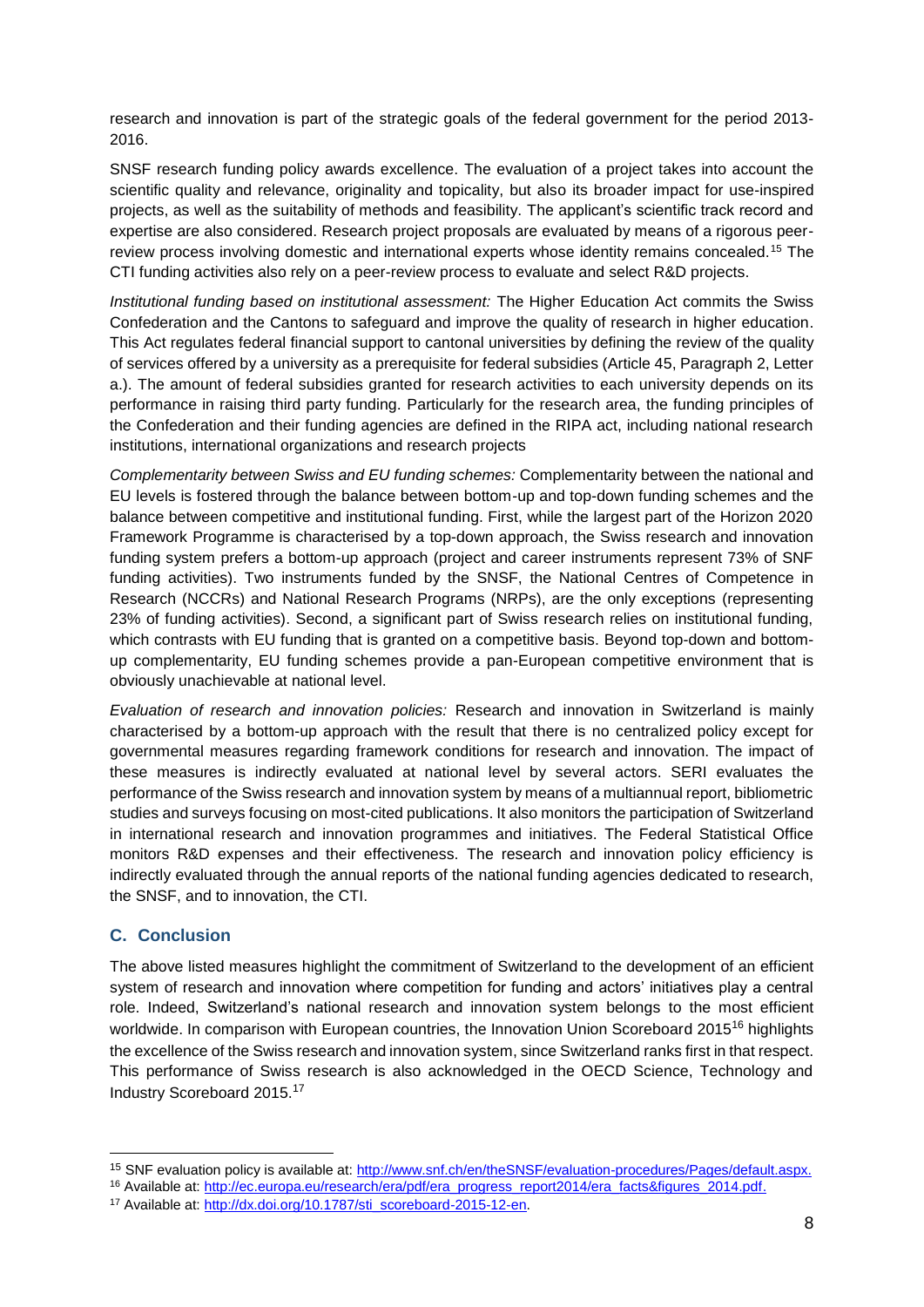#### **D. Planned Measures**

The strategy embedded in the Federal Bill on the promotion of education, research and innovation for 2013-2016 is currently implemented. The new Bill for 2017-2020 is for the time being discussed by the Swiss Parliament and will be adopted by the end of 2016.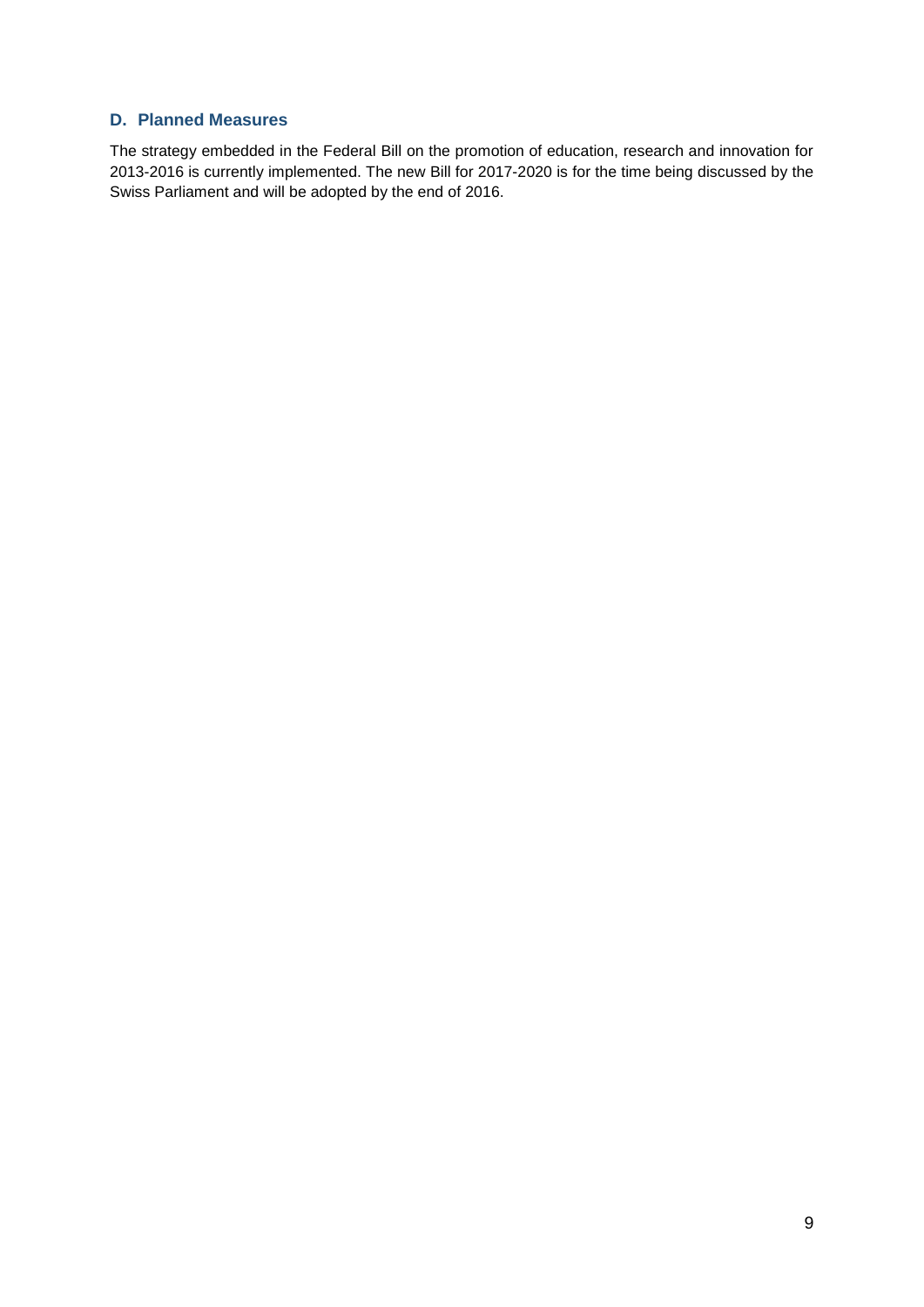# <span id="page-9-0"></span>2.2 ERA Priority 2a: Jointly Addressing Grand Challenges

#### **A. Aim**

-

Grand challenges such as climate change, sustainable future energy or secured food supply are global and can only be addressed efficiently through transnational cooperation and coordination. The objective of this priority is to improve transnational cooperation and collaboration in order to address collectively the grand societal challenges. Enhanced cross-border collaboration between national research actors reduces fragmentation and duplication of efforts and allows benefits of scale through a better allocation of resources. Further, common standards of Research Funding Organisations (RFOs) improve the interoperability between national research programmes.

At European level, Joint Programming is perceived as a promising process for intensifying transnational cooperation and aligning national strategies, research programmes and activities in order to address such grand challenges. Joint Programming refers in general to the alignment and joint implementation of research programmes. The European Council initiated the Joint Programming Process in 2008 as a research policy strategy to explore the potential of Joint Programming and ten Joint Programming Initiatives (JPIs) were established. On the other side, Joint Programming also refers to concrete bilateral or multilateral joint projects as in the case of COST and EUREKA. Both are longstanding and timeproven European initiatives, fostering bottom-up and network based research or collaboration in innovation projects. In the sense of this priority, such transnational initiatives should be strengthened, including other transnational activities as macro-regional initiatives and intergovernmental organisations.

#### **B. Current Situation in Switzerland**

Switzerland has a long tradition of participating in international programmes and transnational cooperation at European level. At present, around 11.4% of all annual federal resources for the promotion of research and innovation (GBAORD) go to international cooperation activities<sup>18</sup>, representing 0.87% of the GDP (2012). <sup>19</sup> The Swiss RDI system is characterised by a strong international orientation and collaboration. For example, around 49% of researchers in Switzerland in 2012 were foreigners<sup>20</sup>, contributing to an outstanding Europe-wide research network. It is also one of the top priorities of the international strategy of Switzerland in the field of education, research and innovation<sup>21</sup> (ERI) to increase the already well-established Swiss participation in European RDI cooperation and its relevant programmes as well as the further improvement of mobility in research. For this purpose and for already more than 50 years, Switzerland has continually taken measures, whereof the most relevant ones are listed below. A more extensive overview of measures can be found in the annex.

- Switzerland is participating in 5 out of 10 ongoing JPIs (JPND, FACCE JPI, JPI MYBL, JPIAMR, JPI HDHL<sup>22</sup>).
- Switzerland is also actively participating in ERA-NETs. Under the 7<sup>th</sup> EU Framework Programme Switzerland participated in over 40 ERA-Net and ERA-NET+ initiatives as a partner and is still

<sup>&</sup>lt;sup>18</sup> Namely consisting of international R&D programmes and research projects in foreign countries. <sup>19</sup> Swiss Federal Statistical Office (2015):

[http://www.bfs.admin.ch/bfs/portal/de/index/themen/15/09/key/ind2.Document.25516.xls.](http://www.bfs.admin.ch/bfs/portal/de/index/themen/15/09/key/ind2.Document.25516.xls) <sup>20</sup> Swiss Federal Statistical Office (2015):

[http://www.bfs.admin.ch/bfs/portal/de/index/themen/15/09/key/ind2.Document.25509.xls.](http://www.bfs.admin.ch/bfs/portal/de/index/themen/15/09/key/ind2.Document.25509.xls)

<sup>&</sup>lt;sup>21</sup> Swiss Confederation (2010): Switzerland's International Strategy for Education, Research and Innovation; [http://www.sbfi.admin.ch/themen/01370/01390/index.html?lang=en&download=NHzLpZeg7t,lnp6I0NTN042l2Z6ln](http://www.sbfi.admin.ch/themen/01370/01390/index.html?lang=en&download=NHzLpZeg7t,lnp6I0NTN042l2Z6ln1ad1IZn4Z2qZpnO2Yuq2Z6gpJCDeoF9gWym162epYbg2c_JjKbNoKSn6A--) [1ad1IZn4Z2qZpnO2Yuq2Z6gpJCDeoF9gWym162epYbg2c\\_JjKbNoKSn6A--.](http://www.sbfi.admin.ch/themen/01370/01390/index.html?lang=en&download=NHzLpZeg7t,lnp6I0NTN042l2Z6ln1ad1IZn4Z2qZpnO2Yuq2Z6gpJCDeoF9gWym162epYbg2c_JjKbNoKSn6A--)

<sup>&</sup>lt;sup>22</sup> Alzheimer and other Neurodegenerative Diseases (JPND), Agriculture, Food Security and Climate Change (FACCE JPI), More Years, Better Lives (JPI MYBL), Antimicrobial Resistance (JPIAMR), A Healthy Diet for a Healthy Life (JPI HDHL).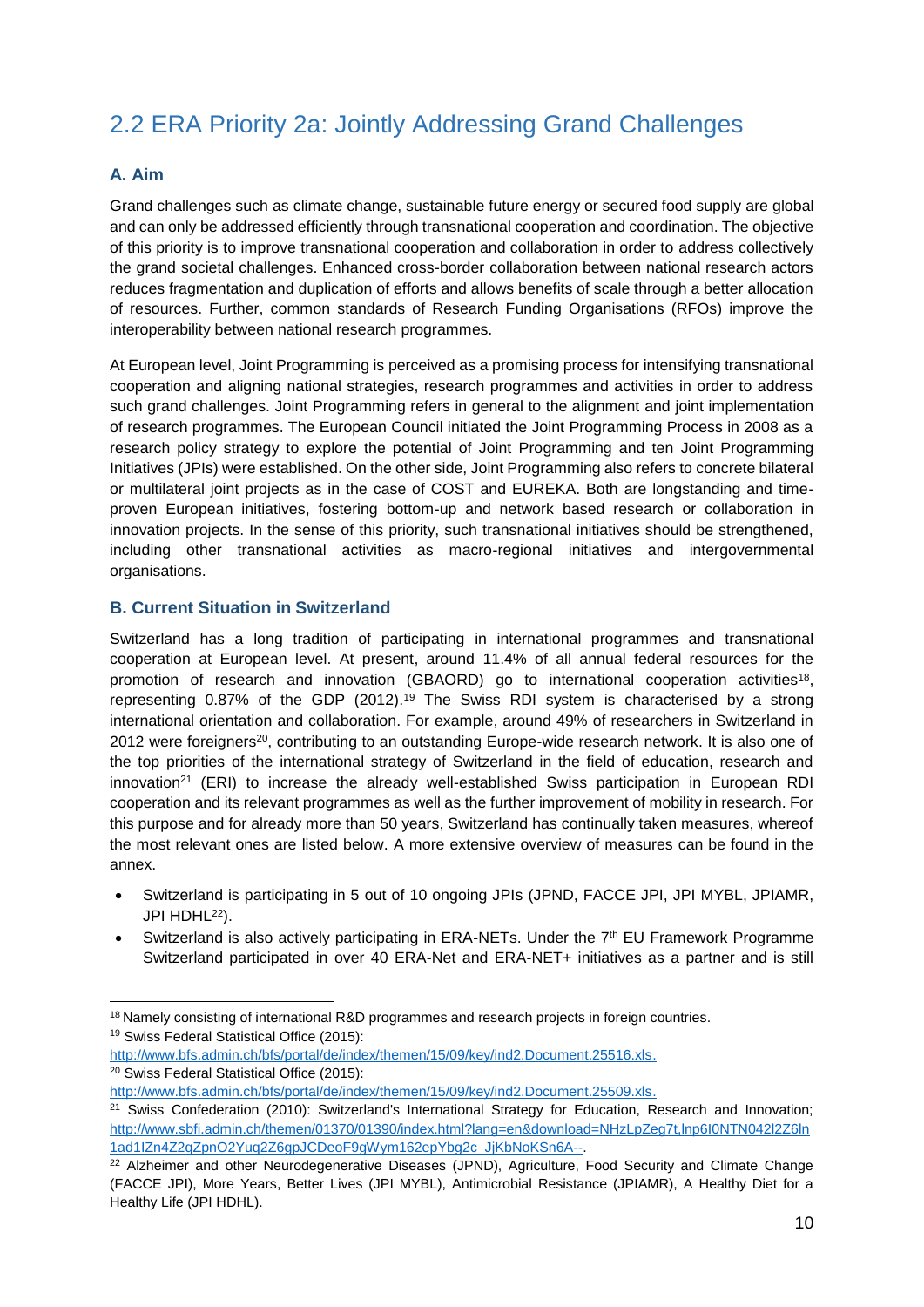actively participating in 20 of these initiatives. Under Horizon 2020 there is currently Swiss direct or indirect participation in 7 ERA-NET Cofund projects. Through project funding and the National Research Programmes (NRPs) the SNSF supports researchers' participation in JPIs or ERA-NETs.

- Horizon 2020 supplies Europe with an essential possibility for more cooperation and exchanges across national borders. Switzerland is actively involved in the EU Framework Programme and in the Euratom programme.
- European Cooperation in Science and Technology COST contributes to the reduction of fragmentation in European research investments through joint bottom-up research programmes also with a focus on grand challenges in all of Europe. COST is highly complementary and a door opener to major funding programmes. Switzerland is founding member and strongly involved in COST. In 2014, Swiss researchers participated in 315 of 365 ongoing COST actions.
- The Swiss Confederation is also a founding member of and participates in the transnational innovation initiative EUREKA, where Swiss participations are funded through the CTI. EUREKA brings together knowledge of market-oriented research, development and implementation. Currently, Swiss researchers are involved in 160 of all 730 ongoing EUREKA initiatives, including Eurostars (figures from January 2015).
- Switzerland participates in Art. 185 TFEU initiatives<sup>23</sup>, such as the Active and Assisted Living Programme (AAL), the European and Developing Countries Clinical Trials Partnership (EDCTP), and the European Metrology Programme for Innovation and Research (EMPIR) as well as in the Joint Technology Initiatives (JTI) according to Art. 187 TFEU<sup>24</sup>.
- The Swiss Confederation also participates in (and contributes to) other international cooperation initiatives such as the Human Frontier Science Programme Organisation (HFSP) and the Mediterranean Science Commission (CIESM).

As the main research-funding organisation in Switzerland, the SNSF ensures and supports transnational cooperation and coordination in various ways. The SNSF has defined an international cooperation strategy<sup>25</sup> and thereby it is committed to the realisation of the ERA, in cooperation with Science Europe and the Swiss Contact Office for European Research, Innovation and Education in Brussels (SwissCore) which connects Swiss and European knowledge institutions and supports the Swiss participation at European level. In this regard and among other initiatives, the SNSF has implemented the following measures.

The SNSF provides specific funding schemes, aiming at the facilitation of international cooperation. For example, the SNSF finances international short visits, the already mentioned participations in JPIs or ERA-NETs and concrete joint research projects with a large number of countries. The SNSF is committed to support international cooperation and networking activities in all its project funding instruments. The SNSF has already implemented some ERAC recommendations concerning the mutual recognition of evaluations, joint financing of transnational projects, and the mobility of researchers respectively research grants. Specifically, the SNSF established the so-called Lead Agency, Money Follows Cooperation Line and Money Follows Researcher procedures and corresponding multilateral agreements (e.g. D-A-CH cooperation), which are recognised as good practice examples in the ERA Roadmap<sup>26</sup>.

Regarding macro-regional transnational cooperation initiatives, a good example is the European Confederation of Upper Rhine Universities EUCOR, founded by neighbouring universities in Germany,

<sup>1</sup> <sup>23</sup> An Art. 185 initiative is a joint programme according to Art. 185 TFEU.

<sup>&</sup>lt;sup>24</sup> Art. 187, or so called "Joint Technology Initiatives" (JTIs) are set up under Art. 187 TFEU to support transnational cooperation in key areas where research and technological development can contribute to European competitiveness and quality of life. These initiatives serve as a way to realize public-private partnerships at European level in the field of industrial research.

<sup>25</sup> Latest version of the strategy: SNSF (2012): SNSF Roadmap 2013-2016: International co-operation strategy, SNSF Bern, available at: [http://www.snf.ch/SiteCollectionDocuments/int\\_international%20strategy\\_2012.pdf.](http://www.snf.ch/SiteCollectionDocuments/int_international%20strategy_2012.pdf)

<sup>&</sup>lt;sup>26</sup> Concerning these supplementary measures of the SNSF, see [http://www.snf.ch/en/funding/supplementary](http://www.snf.ch/en/funding/supplementary-measures/Pages/default.aspx)[measures/Pages/default.aspx;](http://www.snf.ch/en/funding/supplementary-measures/Pages/default.aspx) concerning good practices of the SNSF see also pp. 48-49 in ERAC (2015)[: ERAC](http://data.consilium.europa.eu/doc/document/ST-1208-2015-INIT/en/pdf)  [Opinion on the European Research Area Roadmap 2015-2020; 1208/15.](http://data.consilium.europa.eu/doc/document/ST-1208-2015-INIT/en/pdf)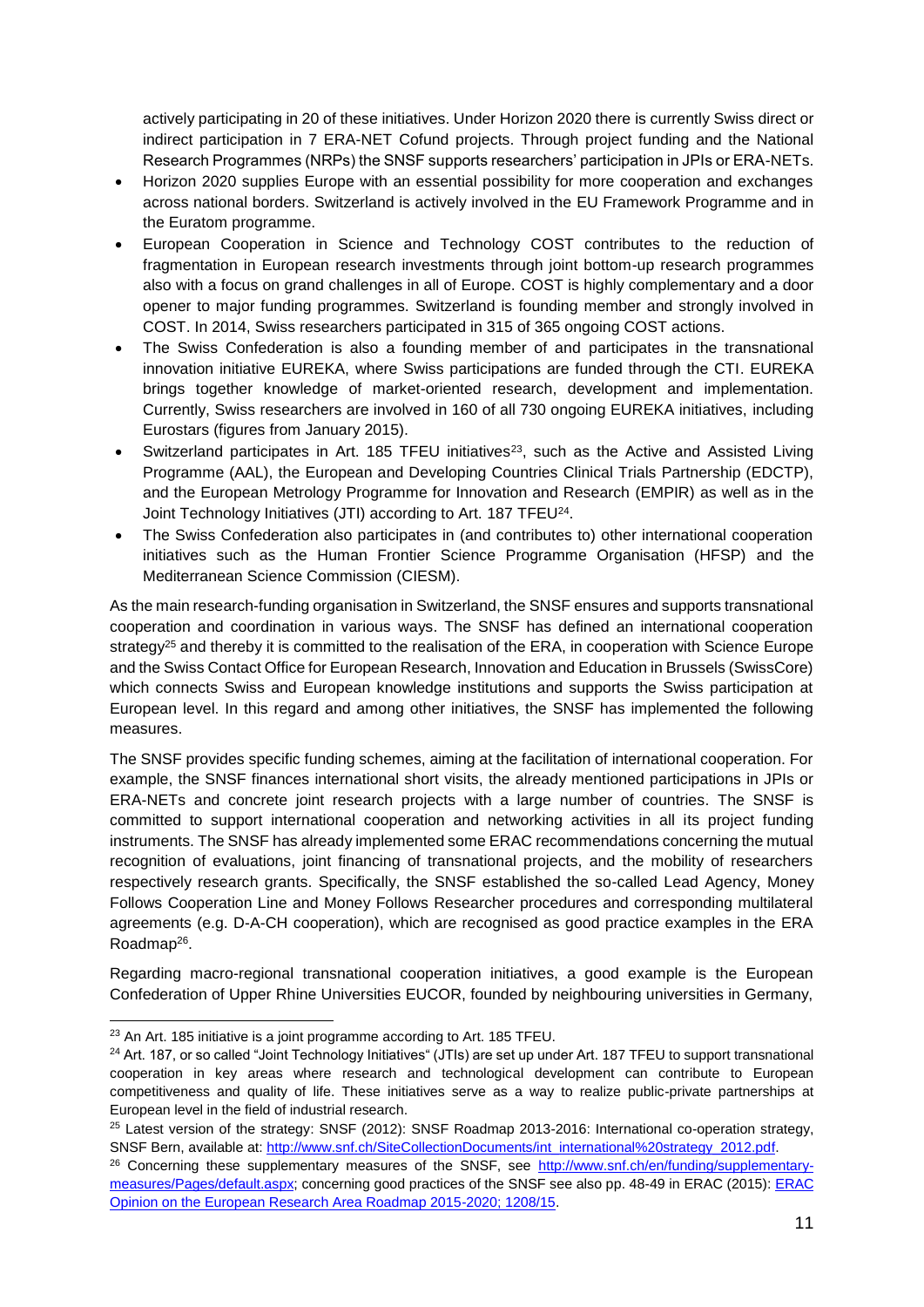France and Switzerland. It has a pioneering role in European cross-border cooperation in higher education and research. The new aim and strategic lighthouse project of EUCOR is the creation of a European university alliance, which will form a joint European Campus.

## **C. Conclusion**

Switzerland is participating in all relevant European RDI programmes to foster transnational cooperation and is well integrated into the ERA. It can be seen from the extent and diversity of the actions and participations listed above that Switzerland has made considerable achievements already. These activities are providing an essential contribution to tackle jointly grand challenges in Europe. The good practices of the SNSF are important contributions to support the mobility of researchers and grants within the ERA and to enhance the compatibility and interoperability of national programmes and activities.

#### **D. Planned Measures**

-

Providing Swiss researchers an entire and best possible participation in all relevant transnational European RDI programmes, initiatives and projects, is a main objective of the Swiss Confederation, as well as establishing and maintaining an optimal transnational cooperation within Europe. Switzerland will continue its efforts in the future to reach this goal. Wherever possible, Switzerland tries to expand and promote the participation in such RDI activities. Therefore, the focus lays on the expansion of existing measures.

The SNSF endeavours to extend bi- and multilateral agreements, thereby including also the further development of common funding principles. In its Multi-Year Programme 2017-2020<sup>27</sup> the SNSF targets to improve support of international cooperation in all funding schemes through additional funds.<sup>28</sup>

<sup>&</sup>lt;sup>27</sup> SNSF (2015): Multi-Year Programme 2017-2020: Planning document for the Federal Authorities; SNSF Bern; [http://www.snf.ch/SiteCollectionDocuments/mehrjahresprogramm\\_2017\\_2020\\_e.pdf.](http://www.snf.ch/SiteCollectionDocuments/mehrjahresprogramm_2017_2020_e.pdf)

<sup>&</sup>lt;sup>28</sup> The budget therefore is constantly increasing from 5.9 million CHF in the year 2016 to 11.7 million CHF in 2018, resulting in 18.2 million CHF additional funding in total.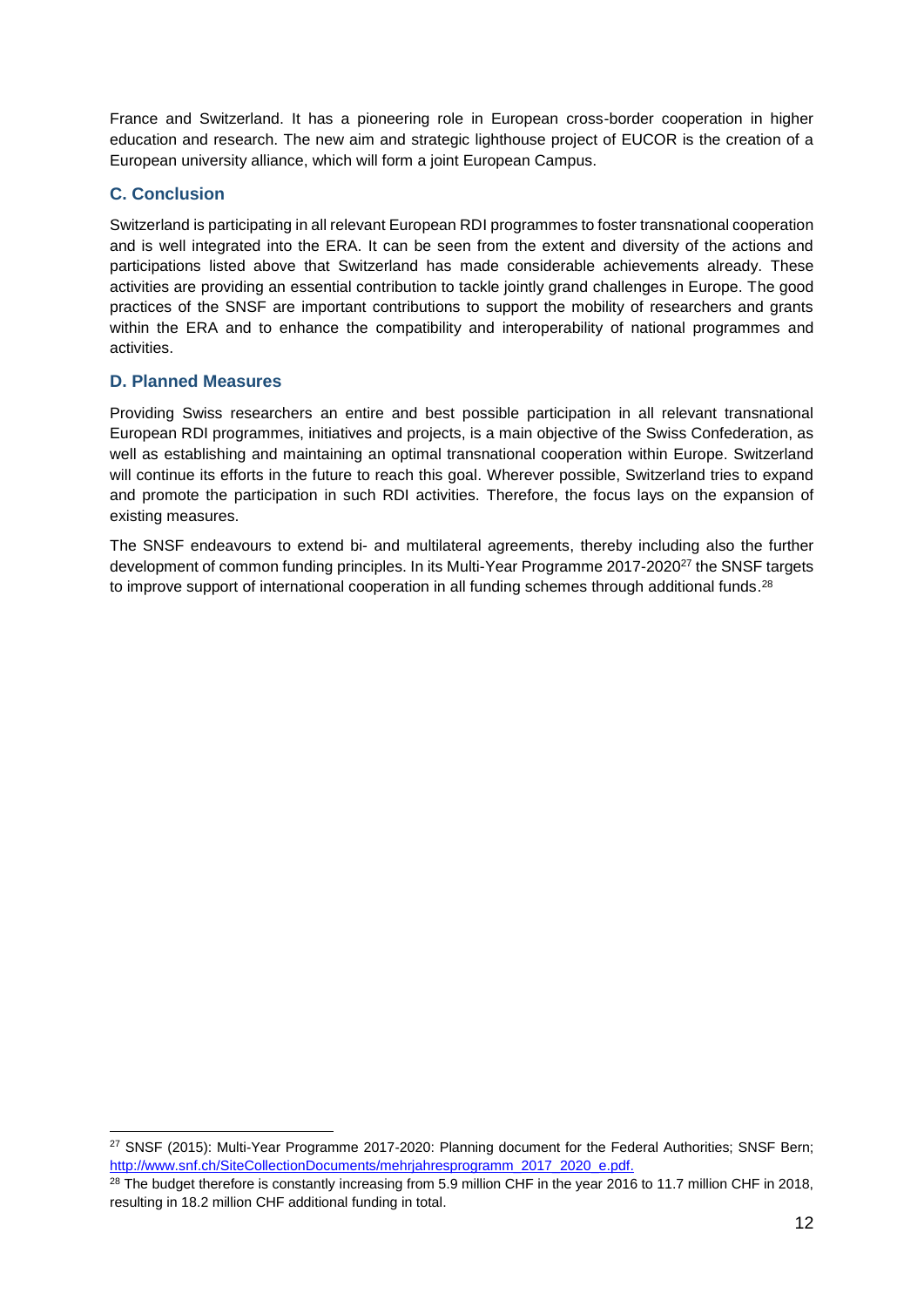# <span id="page-12-0"></span>2.3 ERA Priority 2b: Make Optimal Use of Public Investments in Research Infrastructures

# **A. Aim**

1

Research Infrastructures (RIs) are an integral part of the ERA and the Innovation Union. They represent long-term investments of up to multi-billion Euros and are available to tens of thousands of researchers in both academia and industry. Freely accessible RIs of high quality are at the heart of the knowledge triangle of research, education and innovation and therefore are a key asset for supporting Europe's ambition for global leadership in open, interconnected, data-driven and computer-intensive science.

Europe has developed a common RI approach that is represented by the European Strategy Forum on Research Infrastructures (ESFRI), making use of instruments such as the Framework Research Programmes or the European Research Infrastructure Consortium (ERIC) legal framework.

Member state consultations identified "Making optimal use of public investments in RIs by setting national priorities coherent with the ESFRI priorities and criteria taking full account of long term sustainability" as a top action priority.<sup>29</sup>

## **B. Current Situation in Switzerland**

The 2015 update of the *Swiss Roadmap for Research Infrastructures* (henceforth referred to as the "Swiss RI Roadmap")  $30$  is a planning tool and serves as a basis for the Bill on the promotion of education, research and innovation for 2017-2020. The Swiss RI Roadmap also outlines future funding requirements at national and international level and relates them to medium- and long-term planning issues on the post-2020 time horizon. At the international level, it covers the already existing Swiss participation in all EIROforum research infrastructures (CERN, EMBL, ESA, ESO, ESRF, European XFEL, EUROfusion, ILL) as well as the European Spallation Sources and ITER. The Swiss RI Roadmap also identifies international research infrastructure projects in the process of being established that should be considered for Swiss participation (currently CTA, ELI, SKA and LBNF/DUNE). It is important to note that the Swiss RI Roadmap does not contain any decisions on funding or the distribution of national funding. However, it is an important national planning tool for the sustainable realisation of new RIs and for safeguarding the sustainable operation of existing RIs in the national, European and international context.

The impact of and need for large and internationally connected RIs is growing on the national, European and global scale. Accordingly, the Swiss RI Roadmap 2015 provides a general overview of newly planned and existing RIs on all scales whose funding is considered or to be continued in the upcoming 2017-2020 ERI Bill period.

To ensure complementary integration in the European RI landscape, projects aiming at being included in the Swiss RI Roadmap need to be included in the ESFRI roadmap or in the planning of international research organisations in which Switzerland participates, or they have to otherwise demonstrate European and international relevance. As participating in ESFRI Projects and ESFRI Landmarks usually requires commitment of national investments for subsequent cooperation on the European level, the Swiss RI roadmap primarily focuses on developing existing national RIs and on positioning them internationally, with special regard to the ESFRI environment.

The Swiss RI Roadmap procedure is coordinated by the State Secretariat for Education, Research and Innovation, based on its legal mandate outlined in the Federal Act on the Promotion of Research and

<sup>&</sup>lt;sup>29</sup> ERAC 1208/15, available at[: http://data.consilium.europa.eu/doc/document/ST-1208-2015-INIT/en/pdf](http://data.consilium.europa.eu/doc/document/ST-1208-2015-INIT/en/pdf) <sup>30</sup> In the Swiss RI Roadmap 2015 update process, a total of 23 new projects has been proposed for implementation by the responsible bodies. Available at:

[http://www.sbfi.admin.ch/themen/01367/02040/index.html?lang=en&download=NHzLpZeg7t,lnp6I0NTU042l2Z6ln](http://www.sbfi.admin.ch/themen/01367/02040/index.html?lang=en&download=NHzLpZeg7t,lnp6I0NTU042l2Z6ln1ad1IZn4Z2qZpnO2Yuq2Z6gpJCEd4N6e2ym162epYbg2c_JjKbNoKSn6A--) [1ad1IZn4Z2qZpnO2Yuq2Z6gpJCEd4N6e2ym162epYbg2c\\_JjKbNoKSn6A--.](http://www.sbfi.admin.ch/themen/01367/02040/index.html?lang=en&download=NHzLpZeg7t,lnp6I0NTU042l2Z6ln1ad1IZn4Z2qZpnO2Yuq2Z6gpJCEd4N6e2ym162epYbg2c_JjKbNoKSn6A--)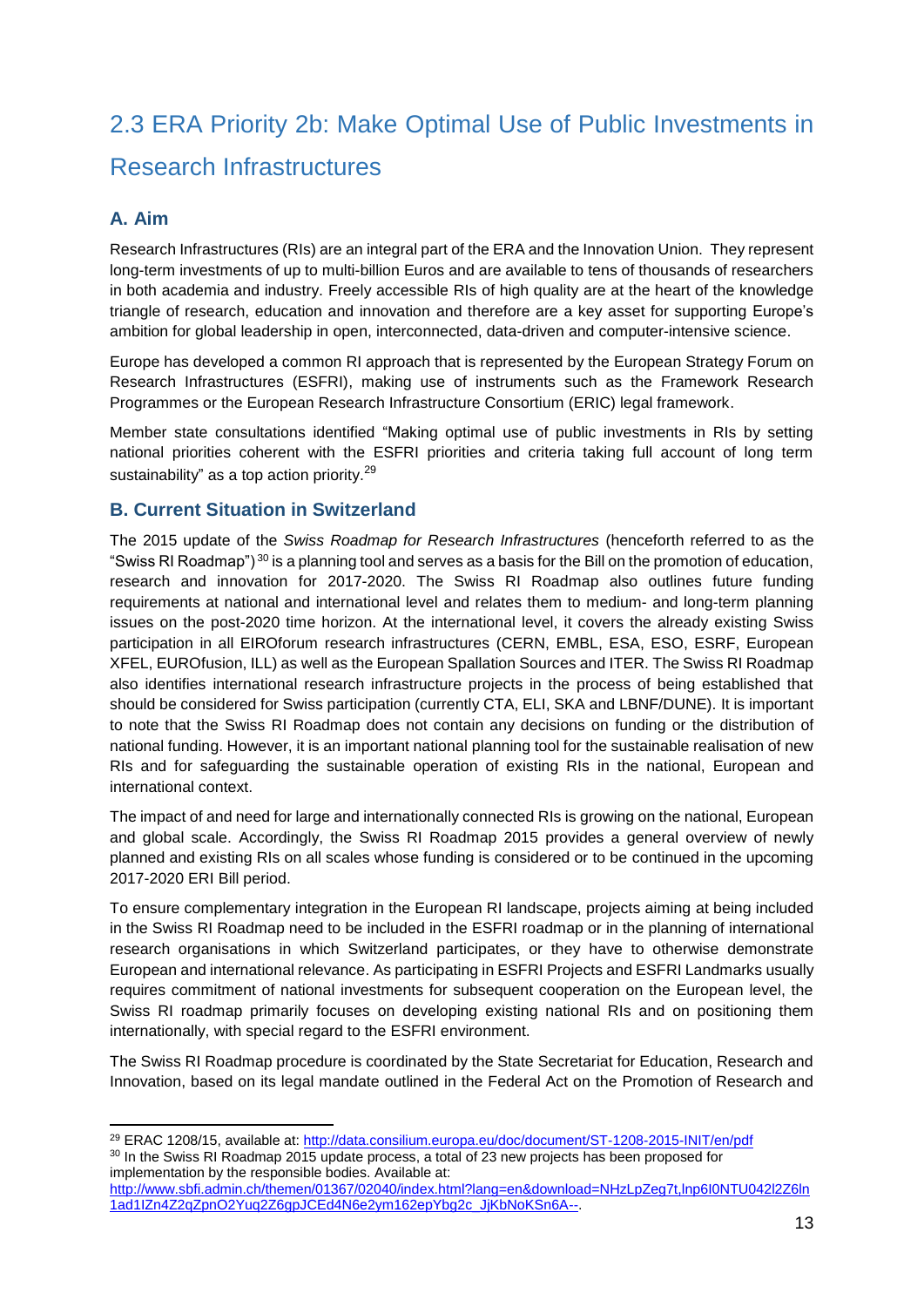Innovation. RIs applying to be added to the Swiss RI roadmap had to pass a two-phase evaluation. First, the SNSF assessed the scientific case of the RI proposals and prioritised them in three categories (A,B,C). Subsequently, the responsible funding entities (ETH Board, universities, universities of applied science, Confederation/SERI) evaluated the category A proposals with regard to their alignment with the relevant funding bodies' strategic and financial planning.

By joining the European Spallation Source ERIC as a founding member, Switzerland for the first time became a member of an international RI that is based on the ERIC legal framework. As in Switzerland, full membership in an ERIC requires parliamentary approval, the Swiss Confederation currently confines ERIC participations to large scale RIs that require substantial financial commitments and long-term engagement. However, Swiss funding organisations or research institutions can participate in smaller ERICs as observers if this is compatible with the respective ERICs' statutes. In such cases, the Swiss government may issue non-binding support letters to facilitate the application process. In the long run, a general solution for Swiss ERIC participations that does not require parliamentary approval might be achieved, yet this is linked to supranational institutional questions.

## **C. Conclusion**

The Swiss RI Roadmap provides the national research community and decision-makers in charge with an overview of newly-planned and existing RIs in Switzerland. It also serves as a basis for the coordination of national, European and international RI planning in line with the ESFRI Roadmap procedure.

Positive experience gained during the last Swiss RI Roadmap procedure (2015 update) suggests to further develop and optimise the Swiss RI roadmap procedure with regard to its interaction and alignment with the ESFRI roadmap.

To date, joining ERIC-RIs as a Swiss member requires a legal procedure and approval on the Swiss Federal level. This implies considerable administrative and political efforts that only make sense for large-scale participations such as the one in the European Spallation Source (ESS-ERIC).

# **D. Planned Measures**

Switzerland will continue and consolidate its commitment in coordinating the Swiss national RI roadmap procedure with Swiss strategic efforts such as inputs on the policy and governance level, financial commitments and active involvement in developing RIs on ESFRI and international scale.

This implies strong involvement of SERI, Swiss RI stakeholders and experts in ESFRI and other international organisations and panels. These strategic efforts aim at safeguarding optimal interplay between the Swiss RI Roadmap, the ESFRI Roadmaps and international decision-making with regard to RIs.

Switzerland is committed to its role as a reliable and dedicated ERA member for establishing new RIs and for achieving long-term sustainability of existing ones.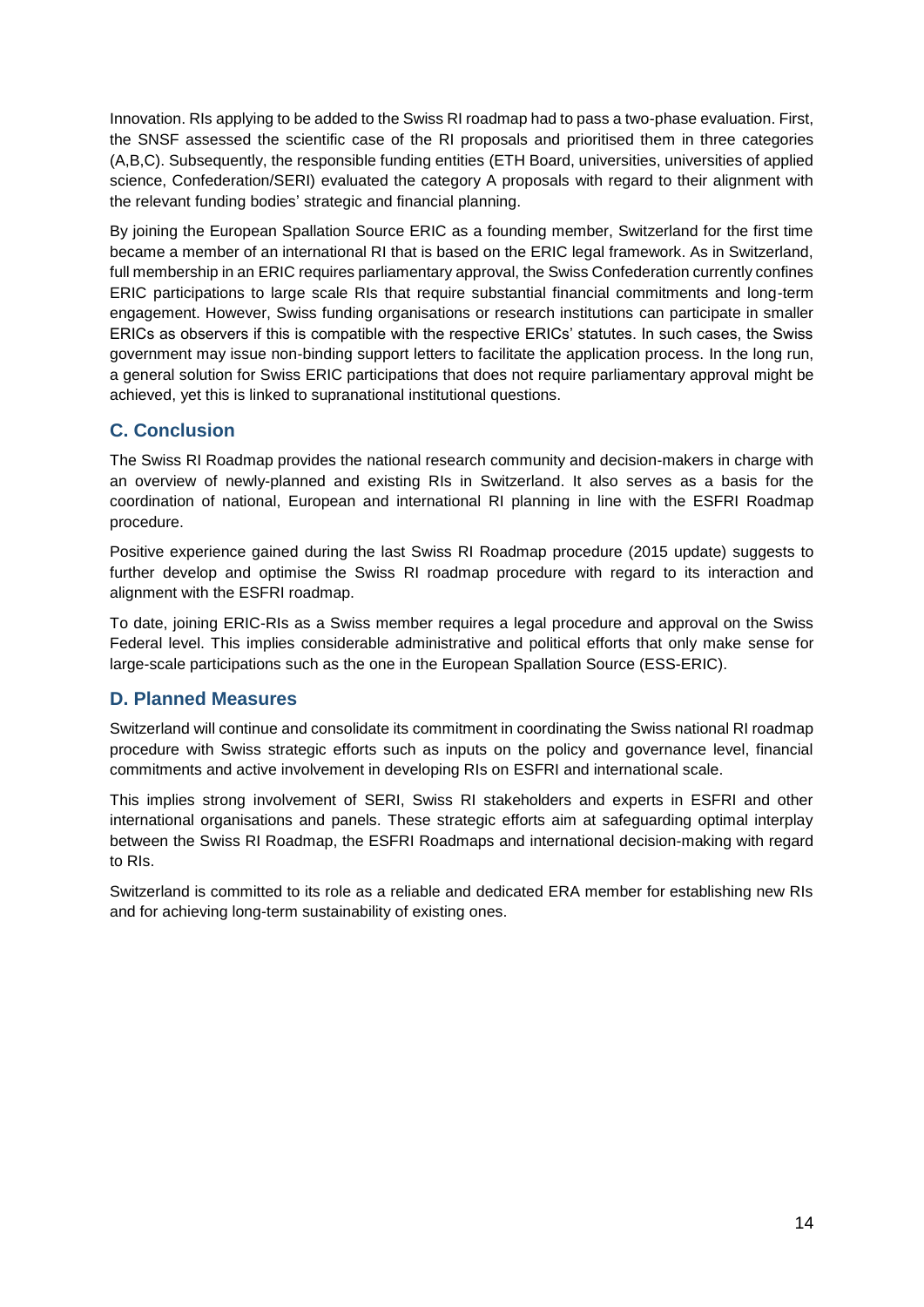# <span id="page-14-0"></span>2.4 ERA Priority 3: An Open Labour Market for Researchers

#### **A. Aim**

1

The ERA Communication 2012<sup>31</sup> identified as one of the most important barriers to an open labour market for researchers "the lack of transparent, open and merit-based recruitment, which makes research careers less attractive and hampers mobility, gender equality and research performance." The Communication invited Member States to "remove legal and other barriers to the application of open, transparent and merit based recruitment of researchers".

The 2014 ERA Progress Report outlines, based on data from the Innovation Union Scoreboard 2014, that openness and innovation go hand in hand, i.e. countries with open and attractive research systems are strong performers in terms of innovation. This was confirmed by the findings of the latest Innovation Union Scoreboard 2015<sup>32</sup>.

#### **B. Current Situation in Switzerland**

In Switzerland, there is no national legislation regulating the recruitment of researchers, except for the Federal Act on the Promotion of Research and Innovation of 14 December 2012, which stipulates that equal opportunity between men and women shall be a paramount principle that all research institutions, and particularly all funding institutions need to take into consideration. The new Federal Act (2015) on Funding and Coordination of the Swiss Higher Education Sector of 30 September 2011(Higher Education Act, HEdA, entering into force in 2017)<sup>33</sup> mentions the implementation of gender equality as a task linked to the institutional accreditation.<sup>34</sup> Beyond that, however, the Swiss Confederation respects the autonomy granted by sponsors to higher education institutions as well as the principles of freedom and the unity of teaching and research.<sup>35</sup> Thus, Swiss higher education institutions as well as other research institutions arrange for their own policies with regard to the recruitment of researchers. <sup>36</sup> These regulations concern mainly the recruitment of professors, and there are only few and rather general regulations with regard to the recruitment of other academic staff. Most of the statutes and regulations set forth that the recruitment procedure shall be transparent, the jobs be advertised publicly<sup>37</sup>, and the institution must give the reasons when rejecting an application. Some of the regulations require in addition an expert opinion by independent and international experts. Only in exceptional cases regulations lay down explicitly that when a professor is recruited, a balance between national and international candidates should be envisaged.<sup>38</sup>

The manifold rules governing the recruitment of researchers at Swiss institutions of higher education or research institutions make little or no distinction between Swiss and foreign applicants. In general, recruitment procedures ensure that participation is open to non-national applicants. Moreover, within the framework of the Swiss-EU Bilateral Agreement on Free Movement of Persons, Switzerland has adopted the EU's system of mutual recognition of foreign qualifications issued by EU Member States. Third-country nationals are also entitled to apply for recognition of their foreign qualifications in Switzerland.

<sup>&</sup>lt;sup>31</sup> Available at[: http://ec.europa.eu/research/era/pdf/era-communication/era-communication\\_en.pdf.](http://ec.europa.eu/research/era/pdf/era-communication/era-communication_en.pdf)

<sup>32</sup> Available at[: http://ec.europa.eu/growth/industry/innovation/facts-figures/scoreboards/files/ius-2015\\_en.pdf.](http://ec.europa.eu/growth/industry/innovation/facts-figures/scoreboards/files/ius-2015_en.pdf)

<sup>33</sup> Available at[: https://www.admin.ch/opc/en/classified-compilation/20070429/201501010000/414.20.pdf.](https://www.admin.ch/opc/en/classified-compilation/20070429/201501010000/414.20.pdf)

<sup>34</sup> For detailed measures implementing equal opportunity see chapter 4, "Priority 4: Gender equality and gender mainstreaming in research infrastructures".

<sup>35</sup> Art. 5 of the Federal Act on Funding and Coordination of the Swiss Higher Education Sector (Higher Education [Act, HEdA\) of 30 September 2011.](https://www.admin.ch/opc/en/classified-compilation/20070429/index.html)

 $36$  This autonomy is laid down in most cantonal laws or ordinances on the universities, which confirm that the respective institutions of higher education are solely responsible for the recruitment procedure.

 $37$  Only in two cases the regulations state explicitly: "[...] shall be published nationally and internationally".

<sup>38</sup> [Regulation of the University of Lucerne regarding the recruitment procedure.](http://srl.lu.ch/frontend/versions/1659)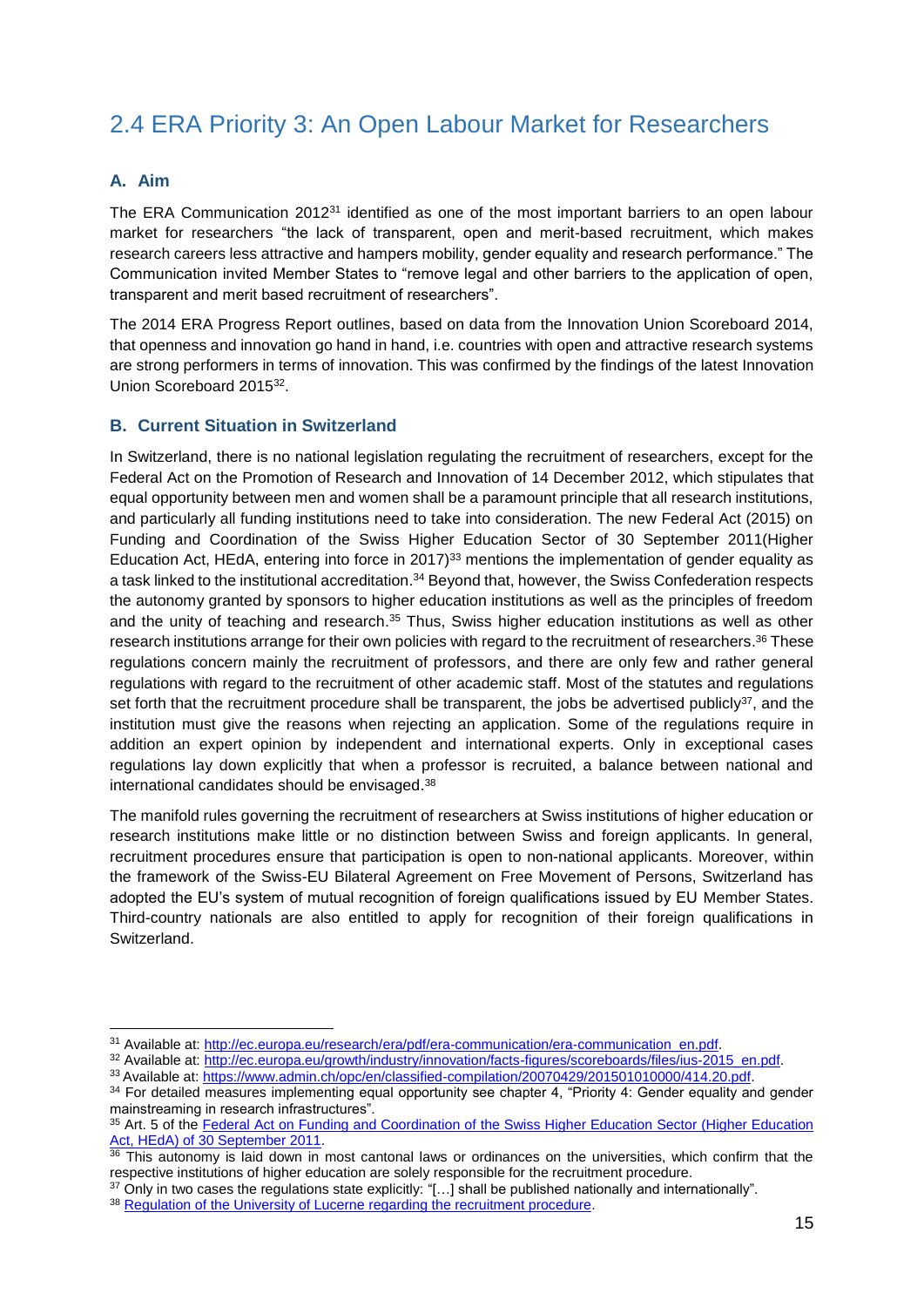Statistics<sup>39</sup> show that the percentage of foreign professors at Swiss universities (not including universities of applied sciences (UAS) and universities of teacher education (UTE)) has increased since 2006/07. At present 55% of the appointed professors are non-Swiss nationals. The percentage is even higher with regard to professors teaching engineering (78%) and natural and social sciences (64%). With regard to academic staff (excluding professors) at Swiss universities, the percentage of non-Swiss nationals amounts to 56.9%. With regard to doctoral students in Switzerland, less than half of the candidates have obtained their Master's degree in Switzerland. The situation at Swiss universities of applied sciences is similar and the percentage of foreign professors and academic staff increasing. The percentage of foreign teaching staff amounted to 33% between 2010 and 2012 and according to forecasts by the Swiss Federal Statistical Office the percentage might reach approximately 35% by 2023.

Furthermore, transparent, open and merit-based recruitment (OTM-R) is one of the pillars of the European Charter for Researchers and in particular of the Code of Conduct for the Recruitment of Researchers, launched in 2005. All Swiss universities and most of the other Swiss research institutions such as the Swiss National Science Foundation have signed the European Charter for Researchers and Code of Conduct for the Recruitment of Researchers and four institutions received the HR Excellence in Research logo. Besides, a great number of vacancies are published on the Euraxess website and several Swiss institutions of higher education have established procedures to facilitate applications from non-Swiss nationals by advertising vacancies in English or establishing application procedures that consider the particular situation of foreign applicants (e.g. e-recruitment or remote interviews by telephone or skype).

Another aim is to meet the needs and expectations of dual-career academic couples. Thus, the third module of the Federal Programme for Equal Opportunity at Universities 2000-2012<sup>40</sup> focused on "Dualcareer couples". However, hiring dual-career academic couples still tend to be rather ad hoc and inconsistent across universities. Only in recent years, universities have begun devoting attention to dualcareer issues, and institutions are undergoing transitions in hiring practices with respect to couple hiring. 41

In order to welcome (non-Swiss national) researchers and facilitate their start of work, most of the Swiss universities have established "Welcome Centres" that provide valuable assistance.

Given the current refugee situation in Europe, Euraxess has launched the Science4Refugees initiative. Swissuniversities examines measures to ensure that refugees have access to Swiss institutions of higher education.

Moreover, as a general rule, any scientist working in Switzerland, regardless of nationality, can apply for funding from the SNSF and other public funding sources.

## **C. Conclusion**

Although the measures taken in Switzerland to tackle the issue of OTM-R are manifold and vary between the various institutions, the percentage of foreign academic staff employed at Swiss research institutions is rather high, demonstrating the openness of the Swiss job market for researchers.

<sup>1</sup> <sup>39</sup> See Federal Statistical Office (FSO):

[http://www.bfs.admin.ch/bfs/portal/de/index/themen/15/08/dos/blank/07/01.html.](http://www.bfs.admin.ch/bfs/portal/de/index/themen/15/08/dos/blank/07/01.html)

<sup>40</sup> Available (in German) at:

[http://www.swissuniversities.ch/fileadmin/swissuniversities/Dokumente/DE/UH/Chancen-](http://www.swissuniversities.ch/fileadmin/swissuniversities/Dokumente/DE/UH/Chancen-gleichheit/Projektantrag_DCC.pdf)

[gleichheit/Projektantrag\\_DCC.pdf.](http://www.swissuniversities.ch/fileadmin/swissuniversities/Dokumente/DE/UH/Chancen-gleichheit/Projektantrag_DCC.pdf)

<sup>&</sup>lt;sup>41</sup> See th[e Report on "Dual Career Couples at Swiss Universities -](http://www.swissuniversities.ch/fileadmin/swissuniversities/Dokumente/DE/UH/Chancengleichheit/web_DCC_Broschu%CC%88re_e.pdf) Evaluation of the third phase of the Swiss Federal [Equal Opportunity at Universities Programme \(2008 -2011/2012\)"](http://www.swissuniversities.ch/fileadmin/swissuniversities/Dokumente/DE/UH/Chancengleichheit/web_DCC_Broschu%CC%88re_e.pdf). For example, the effects of the Dual Career Advice office at ETH Zurich are readily apparent: 77% of ETH professors and their partners received support – a number that is distinctly higher than the percentages at the cantonal universities, which range between 9% and 23%.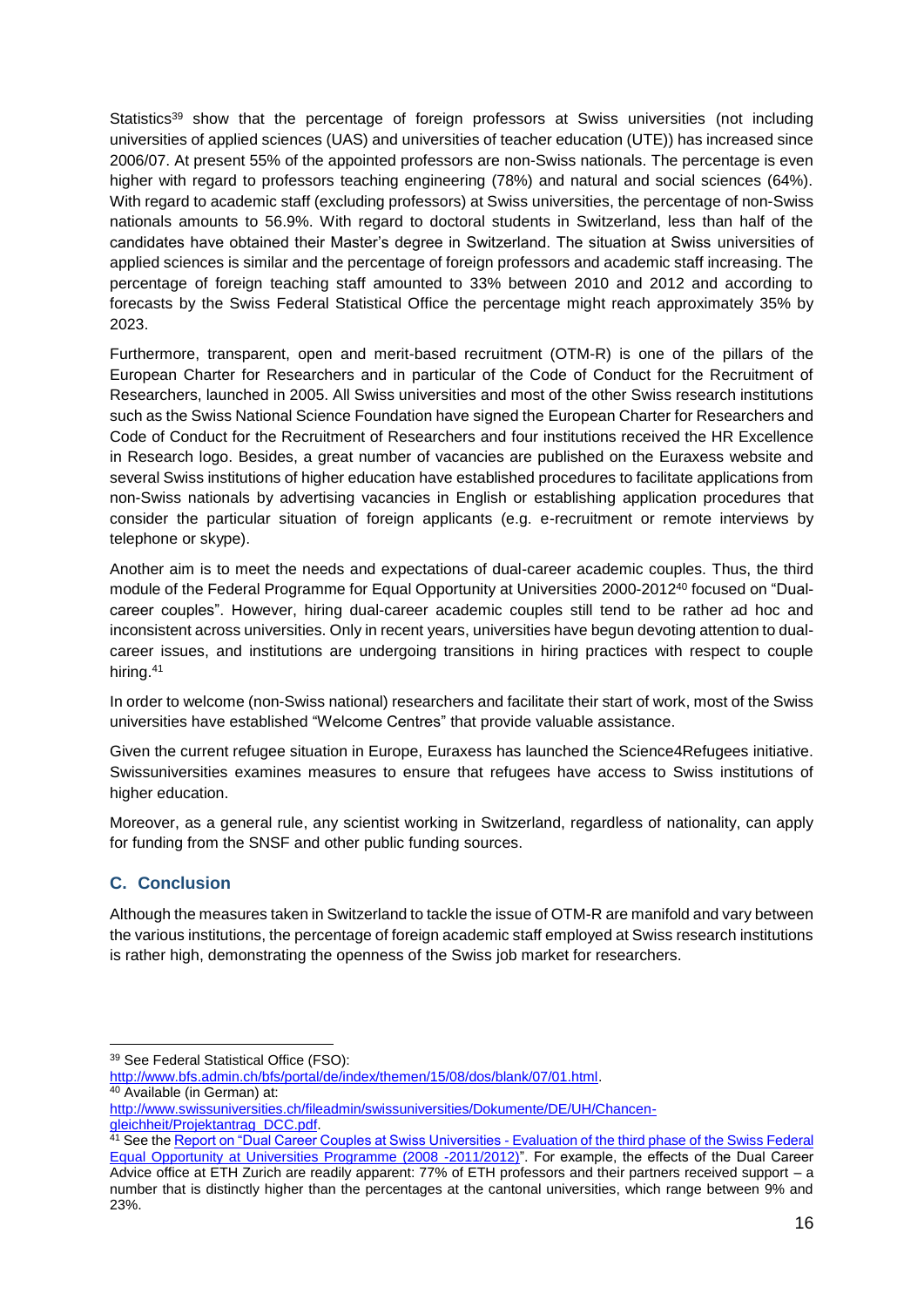#### **D. Planned Measures**

Switzerland plays an active role within the Euraxess network and encourages the publication of jobs at the Euraxess Job Portal. Nevertheless, the number of advertisements published on the Euraxess website might still be higher and is thus encouraged by swissuniversities, the institution that takes care of Euraxess in Switzerland.

With regard to gender ratios among full and associate professors in Switzerland, measures undertaken or planned are presented under chapter 2.5 ERA Priority 4: Gender equality and gender mainstreaming in research.

Moreover, the Swiss institutions of higher education endeavour continuously to improve the application procedures in order to open the labour market. Improvements are underway with regard to job postings, training for committees, support of non-linear careers, management training and internal appointment regulations.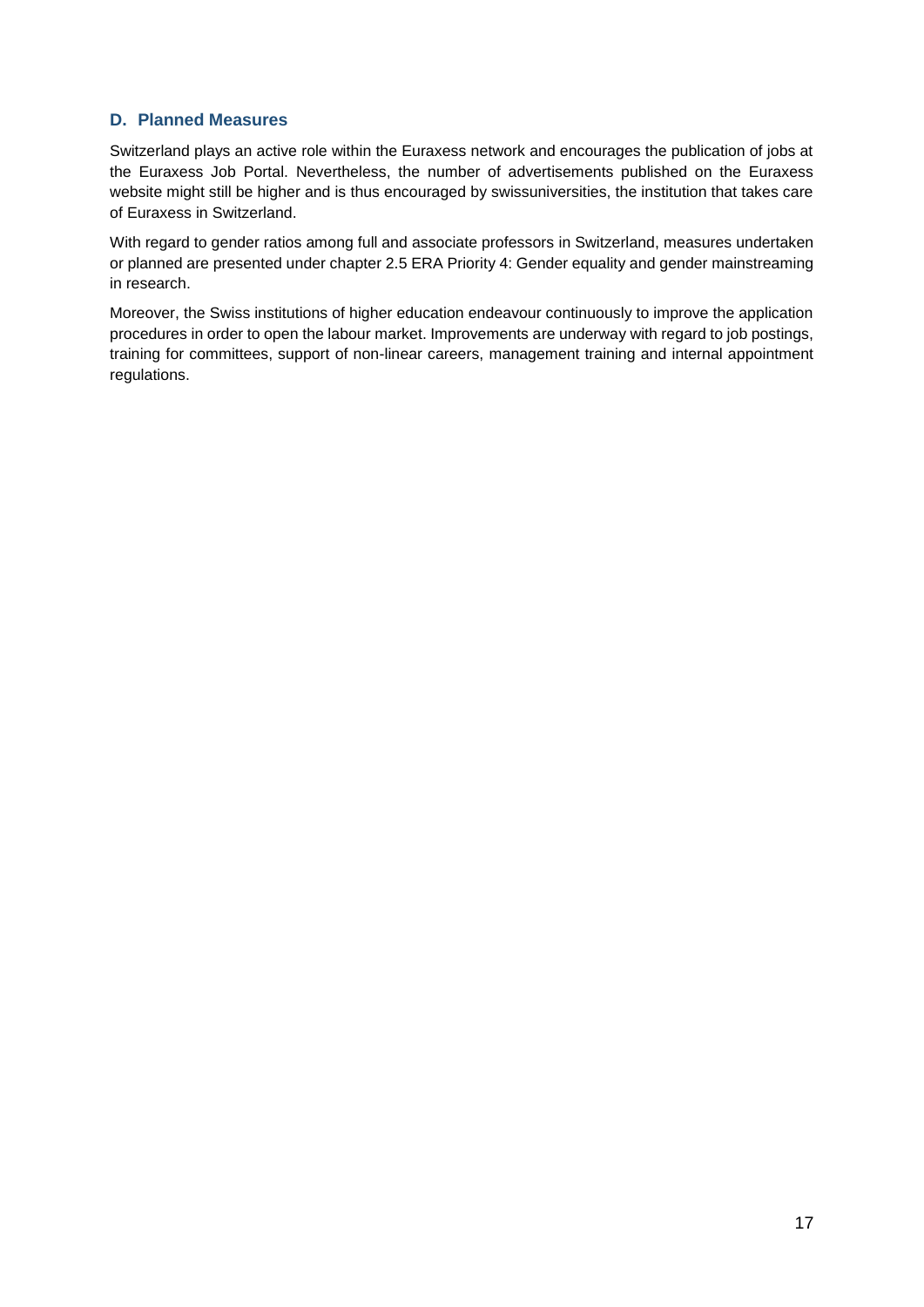# <span id="page-17-0"></span>2.5 ERA Priority 4: Gender Equality and Gender Mainstreaming in Research

## **A. Aim**

The EU Roadmap priority Gender equality and gender mainstreaming in research aims at translating "national equality legislation into effective action to address gender imbalances in research institutions and decision making bodies and integrating the gender dimension better into R&D policies, programmes and projects". The proportion of woman at A grade in the higher education sector (female researchers of senior level positions in universities and higher education institutions) has been identified as the appropriate indicator to reach this goal.

#### **B. Current Situation in Switzerland**

#### Political and legal bases

The Federal Act on the Promotion of Research and Innovation should ensure that equal opportunity between men and women will be an important principle that all research institutions and particularly all funding institutions need to take into consideration to encourage equal opportunity and gender equality when fulfilling their tasks.<sup>42</sup> Based on this Act, the Swiss Federal Council mentions prominently the principles of equity in its Bill on education, research and innovation (ERI) for 2013-2016.

Accordingly, the Federal Council expects that the SNSF continues its recent measures to increase the proportion of women in sciences and will implement further measures if needed. Moreover, the SNSF should systematically and continuously review the gender equality in all its funding activities as well as in its internal decision-making procedures.

The legal basis of the existing programmes and measures (described subsequently) is the former Federal Act on University Funding and Cooperation in the field of University Education of 8 October 1999<sup>43</sup> and the Federal Act on the Universities of Applied Sciences of 6 October 1995<sup>44</sup>; both Acts are now replaced by the Higher Education Act.

Furthermore, the ETH Domain<sup>45</sup> aims to increase the proportion of women at all career levels, especially in STEM fields, to create attractive and family-friendly working conditions, promote equal opportunity and develop scientific talent. These objectives are included in the performance mandate of the Swiss government to the ETH Domain.

#### Relevant ongoing measures

Different funding programmes exist to increase the proportion of female researchers at A grade.

 *The Swiss Federal Equal Opportunity at Universities Program*<sup>46</sup> has been designed to promote gender equality at Swiss universities since the year 2000. The goal of the Federal Programme 2013- 2016 is to implement gender equality in the university management, promotion of academic talent, teaching and research and to achieve a proportion of 25% female grade A professors at Swiss universities, and 40% women at the level of assistant professor; in addition, the proportion of women in leading academic positions and management bodies at universities and related institutions should

<sup>1</sup> <sup>42</sup> Available at[: https://www.admin.ch/opc/en/classified-compilation/20091419/201501010000/420.1.pdf.](https://www.admin.ch/opc/en/classified-compilation/20091419/201501010000/420.1.pdf)

<sup>43</sup> Available at[: https://www.admin.ch/opc/en/classified-compilation/20070429/index.html.](https://www.admin.ch/opc/en/classified-compilation/20070429/index.html)

<sup>44</sup> Available at[: https://www.admin.ch/opc/de/classified-compilation/19950279/index.html.](https://www.admin.ch/opc/de/classified-compilation/19950279/index.html)

<sup>45</sup> The ETH Domain comprises the two Federal Institutes of Technology in Zurich (ETH Zurich) and Lausanne (EPFL), as well as the four research institutes: the Paul Scherrer Institute (PSI), the Swiss Federal Institute for Forest, Snow and Landscape Research (WSL), the Swiss Federal Laboratories for Materials Science and Technology (Empa), and the Swiss Federal Institute of Aquatic Science and Technology (Eawag).

<sup>46</sup> The budget of the current gender equality programme 2013-2016 at Swiss universities amounts to 9 million Swiss Francs. Information on the action plans and measures: [http://www.swissuniversities.ch/de/themen/](http://www.swissuniversities.ch/de/themen/-chancengleichheit/suk-programm-p-4/) [chancengleichheit/suk-programm-p-4/.](http://www.swissuniversities.ch/de/themen/-chancengleichheit/suk-programm-p-4/)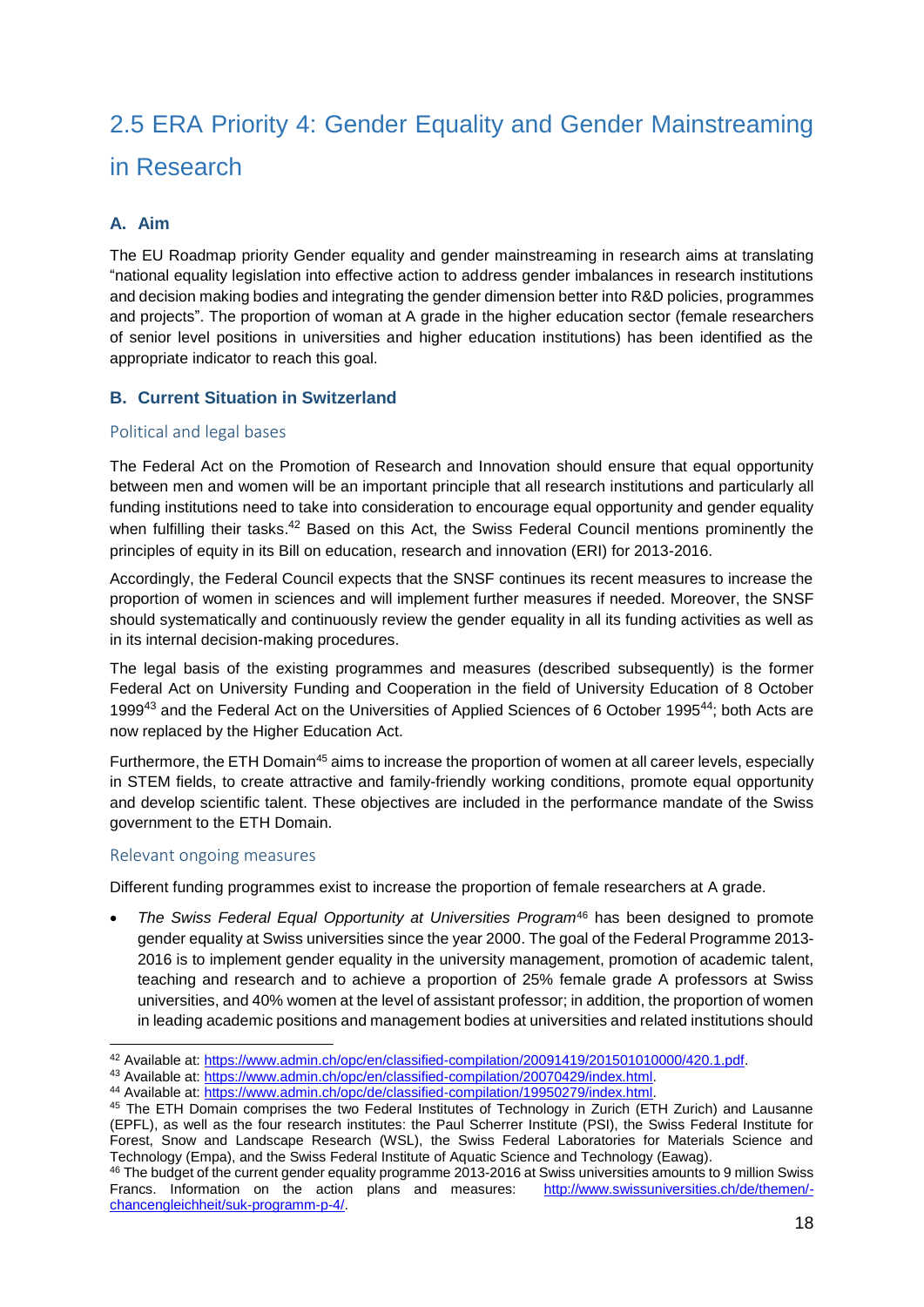be increased. The programme covering the period 2013-2016 supports universities to implement gender action plans they have developed on the basis of fields of action and tailored to their specific needs. In addition, the programme 2013-2016 supports the structural implementation of Gender Studies at Swiss Universities.

- *The Swiss Federal "Equal Opportunity at Universities of Applied Sciences" Programme* has also been in force since the year 2000. The overall goals are: integration of gender equality in the policies of each institution; to reinforce gender equality in human resources policies and among young researchers, at student level and in teaching and research. The programme 2013-2016 will help universities *of applied sciences* to implement specific measures according to the main fields of action on gender equality.
- *Marie Heim-Vögtlin (MHV) grants* are aimed at female doctoral students and postdocs in Switzerland who have to interrupt or to reduce their research activities due to family commitments. Thanks to MHV grants, candidates can boost or re-start their career with a research project of their own and improve their scientific profile. In the next funding period the new programme PRIMA (promoting women in academia) will concentrate on talented women researchers at the late postdoctoral stage. The scheme plans to generate a strong network of contacts and training opportunities.
- The aim of the *120% support grant* by the SNSF is to help researchers to achieve a balance between their academic career and family life and thus make a career in academia more appealing for young scientists. The grant allows researchers to reduce their work-time percentage and hire a support person for the same period. This measure was initiated to the benefit of postdoctoral researchers who need to look after children during an important stage in their careers and who therefore need more flexibility for a limited period.
- *Gender equality grants* are aimed at young female researchers funded by the SNSF. It offers them additional individualized and flexible support for their career development. An eligible person receives CHF 1000 per 12 months' approved project running time. The grant may be used to finance career support measures but does not cover family support measures.
- In all the mobility grants of the SNSF*,* the amount of the fellowship is based on the applicant's family status and family obligations as well as cost of living in the host countries.
- From the beginning of the programme *SNSF professorship*, the target of 30% female scientists was set. This target has been reached over the last years. The proportion can vary, like in 2013 (23%). The SNSF will continue its efforts to increase the proportion of female scientists.
- COST's inclusiveness policy fosters the participation of female scientists in all COST activities and the Swiss participation in COST reflects this policy. COST is already a frontrunner in the ERA with an overall female participation of around 35% in all COST Actions<sup>47</sup> (2010).

## **C. Conclusion**

-

The interim report<sup>48</sup> on the situation of the *Swiss Federal Equal Opportunity at Universities Programme* up to 31 December 2014 shows initial achievements: in terms of institutional anchoring of objectives, positive trends have been observed in terms of the proportion of women as well as in terms of cultural and structural change. In contrast, the overarching objective of reaching a 25% ratio of female grade A professors by the end of 2016 will most likely not to be reached.

Gender ratios among full and associate professors (2015 around 20% women; target 25%) and among assistant professors (2015 around 34% women, target 40%) are an indication that progress has been made. However, these ratios are no guarantee that the proportion of women in decision-making bodies will also increase. A robust proportion of women would nevertheless be desired. At most universities, the proportion of grade A professors 2015 varies between 18.3% and 23.7%. Three small universities with specialised fields of study constitute exceptions to this: Lucerne (LU) 28%, Saint-Gall (SG) 12.8% and Università della Svizzera italiana (USI) 16.3%. Despite the 30-40% new nomination recommendation, it is unlikely that – except of Lucerne – any university will reach the target of 25%

<sup>47</sup> Available at[: http://www.cost.eu/media/newsroom/gender](http://www.cost.eu/media/newsroom/gender)

<sup>48</sup> Available at[: http://www.swissuniversities.ch/de/themen/chancengleichheit/suk-programm-p-4/.](http://www.swissuniversities.ch/de/themen/chancengleichheit/suk-programm-p-4/)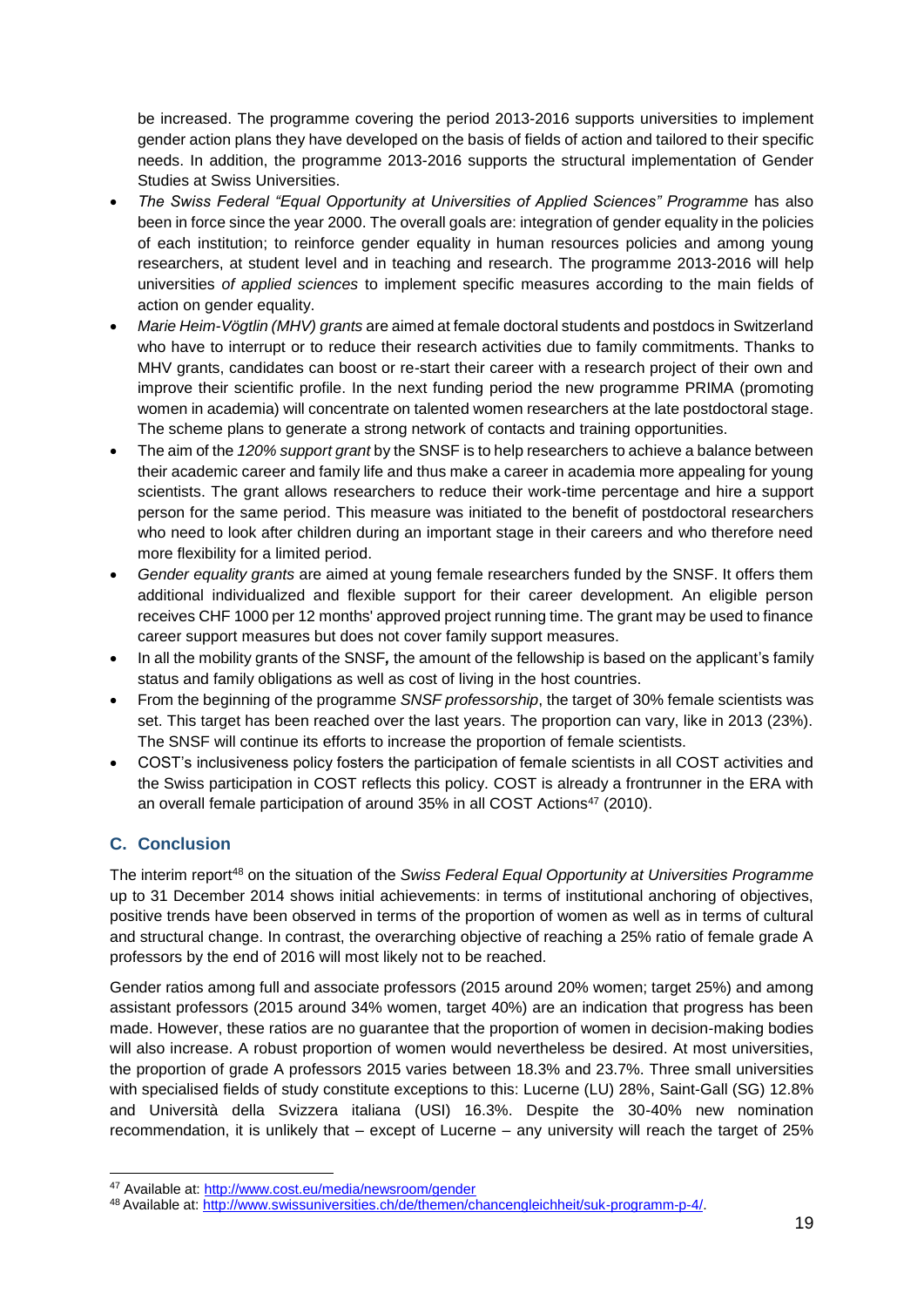grade A Professors. The average proportion of female professors for all categories in 2015 was reported at 22.3%.

With these figures, the situation of women scientist in Switzerland is often below the European average. The situation of women is, however, slowly improving. In 2013, the percentage of women in Switzerland found among junior and intermediate staff (research associates) was 38%. For senior researchers, the highest level, this figure was 19%. Between 2002-2012, the annual average growth rate in the number of new PhDs was 5% for women and 1% for men.

Monitoring reports by the two Swiss Federal Institutes of Technology and by some universities give a more detailed picture of the development, but they show in general a slow progress concerning the numbers of female grade A professors.

#### **D. Planned Measures**

 $\overline{a}$ 

The new Federal Act (2015) on Funding and Coordination of the Swiss Higher Education Sector (entering into force in 2017) mentions the implementation of gender equality as a task linked to the institutional accreditation. 49

Universities are thus obliged to implement further measures. The Confederation may also support measures to implement gender equality within the framework of project-linked contributions. Measures to enhance gender equality will still be necessary. It is up to the higher education institutions to implement measures for gender-sensitive careers and gender equality.

With additional measures, the SNSF proposes to promote actively the best female researchers and help to improve conditions for women in science in the period 2017-2020. For this purpose, the gender dimension should be considered and incorporated into all fields of research:

- The SNSF is launching a new opportunity for excellent female scientists in advanced postdoctoral phase in order to increase the number of candidates for professorships at Swiss universities. The new program will be called "*Promote women in academia*" (PRIMA and will replace the current MHV scheme).
- The support grant for postdocs with family will be extended to researchers at doctoral level. However, the reduction of the workload should be the exception and the SNSF will contribute to the cost of childcare.

<sup>49</sup> Available at[: https://www.admin.ch/opc/en/classified-compilation/20070429/201501010000/414.20.pdf.](https://www.admin.ch/opc/en/classified-compilation/20070429/201501010000/414.20.pdf)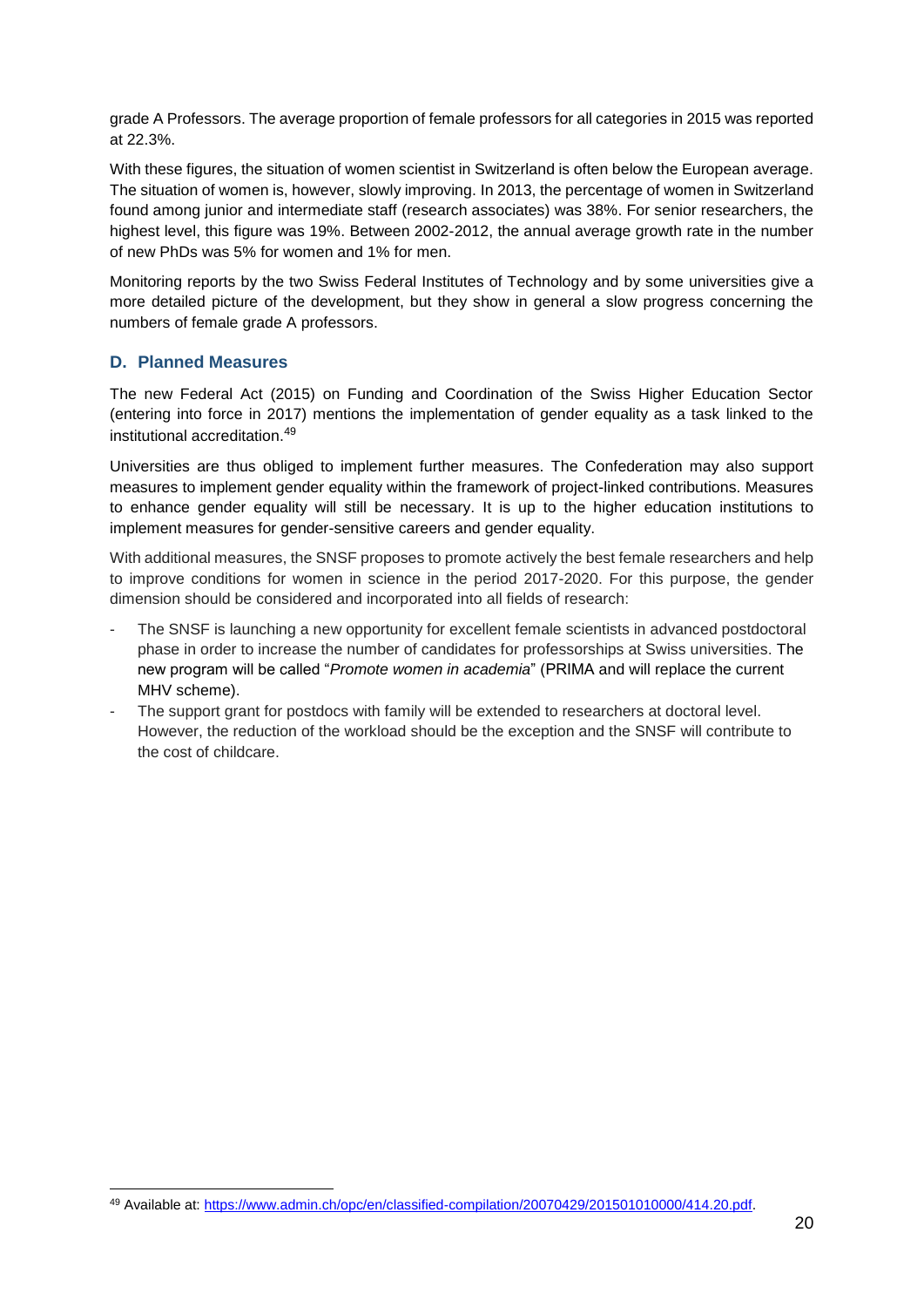# <span id="page-20-0"></span>2.6 ERA Priority 5: Optimal Circulation and Transfer of Scientific Knowledge

## **A. Aim**

Priority 5 aims at fully implementing knowledge transfer policies at national level in order to maximize the exploitation of scientific results. Research performing institutions (RPO) and research funding institutions (RFO) should make knowledge transfer second nature by integrating it in their everyday work. Open access to publications and data in an open science context should be fostered.

#### **B. Current Situation in Switzerland**

#### Political and legal bases

The Federal Act on Promotion of Research and Innovation sets the legal basis for the transfer of knowledge and technology from publicly funded institutions and for the open access to research data and results. The Swiss government supports research performing organisations and funding agencies to develop the necessary instruments and policies to comply with the legislation.

#### Relevant ongoing measures

#### *Knowledge and technology transfer*

Switzerland has developed and implemented various publicly funded programmes and instruments to boost knowledge transfer mainly between academia and industry, and to foster doctoral training in cooperation with industry. Main instruments are briefly described below.

The Commission for Technology and Innovation (CTI) is the federal innovation promotion agency. It encourages science-based innovation by providing funding, professional advice and networking opportunities. CTI devotes the biggest part of its budget (15.8 million Swiss Francs in 2014) to R&D projects. <sup>50</sup> It promotes knowledge transfer through cooperative applied research projects between higher education institutions and private companies, essentially small and medium enterprises (SMEs) that lack research capacity. Furthermore, the CTI has 12 regional operating innovation mentors that support and coach SMEs finding research partners and accessing know-how.

The Swiss National Science Foundation funds research with a clear orientation towards knowledge transfer. This particularly applies to the National Research Programmes (NRP)<sup>51</sup> and the National Centres of Competence in Research (NCCR)<sup>52</sup>. NRPs have a duration of four to five years and an annual budget ranging from 5 to 20 million Swiss Francs. This program includes research projects that address topics of national significance (as specified by the Swiss government), are solution-oriented and close to the practical realm, interdisciplinary and transdisciplinary and place high value on knowledge transfer and the communication. NCCRs supports established researchers in Switzerland who wish to pursue a long-term research project on a theme of strategic importance. The budget for each series of NCCRs is determined by the Swiss parliament. In addition, NCCRs receive funding from higher education institutions and from third parties. NCCRs aim at improving the distribution of work among research institutions in Switzerland and their international integration, establishing a network of collaborations and partnerships between the academic and non-academic public and private sectors, maintaining links to the potential users of research results in order to contribute to knowledge and technology transfer, and supporting talented doctoral students and postdocs as well as improving the career prospects of women in research.

<sup>-</sup><sup>50</sup> Activity report 2014: CTI funding drives Switzerland forward. Main figures.

<sup>51</sup> Available at: [http://www.snf.ch/en/funding/programmes/national-research-programmes-nrp/Pages/default.aspx.](http://www.snf.ch/en/funding/programmes/national-research-programmes-nrp/Pages/default.aspx) <sup>52</sup> Available at: [http:/www.snf.ch/en/funding/programmes/national-centres-of-competence-in-research-](http://www.snf.ch/en/funding/programmes/national-centres-of-competence-in-research-nccr/Pages/default.aspxAvailable%20at:%20http:/www.snf.ch/en/funding/programmes/national-centres-of-competence-in-research-nccr/Pages/default.aspx)

[nccr/Pages/default.aspx.](http://www.snf.ch/en/funding/programmes/national-centres-of-competence-in-research-nccr/Pages/default.aspxAvailable%20at:%20http:/www.snf.ch/en/funding/programmes/national-centres-of-competence-in-research-nccr/Pages/default.aspx)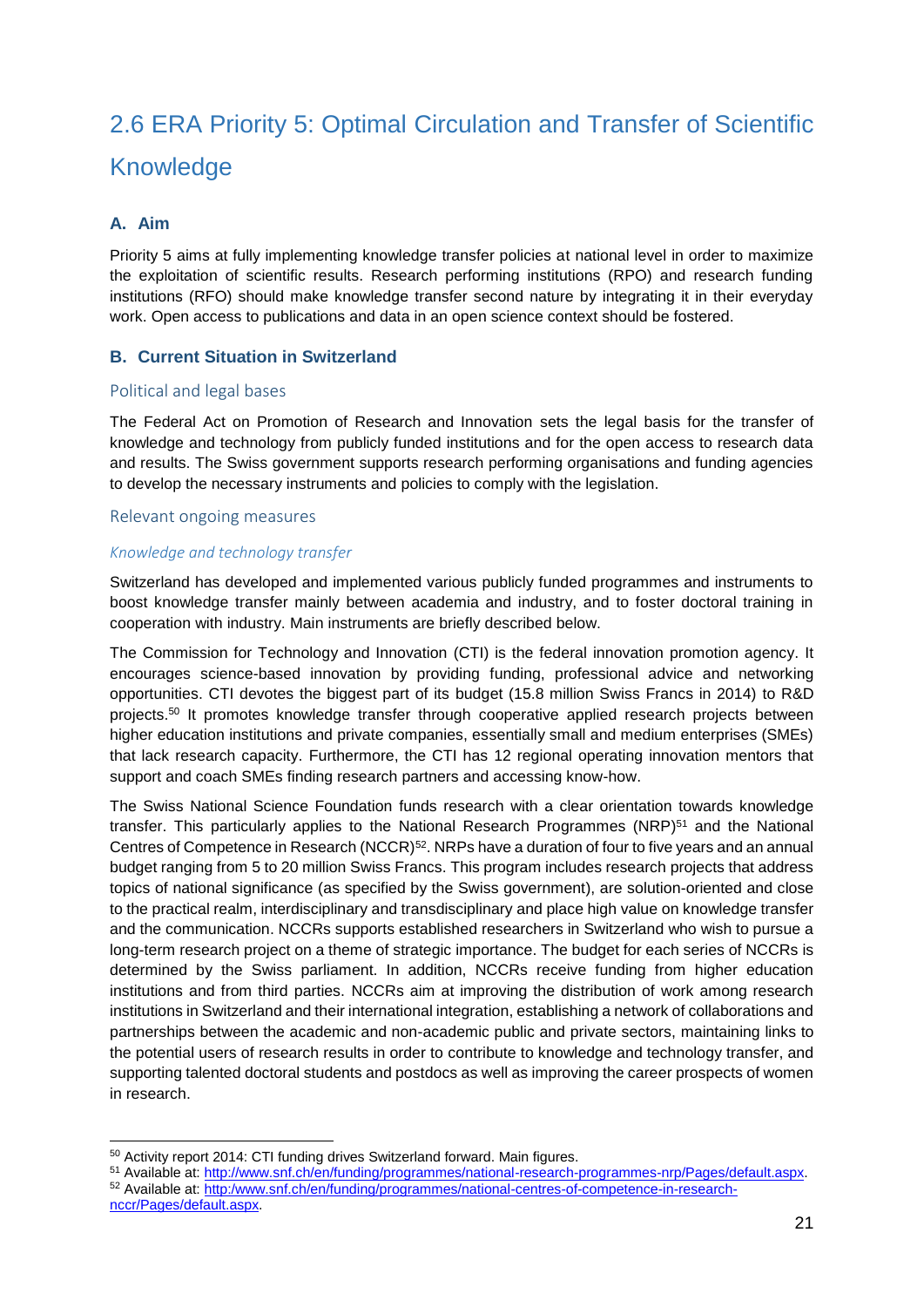In order to speed up knowledge transfer in society and business and in collaboration with the CTI, the SNSF aims to supplement its existing knowledge and technology transfer measures with activities at the interface of research and innovation. With the planned Bridge programme CTI and SNSF aim to gain greater benefit from the innovation potential of pre-competitive research, before the development of market-oriented products. Bridge is geared to support young researchers in testing their application ideas so that they gain the confidence needed to step out into the business world. In addition, universities and universities of applied sciences will be able to conduct joint projects within the scope of Bridge.

Through its industry and SME participation in about 50% of all COST Actions and through its mandatory stakeholder involvement, COST contributes to the transfer of scientific knowledge to innovation on the national and international level, as well as to the elaboration of rules and regulations.

Operational since early 2016, the Swiss Innovation Park<sup>53</sup> contribute to the transfer of knowledge and technology. It intends to reinforce Switzerland's leading position as a location for innovation and to maintain its economic competitiveness. It is funded by the SERI and comprises two hub sites centred on the two federal institutes of technology in Zurich and Lausanne and three network locations in Aargau, Northwest Switzerland and Biel. The Swiss Innovation Park represents a valuable addition to the established funding instruments in Switzerland. The new approach seeks to make Switzerland attractive to international research and development players by providing space with expansion potential in the vicinity of existing higher education institutions and businesses.

#### *Open access to publications and research data*

Article 50 of the Federal Act on Promotion of Research and Innovation requires "that the results of research are available to the public in accordance with the legal provisions". In 2015, the Swiss government mandated swissuniversities and the SNSF to develop a national strategy on Open access and to analyse its financial flow.

#### *Research performing institutions*

The major governing bodies of Swiss academic research institutions, individual RPOs, the SNSF and the Swiss Academies of Arts and Sciences signed the [Berlin Declaration](http://oa.mpg.de/lang/de/berlin-prozess/berliner-erklarung/) in 2006<sup>54</sup> **.** Open Access policies for scientific publications developed by some Universities are publicly available in the [Registry](http://roarmap.eprints.org/view/country/756.html)  [of Open Access Repositories Mandatory Archiving Policies](http://roarmap.eprints.org/view/country/756.html) (ROARMAP). A list of the research institutions and corresponding repositories is available on the OpenAire's website<sup>55</sup>.

The directory of open access journals (DOAJ) lists more than [200 Swiss Open Access journals.](http://doaj.org/search?source=%7b%22query%22:%7b%22filtered%22:%7b%22query%22:%7b%22match_all%22:%7b%7d%7d,%22filter%22:%7b%22bool%22:%7b%22must%22:%5b%7b%22term%22:%7b%22index.country.exact%22:%22Switzerland%22%7d%7d,%7b%22term%22:%7b%22_type%22:%22journal%22%7d%7d%5d%7d%7d%7d%7d%7d) The majority are published b[y](http://www.mdpi.com/about/) [MDPI AG](http://www.mdpi.com/about/) [\(](http://www.mdpi.com/about/)Basel) an[d](http://www.frontiersin.org/about/journalseries) [Frontiers](http://www.frontiersin.org/about/journalseries) [\(](http://www.frontiersin.org/about/journalseries)Lausanne). 160 retroactively digitalized journals are freely accessible at [retro.seals.ch,](http://retro.seals.ch/) a project conducted by the Consortium of the Swiss Academic Libraries. Furthermore, two other projects, e-codices and E-rara.ch, focus on providing digital reproductions of old manuscripts and antique prints held by Swiss libraries free of charge.

A national study funded by swissuniversities looked at the most suitable model for a central long-term preservation of digital primary and secondary research data. It revealed the need for a better  $infrastructure$  for research data. Currently, a national project<sup>56</sup> (SUC P-2 Scientific information: Accessing, processing and saving) is looking at measures for Open Access and Research Data developed by the different universities. It should define a system by 2020 to access, process and storage science-related digital content.

Swiss Academies of Arts and Sciences actively promote open access to publications.

1

<sup>53</sup> Available at[: https://www.switzerland-innovation.com/.](https://www.switzerland-innovation.com/)

<sup>54</sup> Available at[: http://openaccess.mpg.de/Berliner-Erklaerung.](http://openaccess.mpg.de/Berliner-Erklaerung)

<sup>55</sup> Available at: [https://www.openaire.eu/university-of-zurich.](https://www.openaire.eu/university-of-zurich)

<sup>56</sup> Available at[: http://www.swissuniversities.ch/en/organisation/projekte-und-programme/suk-p-2-wissensch](http://www.swissuniversities.ch/en/organisation/projekte-und-programme/suk-p-2-wissensch-information-zugang-verarbeitung-speicherung/)[information-zugang-verarbeitung-speicherung/.](http://www.swissuniversities.ch/en/organisation/projekte-und-programme/suk-p-2-wissensch-information-zugang-verarbeitung-speicherung/)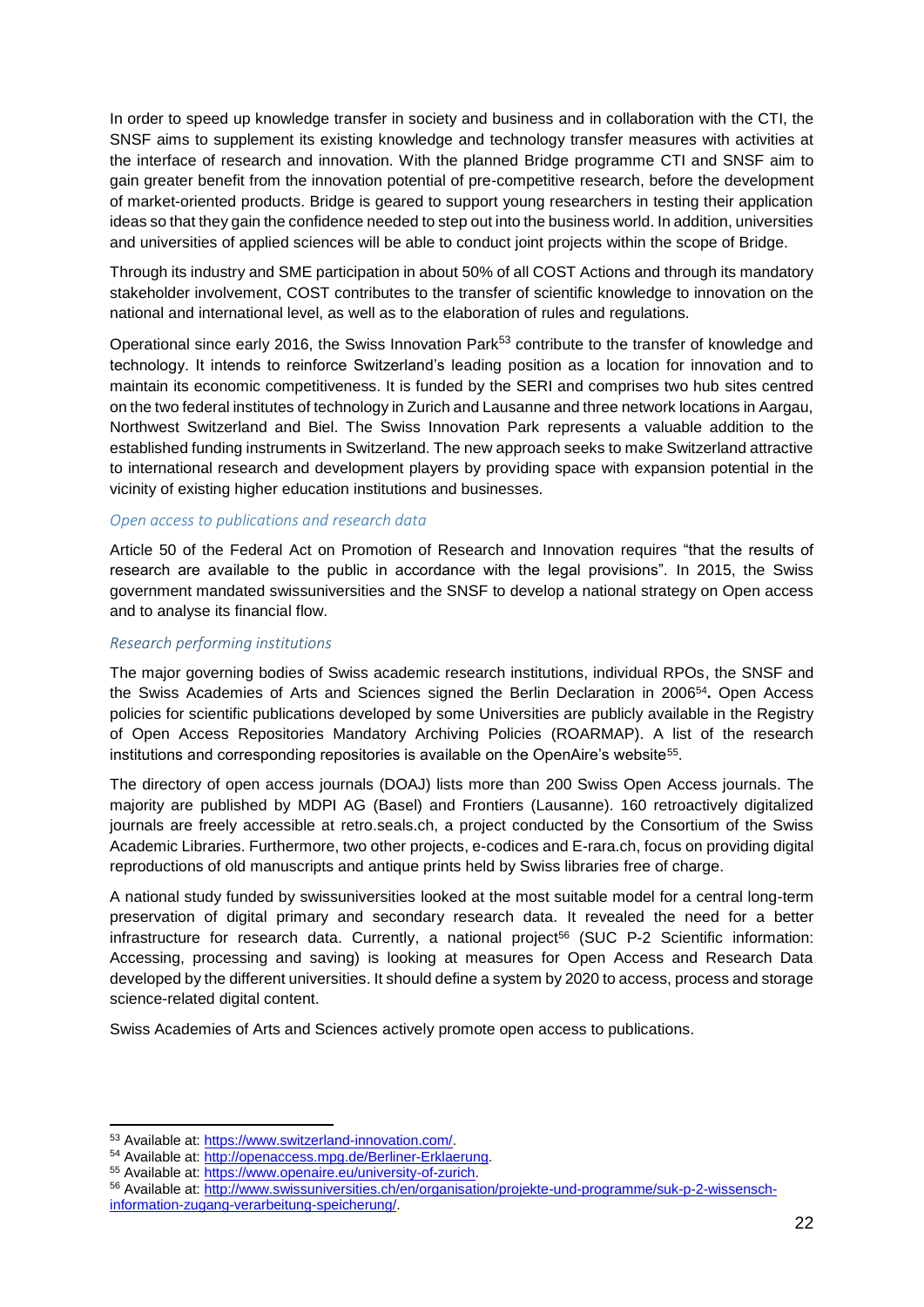#### *Research Funding Organization (SNSF)*

The SNSF requires researchers to provide open access to findings resulting from SNSF funded projects (Article 44 Funding Regulations<sup>57</sup>). This includes also books and monographies. Furthermore, SNSF reimburses costs for publication in open access journals. The SNSF is matching the current funding policies to other European research funders and is in the process of setting up a monitoring system to measure compliance with their open access policy. Furthermore, SNSF requires that *"the data collected with the aid of an SNSF grant must be made available also to other researchers for secondary research and integrated in recognised scientific data pools"*. SNSF is defining an open access monitoring strategy and discussing how to best implement open research data requirements.

#### *National Points of Reference (NPR)*

The EC Recommendation on access to and preservation of scientific information<sup>58</sup> stipulates in Article 8 that each country should designate a National Point of Reference (NPR) with the task of coordinating the measures listed in the Recommendation and acting as an interlocutor with the Commission. Furthermore, Article 9 states that the NPRs also have the task of informing the Commission of the actions taken in response to the different elements of the Recommendation. By the end of 2013, all EU MS had nominated an NPR. Switzerland designated an NPR in 2015. The Swiss NPR is based at the SERI.

#### *Open government data*

The Open Government Data portal (opendata.swiss)<sup>59</sup> is managed by the Swiss Federal Archives. It contains around 2000 datasets made available to the public free of charge in machine-readable form that can be used for evaluations, combination or development of applications and visual representations. They include a vast array of data sets such as Swiss municipal boundaries, population statistics, current weather data, historical documents and a directory of Swiss literature. The Swiss open government data strategy is available online.

#### **C. Conclusion**

With the purpose of boosting knowledge transfer mainly between academia and industry, and of fostering doctoral training in cooperation with industry, Switzerland developed and implemented various publicly funded instruments and programmes mentioned above. The RIPA sets the legal basis to ensure availability of results from publicly funded project. Switzerland lacks a comprehensive national strategy on open access. However, research performing institutions, research funding institutions and governmental agencies are defining and implementing various measures to foster open access to publications and open research data. Instruments to support open innovation are not yet established.

#### **D. Planned Measures**

1

Different measures to strengthen knowledge transfer and enhance access to results from publicly funded projects as well as to monitor the compliance with the institutional policies are under development. On behalf of the SERI, swissuniversities is developing a national strategy on Open Access and an analysis of its financial flow. Furthermore, SNSF is defining an open access monitoring strategy and discussing how to best implement open research data requirements.

Research performing and research funding institutions are promoting the accessibility to research data. Furthermore, results from studies such as SUC P-2 Scientific information: Accessing, processing and saving might help define a system by 2020 to access, process and storage science-related digital content.

<sup>57</sup> Available at[: http://www.snf.ch/de/derSnf/forschungspolitische\\_positionen/open\\_access/Seiten/default.aspx.](http://www.snf.ch/de/derSnf/forschungspolitische_positionen/open_access/Seiten/default.aspx)

<sup>58</sup> Available at: [https://ec.europa.eu/research/science-society/document\\_library/pdf\\_06/recommendation-access](https://ec.europa.eu/research/science-society/document_library/pdf_06/recommendation-access-and-preservation-scientific-information_en.pdf)[and-preservation-scientific-information\\_en.pdf.](https://ec.europa.eu/research/science-society/document_library/pdf_06/recommendation-access-and-preservation-scientific-information_en.pdf)

<sup>59</sup> Available at[: https://opendata.swiss/de/.](https://opendata.swiss/de/)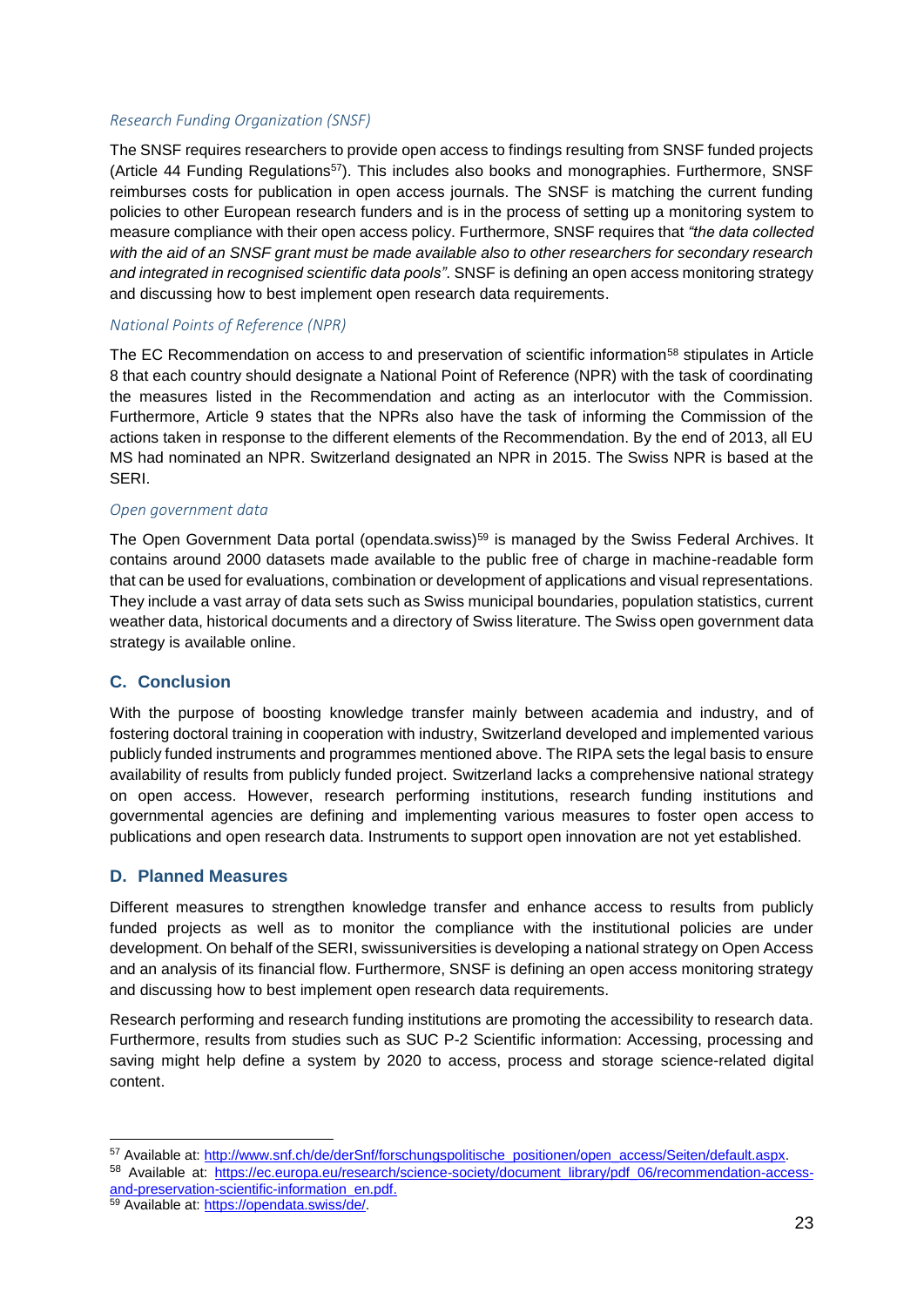# <span id="page-23-0"></span>2.7 ERA Priority 6: International Cooperation

#### **A. Aim**

The aim is to ensure that Europe as a whole, as well as the individual Member States and Associated Countries, are able to take maximum advantage of the best research and innovation opportunities on a global basis. To contribute to this objective, Member States and Associated Countries should define national strategies for internationalisation to foster stronger cooperation with key third countries. These should reinforce multilateral STI cooperation approaches in order to build critical mass and maximise impact, for example in tackling grand societal challenges (cf. chapter 2.2).

#### **B. Current Situation in Switzerland**

Switzerland's international strategy for education, research and innovation (ERI) was elaborated in 2010 and thereafter incorporated into the Confederation's general foreign policy and foreign economic policy. The aim is to further develop an internationally competitive education, research and innovation system in Switzerland and to reinforce it over time by setting priorities and clear objectives. For this purpose two conditions should be met. First, the existing international links of ERI players must be further strengthened to ensure continued participation in international programmes and organisations. Second, demographic changes at both global and national levels (such as an ageing Swiss population; the need to integrate younger second and third generation immigrants) require in-depth discussions on human capital and an increased cooperation in the field of mobility.

The EU Member States – particularly Switzerland's neighbours – as well as other countries in Europe are Switzerland's most important partners in ERI collaboration. Cooperation with these partners is established and often takes place in a multilateral context (EU framework programmes in research and education). The Federal Council has added a new component to this policy, with a strategic concentration on non-European countries with strong potential for scientific and technological development. There are currently seven non-European countries that have been identified as priority countries for developing and strengthening bilateral cooperation in research (see below). Occasional ERI cooperation also takes place in the light of the mutual interest in specific countries.

#### Cooperation with countries outside Europe

In addition to multilateral initiatives such as the EU Framework Programmes, specific instruments have been developed to encourage research cooperation with countries outside Europe. These include:

- a network of science and technology counsellors<sup>60</sup>, based at Swiss embassies in strategically important regions:
- the "swissnex"<sup>61</sup> platforms, which are located in scientific and innovation hubs abroad and help to implement this strategy, i.e. by raising the level of awareness of Switzerland as a location for education, research and innovation, and by supporting Swiss ERI stakeholders to establish contacts with foreign partners;
- bilateral programmes with selected countries (see below) to promote exchanges and joint research projects.

#### Network of science and technology counsellors

Swiss embassies and consulates represent Swiss interests abroad. As part of their general remit, they also support activities relating to education, research and innovation. The network composed of 20 science and technology counsellors supports the implementation of Switzerland's international ERI strategy.

-

<sup>60</sup> Available at: [http://www.sbfi.admin.ch/themen/01370/01390/01391/index.html?lang=en.](http://www.sbfi.admin.ch/themen/01370/01390/01391/index.html?lang=en)

<sup>61</sup> Available at[: http://www.swissnex.org/.](http://www.swissnex.org/)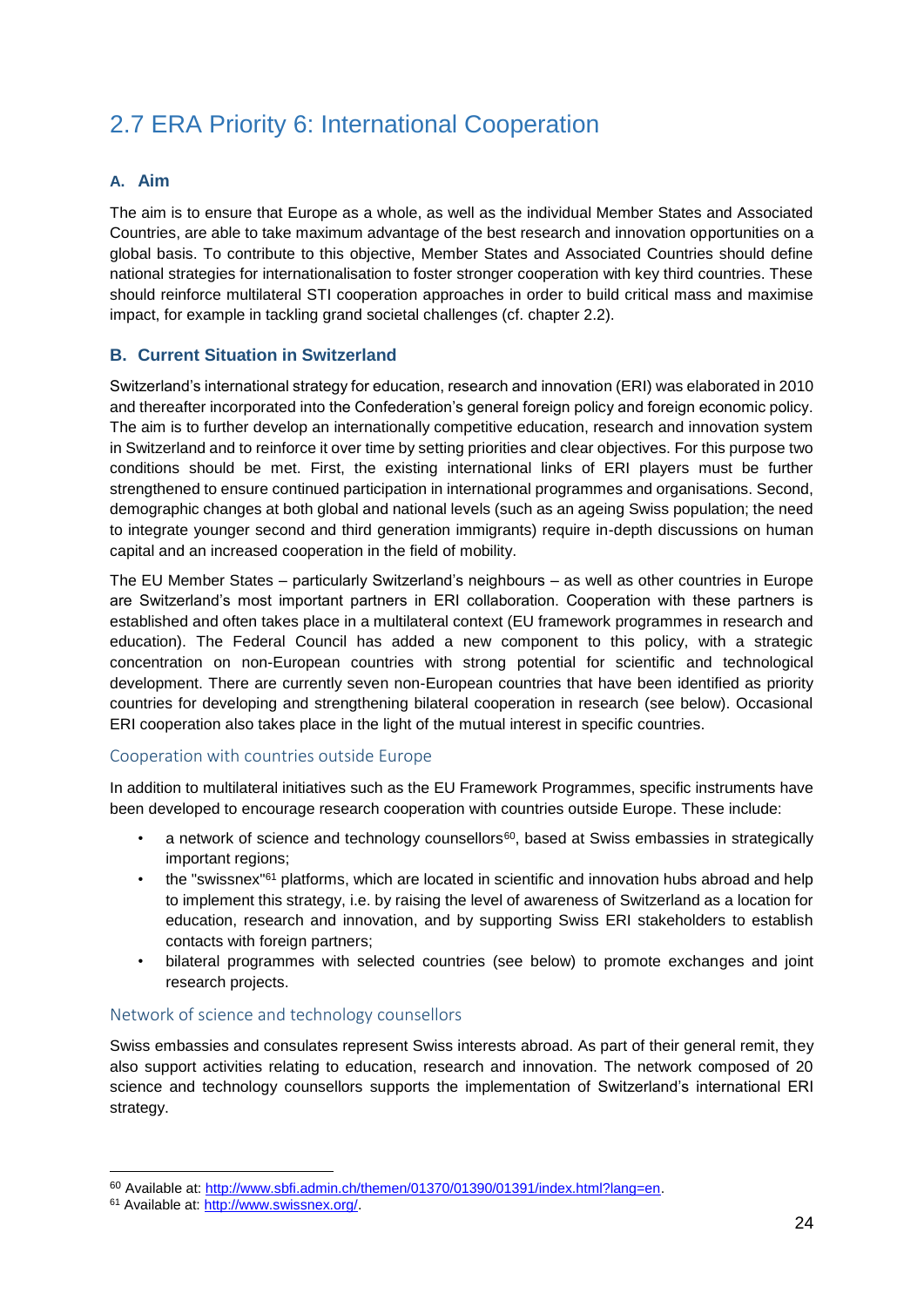#### swissnex

1

Located in some of the world's most innovative hubs (Boston, San Francisco, Shanghai, Bangalore and Rio de Janeiro), swissnex's role is to connect Swiss researchers, entrepreneurs and thought leaders with inspiring peers abroad, to strengthen the visibility of Switzerland's ERI landscape, to facilitate knowledge exchange and more generally to support and advise Swiss academic institutions and startups in their internationalization efforts. swissnex is a partnership-driven organization, adapting its services to the needs of its partners, which are in return expected to contribute substantially to the activities of swissnex.

#### Bilateral programmes

Bilateral research programmes have been established with Brazil, Russia, India, China and South Africa (BRICS) as well as Japan and South Korea. In addition, Switzerland supports two high-quality research institutes in Ivory Coast and in Tanzania, to gather data on topics such as regional illnesses and other relevant research fields (e.g. veterinary medicine and agronomy). All these collaborations are based on the principles of mutual benefit, equal co-funding and scientific excellence. In the 2008-2011/2012 ERI period, around 500 research collaborations received funding in these programs (budget: on average around CHF 11 million per year) and an equivalent amount has been planned for the 2013-2016 period.

In 2011, an external study<sup>62</sup> has been conducted by the Science Service of the *Università della Svizzera Italiana* (USI), which positively assessed these programmes. Overall, the evaluation showed that bilateral programmes as a whole were perceived as a successful funding instrument. Both the researchers and the programme managers agreed that the programmes strengthened the scientific relationships with the partner countries. The reported results were promising, anticipating the production of valuable scientific outcome. As no reasons to modify fundamentally the overall setting of these programmes, the choice of countries, and the organizational structure were provided, the programmes have been continued over the 2013-2016 period. The Leading Houses have also been asked to look into which other countries might be suitable partners.

#### Swiss National Science Foundation (SNSF)

The SNSF encourages Swiss scientific activities abroad, establishes networks and provides support to foreign researchers at Swiss institutions and international associations. As part of its mandate agreement with the Confederation, the SNSF has the task to actively help shape Switzerland's international research policy. It maintains relations with research funding institutions in many countries, inside and outside of Europe, works with transition and developing countries as well as with selected non-European countries offering particular research potential. The SNSF's international commitment brings many benefits: its programme activities generate numerous international contacts. Its strategic objective is to optimize and facilitate the conditions under which international collaboration and scientific exchange can take place.

On behalf of the SERI, the SNSF manages several regional and bilateral programmes, as well as the calls for Joint Research Projects as part of the bilateral programmes established with selected countries. The SNSF is eventually expected to significantly develop its own international partnerships with sister organisations, especially in emerging and overseas countries listed above.

Besides, with the support of the Swiss Agency for Development and Cooperation (SDC), the SNSF implemented two programs (SCOPES $63$  and r4d $64$ ) with the objective of enhancing international scientific collaboration. The SCOPES programme supports collaboration between researchers in Switzerland and Eastern Europe or Central Asia. The Swiss Programme for Research on Global Issues for Development (r4d) supports partnership projects between researchers in Switzerland and researchers in developing and emerging countries in Africa, Asia and Latin America. r4d promotes development-relevant research

<sup>62</sup> Available at[: http://www.sbfi.admin.ch/themen/01370/01390/01420/index.html?lang=en](http://www.sbfi.admin.ch/themen/01370/01390/01420/index.html?lang=en)

<sup>63</sup> [http://www.snf.ch/fr/encouragement/programmes/scopes/Pages/default.aspx.](http://www.snf.ch/fr/encouragement/programmes/scopes/Pages/default.aspx)

<sup>64</sup> [http://www.snf.ch/fr/encouragement/programmes/programme-r4d/Pages/default.aspx.](http://www.snf.ch/fr/encouragement/programmes/programme-r4d/Pages/default.aspx)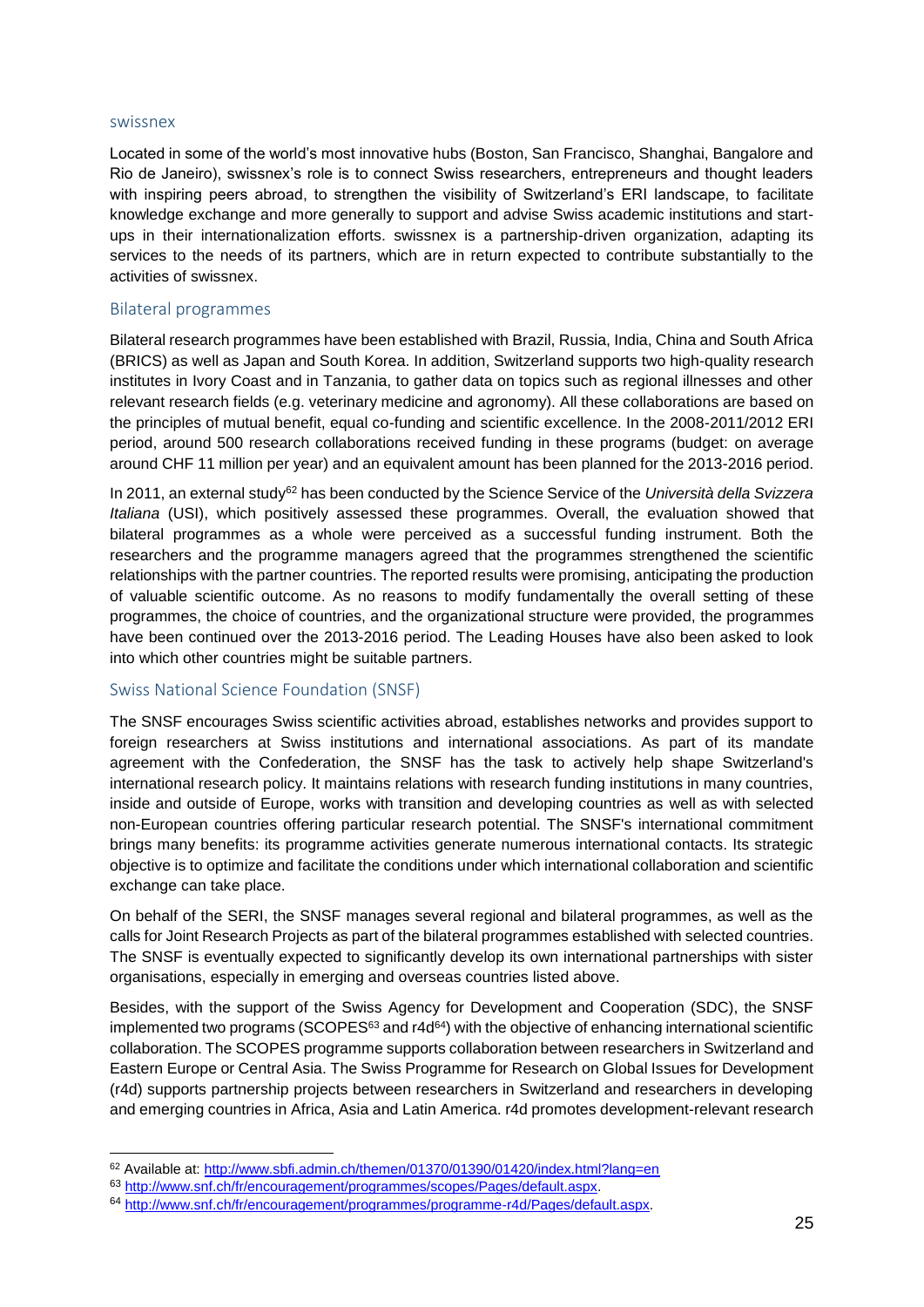on global issues through new insights and innovative approaches, contributing to sustainable global development. The main focus is on reducing poverty and protecting public goods in developing countries. Finally, in the framework of Switzerland's contribution to the enlarged EU, bilateral research programmes are implemented with six new EU Member States.

The SNSF supports international cooperation activities with any country, given that all general funding instruments of the SNSF have an international component. From October 2016, funding of international networking activities and of research partners abroad in any country will be allowed in SNSF projects.

#### Swiss Government Excellence Scholarships<sup>65</sup>

The Swiss government awards postgraduate scholarships to foreign scholars and researchers to pursue doctoral or postdoctoral research study at a public university or research institution in Switzerland. It also awards art scholarships to a limited number of countries. These scholarships are managed directly by the SERI.

#### Swiss representation in international organisations

Switzerland is represented in the education, research and innovation bodies of several international organizations (Council of Europe, OECD, UNESCO, etc.). It is to be noted that Switzerland's contribution to the work of the OECD Global Science Forum (GSF) has increased recently: Switzerland is in the lead of the GSF activity "Strengthening the effectiveness and sustainability of international research infrastructures" and the first GSF Meeting in 2016 will be hosted in Lausanne. Further measures need to be taken if the strengths of the Swiss ERI system are to be recognized and valued by international organizations.

Switzerland's participation in major International Research Organizations is a fundamental parameter of its international ERI policy. Thus, it actively participate in CERN, EMBL, ESA, ESO, ESRF, ILL, European XFEL and in the European Spallation Source ERIC. Its association to Euratom grants Swiss researchers the access to JET and to the ITER project. Switzerland invests approximately CHF 100 million annually in these organisations, i.e. 2.5% of the Confederation's annual budget for research promotion. SERI continuously evaluates the interest of Switzerland to participate in projects aiming at establishing new majors international research organisations.

## **C. Conclusion**

Switzerland has a long tradition in international cooperation. Bilateral programmes, a network of science and technology counsellors and swissnex are specific instruments that have been developed to encourage research cooperation with countries outside Europe. The SNSF promotes Swiss researchers to engage in scientific activities abroad, establishes networks and provides support to foreign researchers at Swiss institutions and international associations. Furthermore, the SNSF actively help shape Switzerland's international research policy, maintaining relations with European research funding institutions, works with transition and developing countries as well as with selected non-European countries offering particular research potential. Finally, Switzerland is represented in various international organisations.

#### **D. Planned Measures**

1

Internationalization of the ERI system remains one of the key objectives of Switzerland. In the 2017- 2020 period, it will therefore continue to support various instruments aimed at ensuring Switzerland's participation into international research infrastructures and at facilitating contacts between researchers or funding agencies with their counterparts in key countries.

<sup>65</sup> [http://www.sbfi.admin.ch/themen/01366/01380/02593/index.html?lang=en.](http://www.sbfi.admin.ch/themen/01366/01380/02593/index.html?lang=en)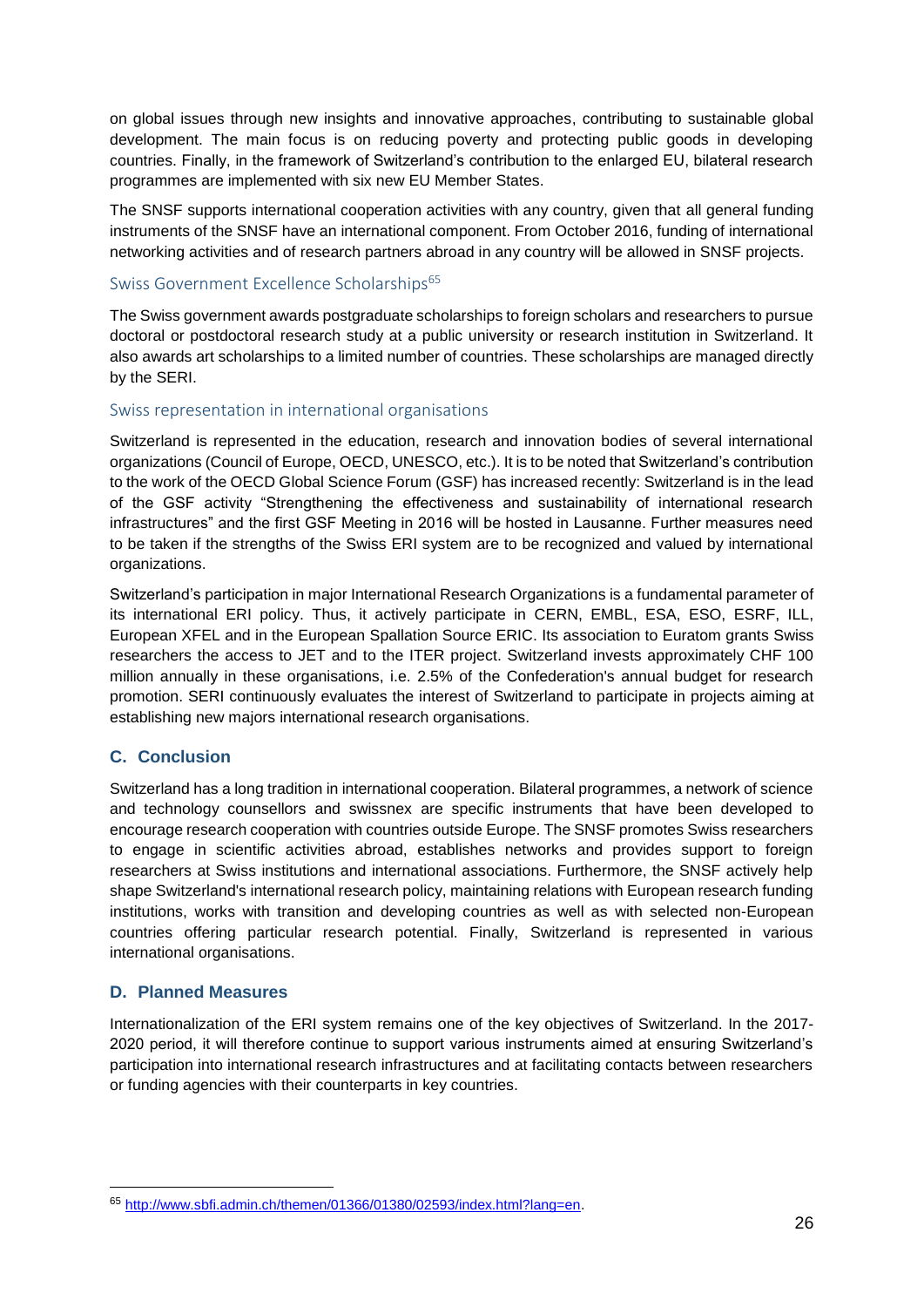# <span id="page-26-0"></span>3. Monitoring and Outlook

## **A. Monitoring of the ERA Roadmap Implementation in Switzerland**

Until 2014, Switzerland based its evaluation of its own degree of compliance regarding the ERA priorities both on its own monitoring strategy regarding research and innovation and on the ERA Progress Report. According to the 2014 ERA Progress report<sup>66</sup>, Switzerland appears to be highly ERA compliant, as a majority of its research and innovation organizations are identified as in line with ERA priorities.

From 2015 on, Switzerland intends to monitor progress regarding the implementation of the ERA Roadmap priorities based on the high-level indicators adopted by the European Research Area Committee (ERAC) in 2015 to that end<sup>67</sup>. The indicators selection provides a single indicator per priority with a high informative value for decision makers. In order to compare crucial aspects of the Member and Associated States' research and innovations systems, it is important to monitor the progress made regarding the defined priorities with identical, or highly comparable, indicators.

The monitoring is conducted by SERI and will result in the periodic update of the relevant elements of the present Roadmap. The following list provides an overview of the foreseen monitoring strategy. For most of the following indicators, data for Switzerland is available on a national reference frame and data basis, but only in a few cases on a comparable European basis. For this reason, it is currently difficult to calculate reliable comparable indicators in a large part of the priorities listed below. As a consequence, Switzerland refrains for the moment from the presentation of such not normalized (and therefore incomparable) data, in order to avoid misinformation through such biased data. Quantitative data will be provided in an orchestrated way with other EU Member States and Associated Countries.

| <b>Priority 1</b> | <b>Effective national research system</b>                                                                                                                                                                                    |
|-------------------|------------------------------------------------------------------------------------------------------------------------------------------------------------------------------------------------------------------------------|
| <b>Indicator</b>  | Revised version of the Research Excellence Indicator. This normalized<br>indicator includes components with equal weighting, highly cited publications,<br>PCT patents, ERC grants and Marie Skłodowska-Curie (MSCA) grants. |
| Data availability | Swiss data are available. In order to calculate the normalized version of the<br>indicator, Switzerland relies on data delivered by the other Member and<br><b>Associated States.</b>                                        |

| <b>Priority 2a</b> | <b>Jointly Addressing Grand Challenges</b>                                                                 |
|--------------------|------------------------------------------------------------------------------------------------------------|
| Indicator          | National GBARD allocated to Europe-wide, bilateral or multilateral<br>transnational public R&D programmes. |
| Data availability  | No Swiss data are available. Alternative indicators are currently under<br>evaluation.                     |

| <b>Priority 2b</b> | Make optimal use of public investments in Research Infrastructures - RI's                                                                             |
|--------------------|-------------------------------------------------------------------------------------------------------------------------------------------------------|
| <b>Indicator</b>   | Availability of national roadmaps with identified ESFRI projects and<br>corresponding investment needs.                                               |
| Data availability  | The Swiss Roadmap for Research Infrastructures in view of the ERI Bill 2017-<br>2020 was adopted in 2015 and contains the required financial figures. |

<sup>66</sup> Available at[: http://ec.europa.eu/research/era/pdf/era\\_progress\\_report2014/era\\_progress-report\\_150521.pdf.](http://ec.europa.eu/research/era/pdf/era_progress_report2014/era_progress-report_150521.pdf)

-

<sup>67</sup> Available at[: http://data.consilium.europa.eu/doc/document/ST-1213-2015-INIT/en/pdf.](http://data.consilium.europa.eu/doc/document/ST-1213-2015-INIT/en/pdf)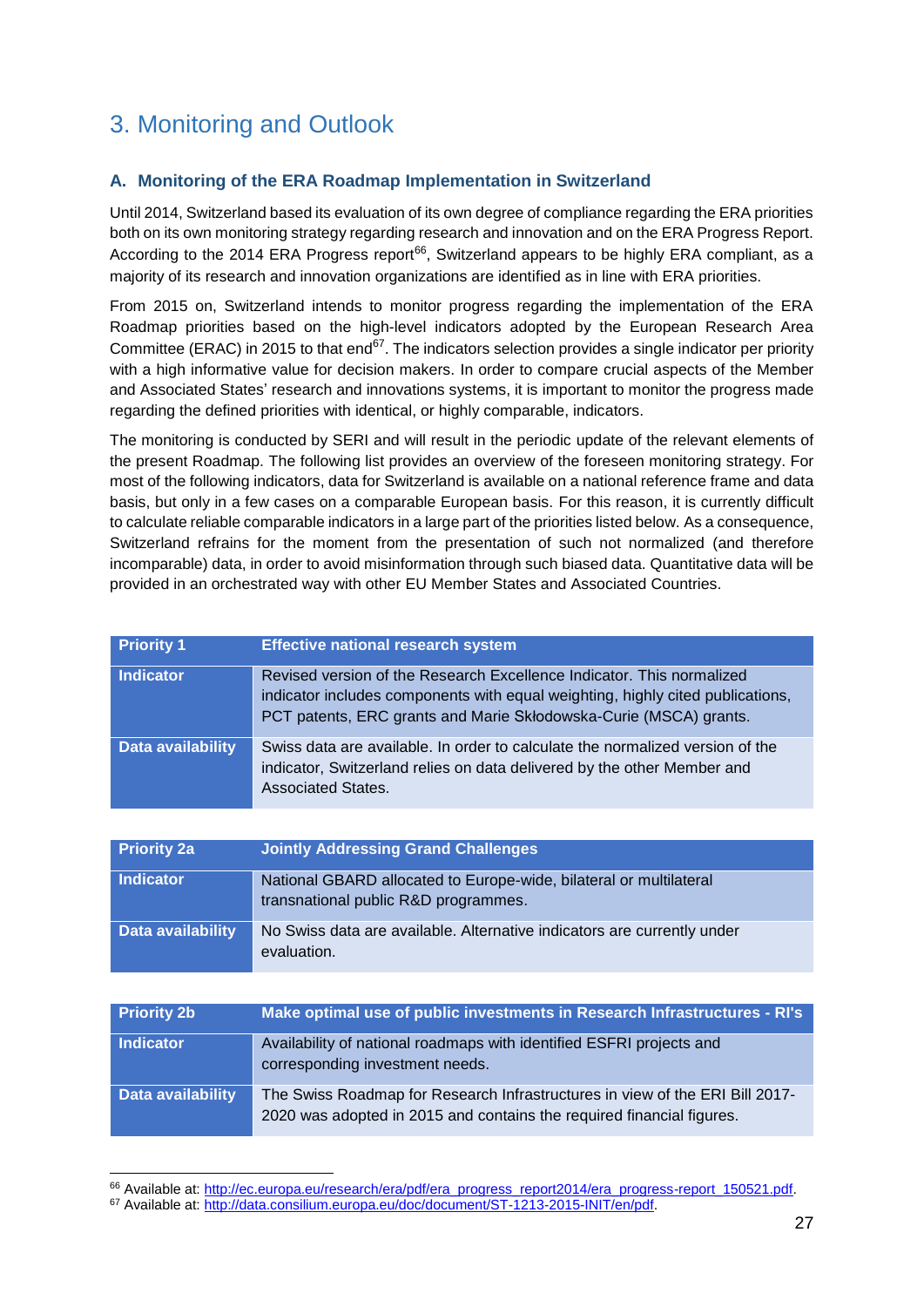| <b>Priority 3</b> | <b>Open Labour Market for Researchers</b>                                                                               |
|-------------------|-------------------------------------------------------------------------------------------------------------------------|
| Indicator         | Researcher posts advertised through the EURAXESS Jobs portal per<br>thousand researchers in the public sector per year. |
| Data availability | The data are available at Euraxess centers.                                                                             |

| <b>Priority 4</b> | <b>Gender Equality and Gender Mainstreaming in Research</b>                                                                                                                                           |
|-------------------|-------------------------------------------------------------------------------------------------------------------------------------------------------------------------------------------------------|
| Indicator         | Proportion of women A grade in Higher Education Sector (HES)                                                                                                                                          |
| Data availability | Official Swiss gender statistics rely on a different categorization of academic<br>positions. The relevant data are published in the She figures reports <sup>68</sup> , which<br>include Swiss data. |

| <b>Priority 5a</b> | Scientific knowledge transfer                                                                                                                                               |
|--------------------|-----------------------------------------------------------------------------------------------------------------------------------------------------------------------------|
| Indicator          | Percentage product or process innovative firms collaborating with higher<br>education institutions or with public research institutions for their innovation<br>activities. |
| Data availability  | The relevant data are available, although future data collection is at the<br>moment uncertain.                                                                             |

| <b>Priority 5b</b> | <b>Promoting Open Access to scientific publications</b>                                                   |
|--------------------|-----------------------------------------------------------------------------------------------------------|
| Indicator          | Proportion of Open Access papers (Gold and Green OA only) per country.                                    |
| Data availability  | Swiss data are unavailable. DG RTD shall provide in 2016 data that will be<br>updated on a 6-month basis. |

| <b>Priority 6</b> | <b>International cooperation</b>                                                                 |
|-------------------|--------------------------------------------------------------------------------------------------|
| Indicator         | International scientific co-publications per thousand researchers (FTE) in the<br>public sector. |
| Data availability | Swiss data available. EU data shall be provided by DG RTD along the data for<br>indicator 5b.    |

-

<sup>68</sup> She figures report 2015. Available at: [http://ec.europa.eu/research/swafs/pdf/pub\\_gender\\_equality/she\\_figures\\_2015-final.pdf.](http://ec.europa.eu/research/swafs/pdf/pub_gender_equality/she_figures_2015-final.pdf)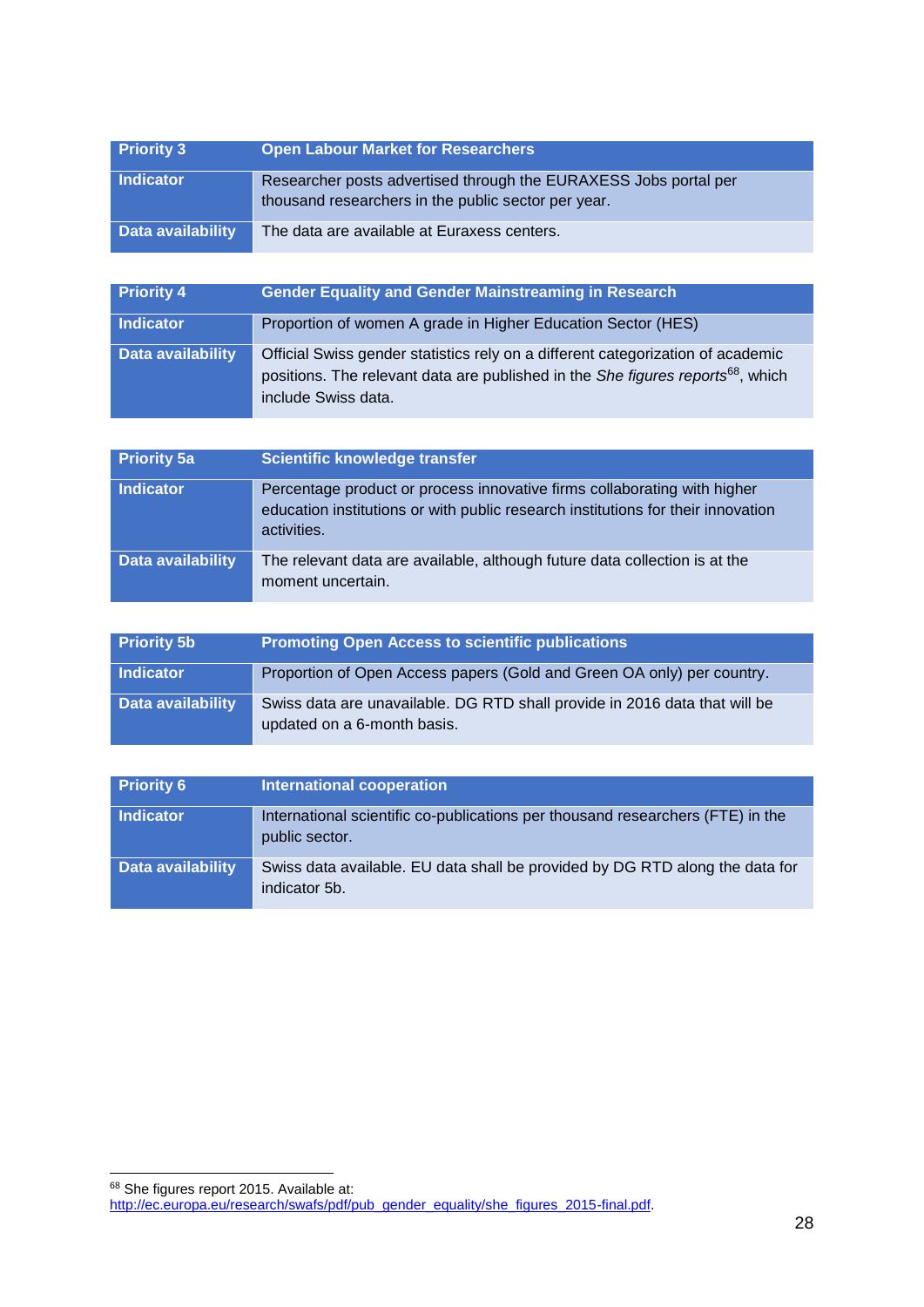#### **B. Outlook**

As highlighted in this document, Switzerland is strongly committed to the ERA goals. As a traditional research and innovation partner of the EU, Switzerland is also committed to the ERA itself. It has participated in EU Framework Programmes since 1987 (officially associated since 2004). The country is also associated to the Euratom Programme since 1978. Switzerland is heavily involved in the ERA and its further development. It participates in ERA governing bodies, notably in ERAC and all ERArelated groups. As such, it actively contributes to the elaboration of ERA initiatives and policies, including the elaboration of the EU Roadmap.

Having participated in their elaboration, Switzerland intends in any case to pursue the implementation of the goals and priorities laid down in the European ERA Roadmap and described in the present document. With the adoption of a new Federal Council Bill for education, research and innovation for the period 2017-2020, the Swiss Parliament will also approve a new set of measures aimed at reinforcing the Swiss research and innovation sector. The new Bill is currently being discussed in the Swiss Parliament and will be adopted by the end of 2016 at the latest. Given that it has not been adopted yet, its content is not commented within the present document.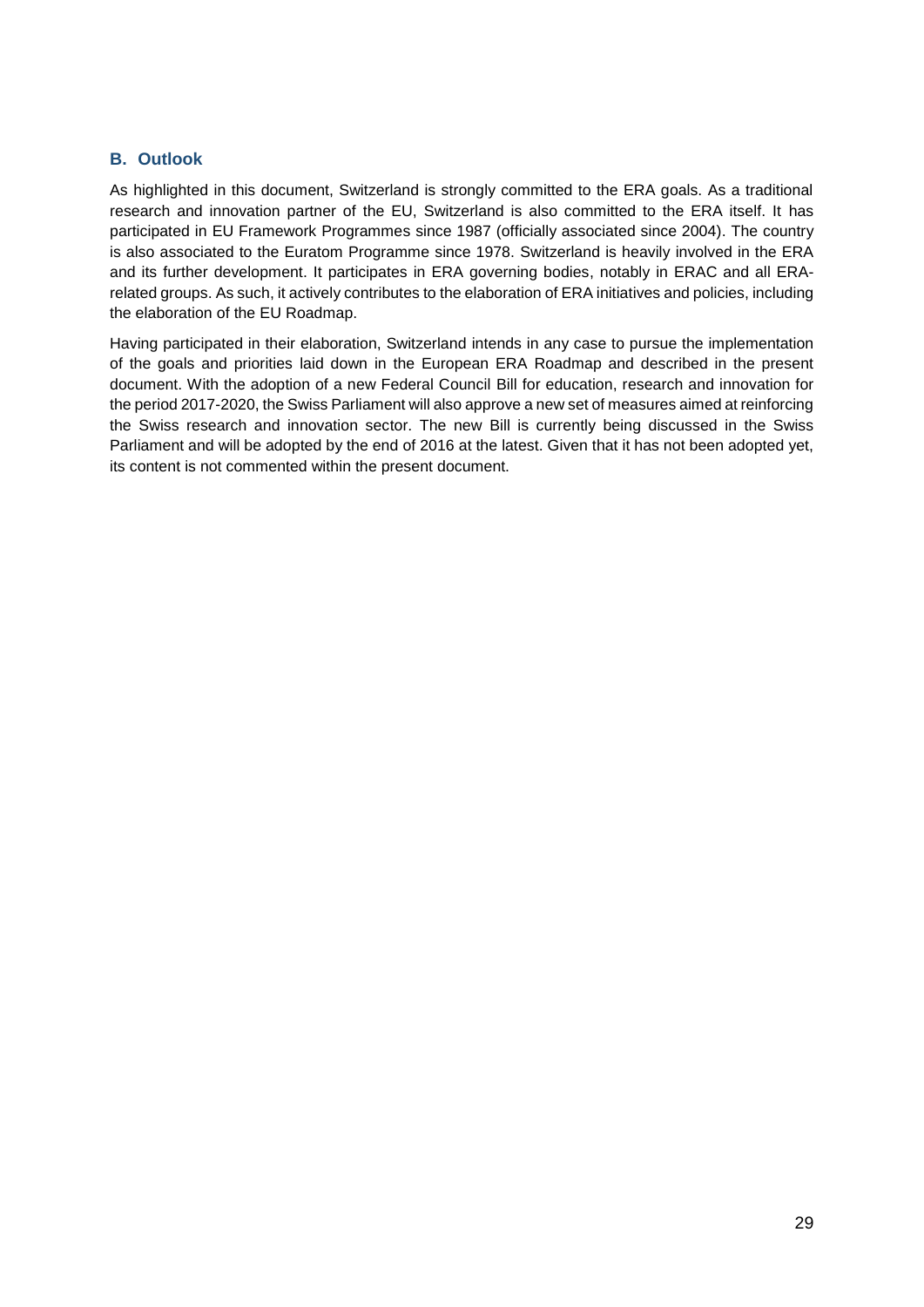# **Annex: List of Existing Measures**

# **A. ERA Priority 1: More effective national research systems**

| <b>National measures</b><br>contributing to ERA                                                        | Type of<br><b>Initiative</b> | <b>Description</b>                                                                                                                                                                                                                                                                                                                                  | <b>Source</b>                 |
|--------------------------------------------------------------------------------------------------------|------------------------------|-----------------------------------------------------------------------------------------------------------------------------------------------------------------------------------------------------------------------------------------------------------------------------------------------------------------------------------------------------|-------------------------------|
| Federal Council ERI Bill 2013 -<br>2016                                                                | Policy                       | Increases the amount of grant funding awarded on a<br>competitive basis for research and innovation.<br>The Federal Council aims for a growth rate of expenditures<br>for education, research and innovation of 3.7% per year.<br>Total planned federal expenditure for ERI over the 2013-<br>2016 period stands at around 26 billion Swiss Francs. | <b>SERI</b>                   |
| Competitive funding as core<br>principle with regard to the<br>promotion of research and<br>innovation | Law                          | Assures the high level of excellence in the selection of<br>projects.                                                                                                                                                                                                                                                                               | <b>RIPA</b>                   |
| Institutional<br>evaluation<br>involving<br>international<br>experts                                   | Law                          | Increases the efficiency and effectivity of the institutional<br>funding. Implemented by the SNSF.                                                                                                                                                                                                                                                  | <b>SNSF</b>                   |
| Funding of basic research<br>offered on a competitive<br>basis                                         | Programme                    | Improved criteria for SNSF project proposal evaluation:<br>majority of foreign experts, English proposal forms,<br>international peer panels, co-evaluation with other<br>countries. This maintains an independent evaluation up to<br>international standards.                                                                                     | <b>SNSF</b>                   |
| Funding of applied research<br>and innovation offered on a<br>competitive basis                        | Programme                    | Applied research and innovation projects are evaluated by<br>independent experts.                                                                                                                                                                                                                                                                   | <b>CTI</b>                    |
| National<br>Centres<br>of<br>Competence in<br>Research<br>(NCCRs)                                      | Programme                    | Promotion of long-term research projects in areas of vital<br>strategic importance for the development of science in<br>Switzerland.                                                                                                                                                                                                                | <b>SNSF-NCCR</b>              |
| National<br>Research<br>Programmes (NRPs)                                                              | Programme                    | scientific<br>knowledge<br>Generate<br>aimed<br>solving<br>at<br>Switzerland's most pressing problems.                                                                                                                                                                                                                                              | <b>SNSF - NRP</b>             |
| Improved legal basis for<br>direct funding of industry in<br>international programmes                  | Law                          | Provides a simplified federal legal basis for cooperation in<br>transnational European projects like PPP's, JTI, AAL,<br>Eurostars II.                                                                                                                                                                                                              | <b>SERI - RIPA</b>            |
| Improvement of the federal<br>law for R&I for transnational<br>joint programming                       | Law                          | Enables a more efficient process process to conclude an<br>agreement for transnational joint programming based on<br>international binding laws in the field of research and<br>innovation.                                                                                                                                                         | <b>SERI - RIPA</b>            |
| Financial<br>supplementary<br>message on the promotion of<br>energy research 2013-2016                 | Programme                    | Increases the amount of grant funding specifically awarded<br>for energy research, however still on a competitive basis.                                                                                                                                                                                                                            | <b>SERI - Energy research</b> |

# **B. ERA Priority 2a: Jointly addressing grand challenges**

| <b>Current</b><br>national<br>measures | <b>of</b><br><b>Type</b><br>initiative | <b>Description</b>                                                                      | <b>Source</b> |
|----------------------------------------|----------------------------------------|-----------------------------------------------------------------------------------------|---------------|
| Switzerland'                           | Strategy                               | It is one of Switzerland's top priorities of the international strategy in the field of | <b>SERI</b>   |
|                                        |                                        | education, research and innovation (RDI) to increase the already well-established       |               |
| International                          |                                        | Swiss participation in European RDI cooperation and its relevant programmes as          |               |
| Strategy for                           |                                        |                                                                                         |               |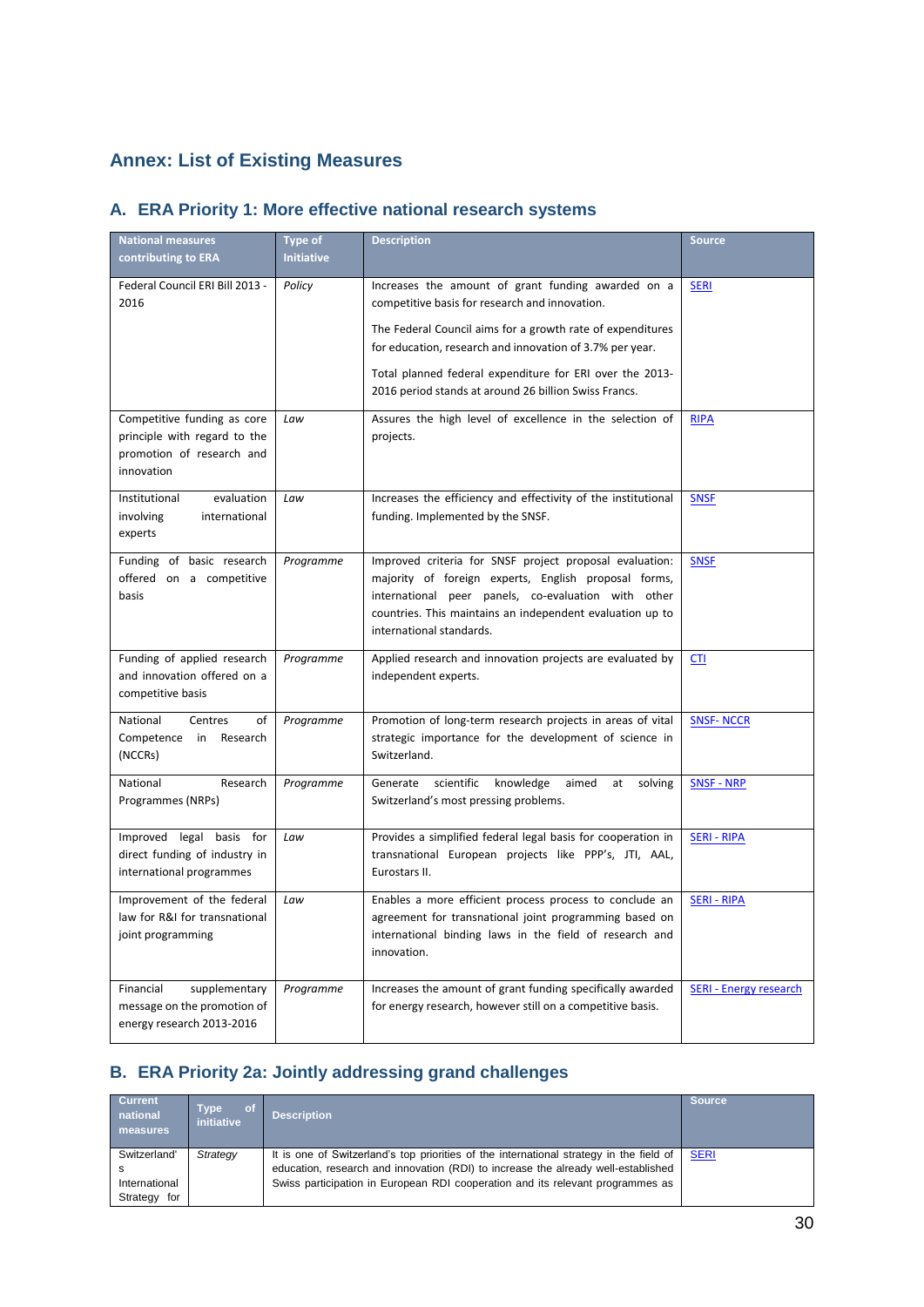| <b>Current</b>                                                |                                        |                                                                                                                                                                                                                                                                                                                                                                                                                                                                                                                                                                                                                                                                   | <b>Source</b>                                            |
|---------------------------------------------------------------|----------------------------------------|-------------------------------------------------------------------------------------------------------------------------------------------------------------------------------------------------------------------------------------------------------------------------------------------------------------------------------------------------------------------------------------------------------------------------------------------------------------------------------------------------------------------------------------------------------------------------------------------------------------------------------------------------------------------|----------------------------------------------------------|
| national<br>measures                                          | <b>of</b><br><b>Type</b><br>initiative | <b>Description</b>                                                                                                                                                                                                                                                                                                                                                                                                                                                                                                                                                                                                                                                |                                                          |
| Education,<br>Research<br>and<br>Innovation                   |                                        | well as the further improvement of mobility in research.                                                                                                                                                                                                                                                                                                                                                                                                                                                                                                                                                                                                          |                                                          |
| Increased<br>of<br>funding<br>transnationa<br>I cooperation   | Programme                              | Around 850 million Swiss Francs per year are spent on international research<br>cooperation. At present around 11.4% of all annual federal resources for the<br>promotion of research and innovation (GBAORD) go to international cooperation<br>activities, representing 0.87% of the GDP (2012).                                                                                                                                                                                                                                                                                                                                                                | <b>Swiss Federal</b><br><b>Statistical Office (2015)</b> |
| Participation<br>in JPIs                                      | Programme                              | Switzerland is participating in the following 5 Joint Programming Initiatives JPIs of<br>the 10 ongoing JPIs: Alzheimer and other Neurodegenerative Diseases (JPND),<br>Agriculture, Food Security and Climate Change (FACCE JPI), More Years, Better<br>Lives (JPI MYBL), Antimicrobial Resistance (JPIAMR), A Healthy Diet for a Healthy<br>Life (JPI HDHL).                                                                                                                                                                                                                                                                                                    | <b>SERI</b>                                              |
| Participation<br>in ERA-NET<br>initiatives                    | Programme                              | Switzerland is also actively participating in ERA-NETs. Under the 7th EU Framework<br>Programme, Switzerland participated in over 40 ERA-Net and ERA-NET+ initiatives<br>as a partner and is still actively participating in 20 of these initiatives. Under Horizon<br>2020 there are currently Swiss direct or indirect participations in 7 ERA-Net Cofund<br>projects (Biodiversa3, ENSCC, ERA-NET SmartGridPlus, E-Rare-3, HERA JRP UP,<br>ERA-Net NEURON, ERA-Planet).                                                                                                                                                                                        | <b>SERI</b>                                              |
|                                                               |                                        | The objective of the ERA-NET scheme is to develop and strengthen the coordination<br>of national and regional research programmes. ERA-NET initiatives are designed to<br>support public-public partnerships, meaning the promotion and coordination of<br>cooperation between national and regional research funding organisations and<br>programme agencies to overcome the fragmentation of the ERA.                                                                                                                                                                                                                                                           |                                                          |
|                                                               |                                        | In Switzerland, various public institutions, such as the SNSF, the Commission for<br>Technology and Innovation CTI (future "Innosuisse"), federal departments and<br>offices, are responsible for decisions (also on funding) with regard to ERA-NET<br>project participation and joint calls.                                                                                                                                                                                                                                                                                                                                                                    |                                                          |
|                                                               |                                        | Through project funding and the National Research Programmes (NRPs) the SNSF<br>supports researchers' participation in JPIs or ERA-NETs. For example, research<br>groups in the NRPs 68 and 69 could also submit proposals for JPIs. In addition to<br>their own budget of 13 million CHF each, NRP 68 and NRP 69 have together up to<br>4 million CHF available for participating in calls of JPIs, such as the FACCE JPI.                                                                                                                                                                                                                                       |                                                          |
| Participation<br>in COST                                      | Programme                              | The European Cooperation in Science and Technology COST contributes to<br>reducing the fragmentation in European research investments, is complementary to<br>the major research funding programs through joint bottom-up research programmes<br>(Actions) with a focus on advanced multidisciplinarity. Through its inclusiveness<br>policy, COST supports the integration of all European research communities, as the<br>new EU Member States, to address grand challenges in all of Europe.                                                                                                                                                                   | <b>SERI</b>                                              |
|                                                               |                                        | Switzerland is strongly involved in COST. In 2014, Swiss researchers participated in<br>315 of 365 ongoing COST actions. The State Secretariat for Education, Research<br>and Innovation SERI provides and manages national funding opportunities for<br>collaborations within COST Actions.                                                                                                                                                                                                                                                                                                                                                                      |                                                          |
| Participation<br>EU<br>in<br>Framework<br>Programme<br>s      | Programme                              | Horizon 2020 supplies Europe with an essential possibility for more cooperation and<br>exchanges across national borders.<br>Switzerland is actively involved in the EU Framework Programmes. This involvement<br>is also one of the top priorities of the international ERI strategy.                                                                                                                                                                                                                                                                                                                                                                            | <b>SERI</b>                                              |
| Participation<br>in EUREKA                                    | Programme                              | The Swiss Confederation also participates in the European innovation initiative<br>EUREKA, where Swiss participations are funded through the CTI. EUREKA brings<br>together knowledge of market-oriented research, development and implementation.<br>By having companies, research institutes and universities work together on<br>transnational projects.<br>Currently, Swiss researchers are involved in 160 of all 730 ongoing EUREKA<br>initiatives (incl. Eurostars; data retrieved in Jan. 2015).                                                                                                                                                          | <b>SERI</b>                                              |
| Participation<br>in European<br>Research<br>Organisatio<br>ns | Research<br>Organisatio<br>ns          | Switzerland contributes also to almost all big intergovernmental Research<br>Organisations in Europe, such as the European Organisation for Nuclear Research<br>CERN, European Molecular Biology Laboratory EMBL, European Space Agency<br>ESA, European Organisation for Astronomical Research in the Southern<br>Hemisphere ESO, European Spallation Source ESS, European Synchrotron<br>Radiation Facility ESRF, Institut Laue-Langevin ILL, European XFEL Free-Electron<br>Laser Facility, and is also associated in the fusion part of EURATOM, including the<br>Joint European Torus JET, and the International Thermonuclear Experimental<br>Reactor ITER. | <b>SERI</b>                                              |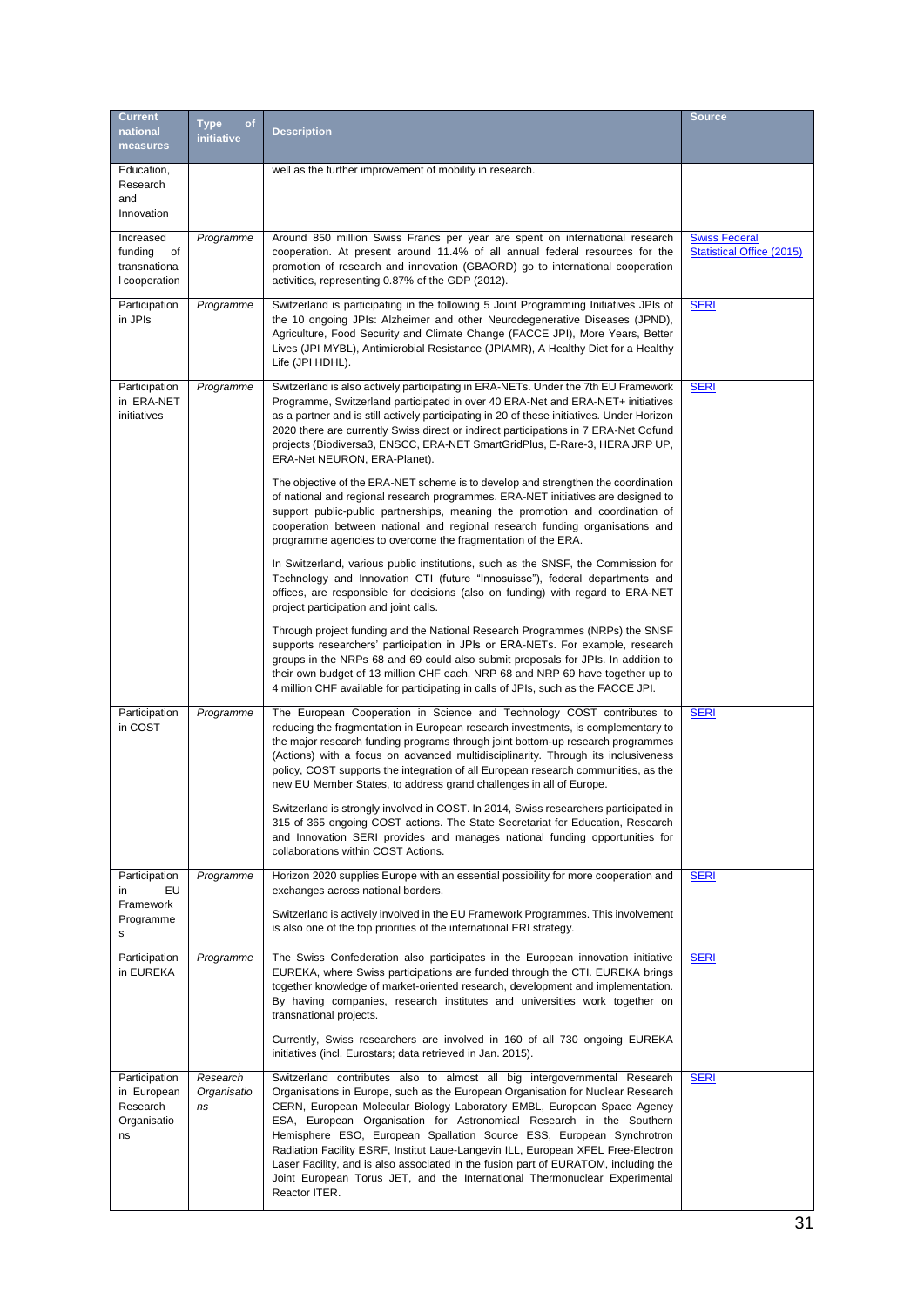| <b>Current</b>                                                                                             |                                            |                                                                                                                                                                                                                                                                                                                                                                                                                                                                                                                                                                                                                                                                                                                                                                                                                                                                                                                                                                | Source                |
|------------------------------------------------------------------------------------------------------------|--------------------------------------------|----------------------------------------------------------------------------------------------------------------------------------------------------------------------------------------------------------------------------------------------------------------------------------------------------------------------------------------------------------------------------------------------------------------------------------------------------------------------------------------------------------------------------------------------------------------------------------------------------------------------------------------------------------------------------------------------------------------------------------------------------------------------------------------------------------------------------------------------------------------------------------------------------------------------------------------------------------------|-----------------------|
| national<br>measures                                                                                       | <b>Type</b><br><sub>of</sub><br>initiative | <b>Description</b>                                                                                                                                                                                                                                                                                                                                                                                                                                                                                                                                                                                                                                                                                                                                                                                                                                                                                                                                             |                       |
| Participation                                                                                              | Programme                                  | Switzerland participates in and contributes co-funding to the Art. 185 and 187                                                                                                                                                                                                                                                                                                                                                                                                                                                                                                                                                                                                                                                                                                                                                                                                                                                                                 | Art. 185: SERI        |
| in Art. 185<br>187<br>and                                                                                  |                                            | initiatives. An Art. 185/187 initiative is a joint programme according to article 185/<br>187 of the Treaty on the Functioning of the European Union TFEU.                                                                                                                                                                                                                                                                                                                                                                                                                                                                                                                                                                                                                                                                                                                                                                                                     | Art. 185 : SERI       |
| initiatives                                                                                                |                                            | Switzerland is participating in the Art. 185 initiatives and in the Joint Technology<br>Initiatives (JTI) according to the Art. 187 TFEU. These are based on public-private                                                                                                                                                                                                                                                                                                                                                                                                                                                                                                                                                                                                                                                                                                                                                                                    | Art. 187: <b>SERI</b> |
|                                                                                                            |                                            | partnerships between businesses and the European Union.                                                                                                                                                                                                                                                                                                                                                                                                                                                                                                                                                                                                                                                                                                                                                                                                                                                                                                        |                       |
| Participation<br>other<br>in                                                                               | Programme                                  | The Swiss Confederation also participates in (and contributes to) other international<br>cooperation initiatives as the Human Frontier Science Programme Organisation                                                                                                                                                                                                                                                                                                                                                                                                                                                                                                                                                                                                                                                                                                                                                                                          | <b>SERI</b>           |
| international<br>cooperation<br>initiatives                                                                |                                            | (HFSP) and the Mediterranean Science Commission (CIESM - Commission<br>internationale pour l'exploration scientifique de la mer Méditerranée), and it also<br>participates in activities and programmes of the European Institute of Innovation &                                                                                                                                                                                                                                                                                                                                                                                                                                                                                                                                                                                                                                                                                                              | <b>SERI</b>           |
|                                                                                                            |                                            | Technology (EIT), as the Knowledge and Innovation Communities (KICs).                                                                                                                                                                                                                                                                                                                                                                                                                                                                                                                                                                                                                                                                                                                                                                                                                                                                                          |                       |
| International<br>cooperation<br>strategy of<br>the SNSF                                                    | Strategy                                   | In 2012, the SNSF has defined its international cooperation policies in an<br>international cooperation strategy paper (SNSF Roadmap 2013-2016: International<br>co-operation strategy) and thereby is committed to the realisation of the ERA, in<br>cooperation with Science Europe and the Liaison Office SwissCore in Brussels.                                                                                                                                                                                                                                                                                                                                                                                                                                                                                                                                                                                                                            | <b>SNSF</b>           |
|                                                                                                            |                                            | The SNSF has defined an international cooperation strategy and thereby it is<br>committed to the realisation of the ERA, in cooperation with Science Europe and the<br>Swiss Liaison Office SwissCore in Brussels.                                                                                                                                                                                                                                                                                                                                                                                                                                                                                                                                                                                                                                                                                                                                             |                       |
|                                                                                                            |                                            | See latest version of the SNSF strategy on international cooperation: Latest version:<br>SNSF (2012): SNSF Roadmap 2013-2016: International co-operation strategy,<br>SNSF Bern;                                                                                                                                                                                                                                                                                                                                                                                                                                                                                                                                                                                                                                                                                                                                                                               |                       |
| Lead<br>Agency<br>Agreements                                                                               | Agreement                                  | The SNSF set up the D-A-C-H framework together with the German (DFG) and the<br>Austrian RFO (FWF) concerning joint financing of bilateral or trilateral projects. So-<br>called Lead Agency Agreements allow researchers to submit a joint proposal to only<br>one of the involved funding agencies, namely in the country with the bigger part of<br>the budget. The Lead Agency evaluates the whole proposal independently and if<br>accepted, it funds the researchers based in its country, while the other agency<br>recognises the outcome and funds the project partners in its country. Further bilateral<br>Lead Agency agreements were signed with the RFO of Luxembourg (FNR) and<br>France (ANR).                                                                                                                                                                                                                                                 | <b>SNSF</b>           |
| Money<br><b>Follows</b><br>Researcher<br>Process and<br>Money<br>Follows<br>Cooperation<br>Line<br>Process | Structural<br>activity                     | In order to reduce barriers for cross-border collaboration, the SNSF implemented the<br>so-called "Money follows Researcher" and "Money follows Cooperation Line"<br>principles. The "Money follows Researcher" process is aimed at researchers, who<br>move abroad and would like to finish already granted projects. In principle, portability<br>of the grant is possible to any country. The project can either continue in Switzerland,<br>while being managed from abroad or the funds can be transferred to the new<br>location, while reporting continues with the original funding agency.<br>The "Money follows Cooperation Line" process is aimed at researchers in<br>Switzerland, carrying out projects, in which a small subproject is conducted abroad.<br>The sub-projects abroad are funded by the SNSF. This is currently possible in<br>Germany and Austria (small sub-projects) and in the UK (only in humanities and<br>social sciences). | <b>SNSF</b>           |
| International<br>ity<br>as<br>evaluation<br>criterion                                                      | Structural<br>activity                     | International networks and cooperation is an important evaluation criterion for the<br>approval of national programmes, such as new National Centres of Competence in<br>Research (NCCRs) of the SNSF. Aimed at an increased number of Swiss research<br>consortia within transnational networks.                                                                                                                                                                                                                                                                                                                                                                                                                                                                                                                                                                                                                                                              | <b>SNSF</b>           |
| <b>SCOPES</b><br>2013-2016                                                                                 | Programme                                  | Scientific co-operation between Eastern Europe and Switzerland (SCOPES) is a<br>programme run jointly with the Swiss Agency for Development and Cooperation SDC<br>to fund projects aimed at promoting fair cooperation with scientists in Eastern<br>European countries in transition and building the scientific capacity of their<br>institutions. Joint Research Projects (JRPs) are providing funding for researchers<br>from partner countries to carry out innovative projects at the Eastern European and<br>Swiss research facilities involved and Institutional Partnerships (IPs), which<br>contribute to the development and modernisation of institutional aspects of research<br>and teaching institutions in Eastern Europe and the NIS.                                                                                                                                                                                                        | <b>SNSF</b>           |
| Other Joint<br>Programme<br>and<br>s<br>Research<br>Initiatives                                            | Programme                                  | The SNSF provides direct funding though specific funding schemes, aiming at the<br>facilitation of international cooperation. For example the SNSF finances international<br>short visits, the already mentioned participations in JPIs or ERA-NETs and concrete<br>joint research projects. The latter are either funded by the SNSF or co-funded by<br>Switzerland and a partner country.                                                                                                                                                                                                                                                                                                                                                                                                                                                                                                                                                                    | <b>SNSF</b>           |
| EUCOR and<br>its European<br>Campus                                                                        | Macro-<br>regional<br>transnation          | A good example of a macro-regional transnational cooperation initiative is the<br>European Confederation of Upper Rhine Universities EUCOR, founded by<br>neighbouring universities in Germany, France and Switzerland. It has a pioneering                                                                                                                                                                                                                                                                                                                                                                                                                                                                                                                                                                                                                                                                                                                    | <b>EUCOR</b>          |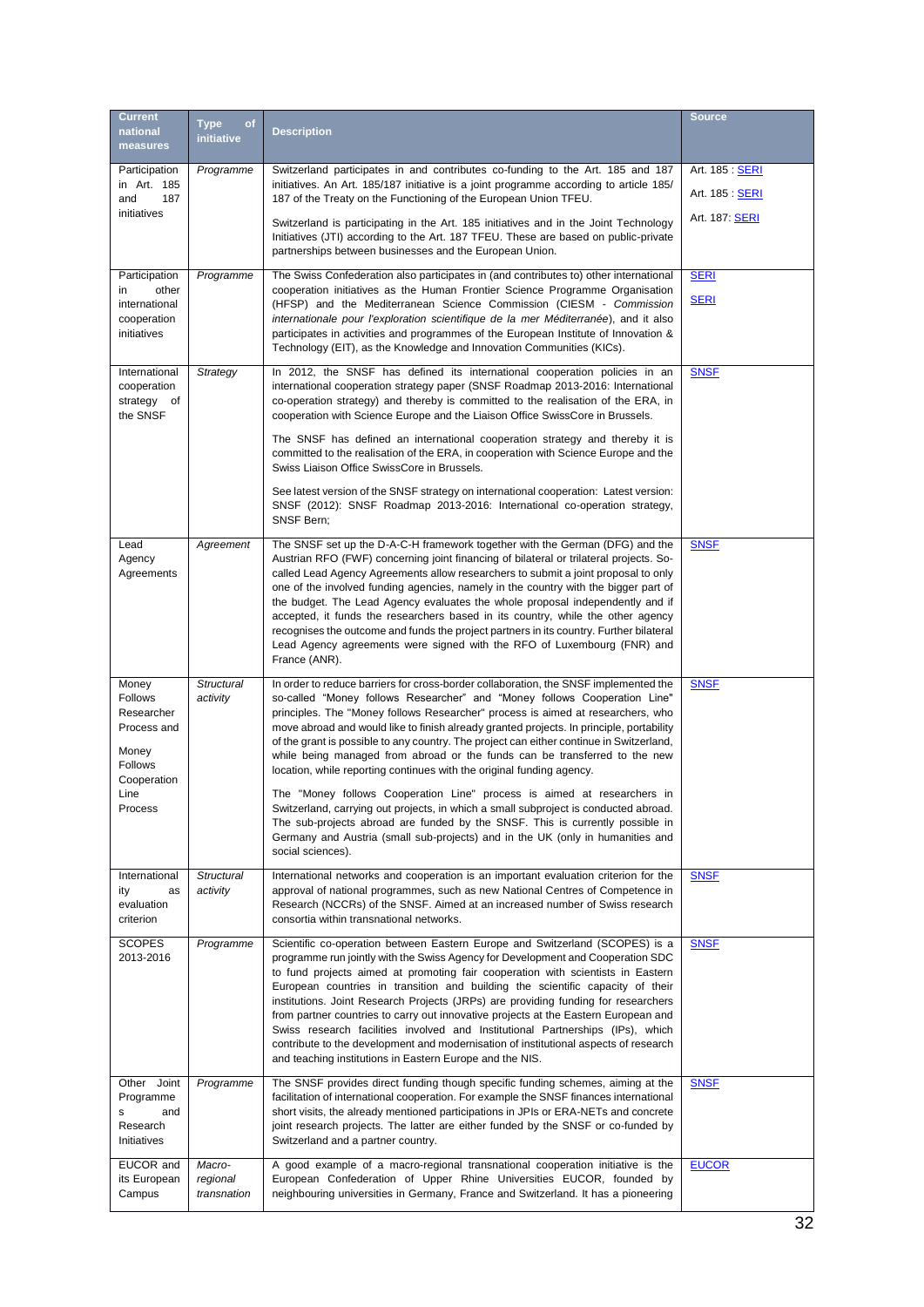| <b>Current</b><br>national<br>measures | of<br>Type<br>initiative        | <b>Description</b>                                                                                                                                                                                                                                                                                                                                                                                                                                                                                                                                                                                                                                                                                                                                 | <b>Source</b>                  |
|----------------------------------------|---------------------------------|----------------------------------------------------------------------------------------------------------------------------------------------------------------------------------------------------------------------------------------------------------------------------------------------------------------------------------------------------------------------------------------------------------------------------------------------------------------------------------------------------------------------------------------------------------------------------------------------------------------------------------------------------------------------------------------------------------------------------------------------------|--------------------------------|
|                                        | al<br>cooperation<br>initiative | role in European cross-border cooperation in higher education and research. The<br>new aim and strategic lighthouse project of EUCOR is the creation of a European<br>university alliance, which will form the core of a campus without borders on the Upper<br>Rhine. This European Campus preserves the autonomy of the partner universities,<br>while at the same time enabling them to submit funding proposals in Germany,<br>France, Switzerland, and "Brussels" as an autonomous entity. A European Campus<br>means joint professorships, joint administrative personnel, joint service departments,<br>joint research projects, joint doctoral candidates, students and degrees, and it will<br>also have common research infrastructures. |                                |
| Supportive<br>measures                 | Private<br>organisatio<br>n     | Under the terms of a mandate received from the State Secretariat for Education.<br>Research and Innovation (SERI), two private organisations, Euresearch in Bern and<br>SwissCore in Brussels, lend support to Swiss education and research institutions<br>and stakeholders wishing to take part in European research cooperation endeavours.                                                                                                                                                                                                                                                                                                                                                                                                     | Euresearch<br><b>SwissCore</b> |

#### **C. ERA Priority 2b: Make optimal use of public investments in research infrastructures**

The Swiss RI Roadmap contains an exhaustive inventory of the existing national and international RIs in which Switzerland is involved (Annex B). It also details the newly-submitted national RIs (Annex A). The complete document is available at:

[http://www.sbfi.admin.ch/themen/01367/02040/index.html?lang=en&download=NHzLpZeg7t,lnp6I0NT](http://www.sbfi.admin.ch/themen/01367/02040/index.html?lang=en&download=NHzLpZeg7t,lnp6I0NTU042l2Z6ln1ad1IZn4Z2qZpnO2Yuq2Z6gpJCEd4N6e2ym162epYbg2c_JjKbNoKSn6A--) [U042l2Z6ln1ad1IZn4Z2qZpnO2Yuq2Z6gpJCEd4N6e2ym162epYbg2c\\_JjKbNoKSn6A--](http://www.sbfi.admin.ch/themen/01367/02040/index.html?lang=en&download=NHzLpZeg7t,lnp6I0NTU042l2Z6ln1ad1IZn4Z2qZpnO2Yuq2Z6gpJCEd4N6e2ym162epYbg2c_JjKbNoKSn6A--)

#### **D. ERA Priority 3: An open labour market for researchers**

As the measures in this area essentially consist of case by case actions that are decided at the RPO level rather than under state jurisdiction, no list is provided.

| <b>Current</b> national<br>measures                                                                                                        | <b>Type</b><br>of<br>initiative | <b>Description</b>                                                                                                                                                                                                                                                                                                                                                                                                                                                                                                                                                                                                                                                                                            | <b>Source</b>                          |
|--------------------------------------------------------------------------------------------------------------------------------------------|---------------------------------|---------------------------------------------------------------------------------------------------------------------------------------------------------------------------------------------------------------------------------------------------------------------------------------------------------------------------------------------------------------------------------------------------------------------------------------------------------------------------------------------------------------------------------------------------------------------------------------------------------------------------------------------------------------------------------------------------------------|----------------------------------------|
| Equal Opportunity<br>of women and men<br>at universities and<br>universities<br>of<br>science<br>applied<br>2013-2016<br>Swissuniversities | Funding<br>programmes           | Federal government provides funding for gender equality actions on the<br>basis of the universities' individual action plans, which must address the<br>issue of gender equality on a structural level in all key areas of activity:<br>teaching, research and community service. The aim is institutional and<br>cultural change through gender equality.                                                                                                                                                                                                                                                                                                                                                    | <b>Swissuniverities</b><br><b>SERI</b> |
| 120%<br>support<br>grant - SNSF                                                                                                            | Funding<br>programmes           | The aim of the 120% support grant is to help researchers achieve a balance<br>between their academic career and family life and thus make a career in<br>academia more appealing for young scientists. This measure was initiated<br>for the benefit of postdoctoral researchers who need to look after children<br>during an important stage in their careers and who therefore need more<br>flexibility for a limited period. To be eligible for the scheme, researchers<br>must have at least an 80% job in the project and assume family care duties.<br>The 120% support grant will enable them to reduce their work-time<br>percentage for a limited period and hire a support person at the same time. | <b>SNSF</b>                            |
| Marie Heim-Vögtlin<br>MHV grant - SNSF                                                                                                     | Funding<br>programmes           | Specific SNSF grant for women returning after a career break. Grants are<br>aimed at doctoral students and postdocs with excellent qualifications.                                                                                                                                                                                                                                                                                                                                                                                                                                                                                                                                                            | <b>SNSF</b>                            |
| Gender<br>equality<br>grant - SNSF                                                                                                         | Funding<br>programmes           | The gender equality grant is aimed at young women researchers funded by<br>the SNSF. It offers them additional individualised and flexible support for<br>their career development.<br>An eligible person receives CHF 1000 per 12 months' approved project                                                                                                                                                                                                                                                                                                                                                                                                                                                   | <b>SNSF</b>                            |
|                                                                                                                                            |                                 | running time. The grant may be used to finance career support measures<br>but does not cover family support measures.                                                                                                                                                                                                                                                                                                                                                                                                                                                                                                                                                                                         |                                        |
| Mobility fellowships<br>- SNSF                                                                                                             | Funding<br>programmes           | The amount of the fellowship is based on the applicant family status and<br>family obligations as well as cost of living in the host countries. Concerns<br>Doc.mobility, EarlyPostdocMobility and Advanced PostdocMobility.                                                                                                                                                                                                                                                                                                                                                                                                                                                                                  | <b>SNSF</b>                            |

#### **E. ERA Priority 4: Gender equality and gender mainstreaming in research**